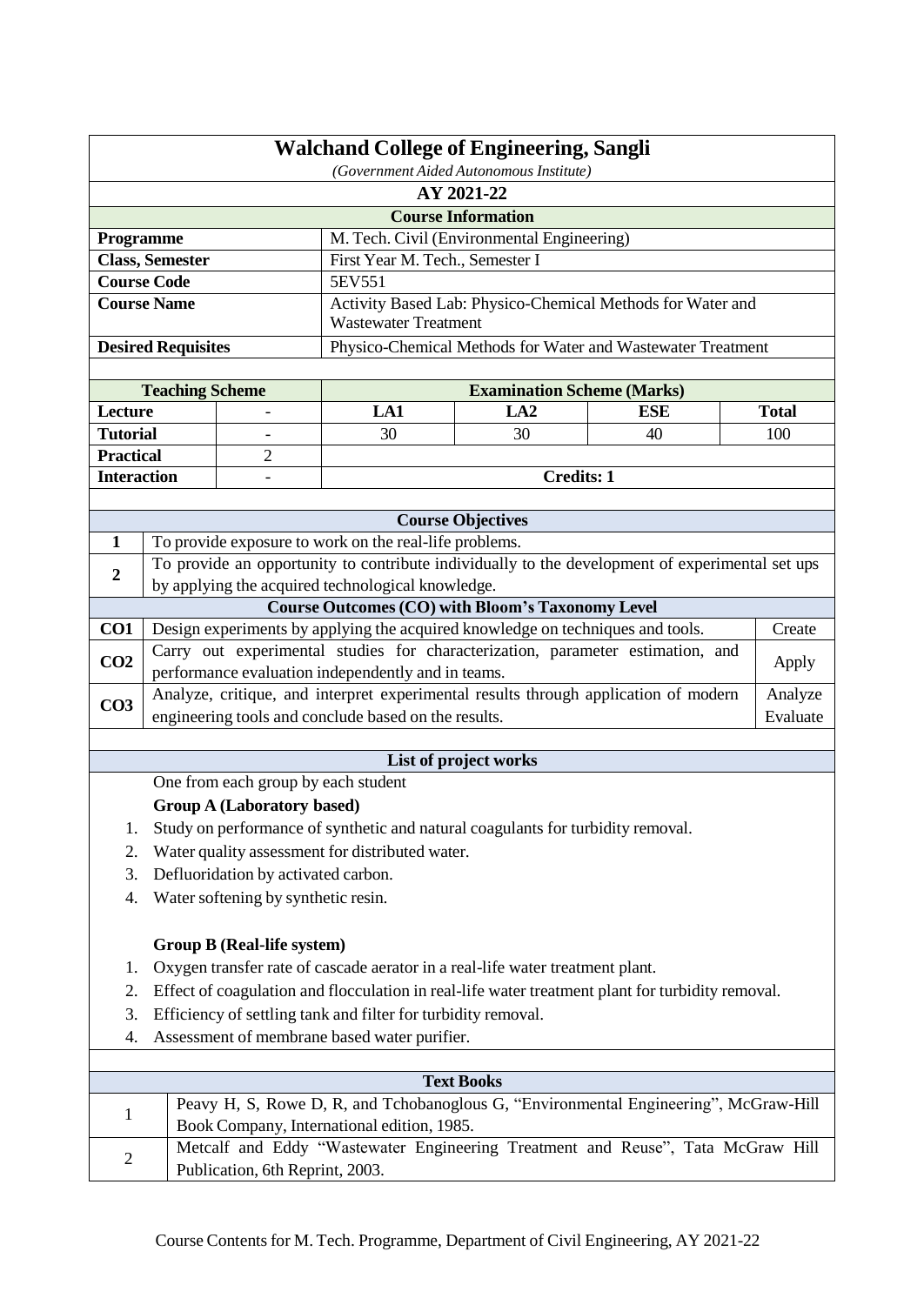|                | "Manual on water supply and Treatment", CPHEEO, Ministry of Urban Development, GoI,    |
|----------------|----------------------------------------------------------------------------------------|
|                | New Delhi, 1999.                                                                       |
|                |                                                                                        |
|                | <b>References</b>                                                                      |
|                | Sincero A, P and Sincero G, A, "Environmental Engineering A Design approach", PHI      |
|                | learning private limited, 2004.                                                        |
|                | Sawyer and McCarty, "Chemistry for Environmental Engineers", Tata McGraw Hill, 5th     |
|                | Edition, 2003.                                                                         |
| 3              | Clesceri, L. S., Greenberg, A. E. and Eaton, A. D. (Eds), Standard Methods for the     |
|                | Examination of Water and Wastewater, Washington, D.C., 21st Ed., 2001.                 |
| $\overline{4}$ | Quasim, S. R., "Water treatment plants planning, design and operation", CRC Press, 2nd |
|                | Edition, 2010.                                                                         |

|                 | <b>CO-PO Mapping</b> |                                |  |  |  |  |
|-----------------|----------------------|--------------------------------|--|--|--|--|
|                 |                      | <b>Programme Outcomes (PO)</b> |  |  |  |  |
|                 |                      |                                |  |  |  |  |
| CO <sub>1</sub> |                      |                                |  |  |  |  |
| CO <sub>2</sub> |                      |                                |  |  |  |  |
| CO <sub>3</sub> |                      |                                |  |  |  |  |

| <b>Assessment</b> |                                                                                |            |                                        |    |  |  |  |  |
|-------------------|--------------------------------------------------------------------------------|------------|----------------------------------------|----|--|--|--|--|
|                   | There are three components of lab assessment, LA1, LA2 and ESE                 |            |                                        |    |  |  |  |  |
| <b>Assessment</b> | <b>Conducted</b><br><b>Marks</b><br><b>Typical Schedule</b><br><b>Based on</b> |            |                                        |    |  |  |  |  |
|                   |                                                                                | by         |                                        |    |  |  |  |  |
| LA1               | Lab activities,                                                                | Lab Course | During Week 1 to Week 5                | 30 |  |  |  |  |
|                   | attendance, journal                                                            | Faculty    | Marks Submission at the end of Week 5  |    |  |  |  |  |
| LA <sub>2</sub>   | Lab activities,<br>Lab Course<br>During Week 6 to Week 10                      |            |                                        | 30 |  |  |  |  |
|                   | attendance, journal<br>Faculty                                                 |            | Marks Submission at the end of Week 9  |    |  |  |  |  |
|                   | Lab Performance                                                                | Lab Course | During Week 10 to Week 15              |    |  |  |  |  |
| <b>ESE</b>        | and documentation                                                              | Faculty    | Marks Submission at the end of Week 15 | 40 |  |  |  |  |
|                   |                                                                                |            |                                        |    |  |  |  |  |

| <b>Assessment Plan based on Bloom's Taxonomy Level</b> |     |                 |            |              |  |  |
|--------------------------------------------------------|-----|-----------------|------------|--------------|--|--|
| <b>Bloom's Taxonomy Level</b>                          | LA1 | LA <sub>2</sub> | <b>ESE</b> | <b>Total</b> |  |  |
| Remember                                               |     |                 |            |              |  |  |
| Understand                                             |     |                 |            |              |  |  |
| Apply                                                  | 10  | 10              | 10         | 30           |  |  |
| Analyse                                                | 10  | 10              | 10         | 30           |  |  |
| Evaluate                                               |     | 10              | 10         | 20           |  |  |
| Create                                                 | 10  |                 | 10         | 20           |  |  |
| <b>Total</b>                                           | 30  | 30              |            |              |  |  |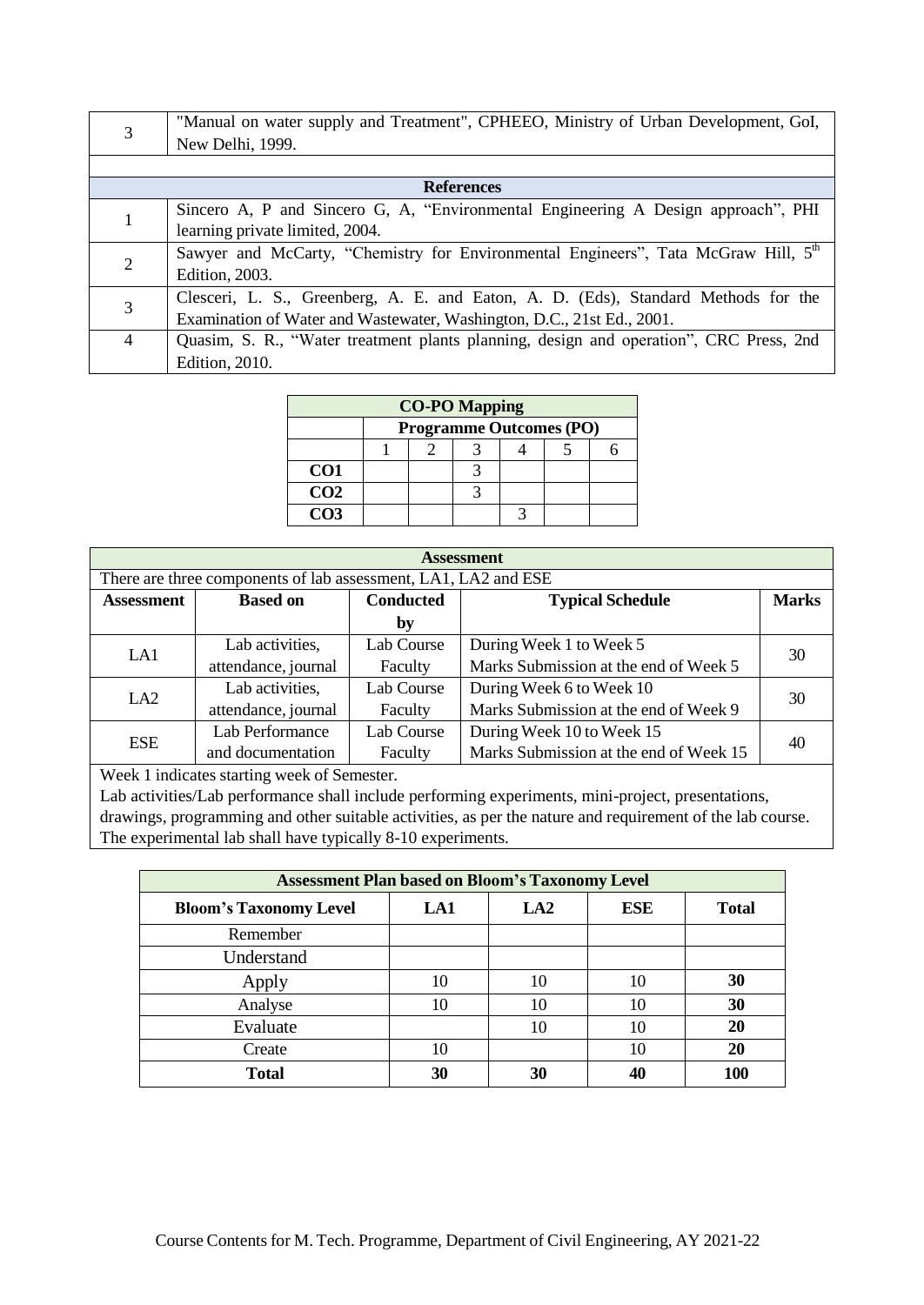|                    | <b>Walchand College of Engineering, Sangli</b><br>(Government Aided Autonomous Institute)                                                                       |                                     |                                                                                |                                             |                                                                                             |              |
|--------------------|-----------------------------------------------------------------------------------------------------------------------------------------------------------------|-------------------------------------|--------------------------------------------------------------------------------|---------------------------------------------|---------------------------------------------------------------------------------------------|--------------|
|                    | AY 2021-22                                                                                                                                                      |                                     |                                                                                |                                             |                                                                                             |              |
|                    |                                                                                                                                                                 |                                     |                                                                                | <b>Course Information</b>                   |                                                                                             |              |
| Programme          |                                                                                                                                                                 |                                     |                                                                                | M. Tech. Civil (Environmental Engineering)  |                                                                                             |              |
|                    | <b>Class, Semester</b>                                                                                                                                          |                                     | First Year M. Tech., Semester I                                                |                                             |                                                                                             |              |
|                    | <b>Course Code</b>                                                                                                                                              |                                     | 5EV552                                                                         |                                             |                                                                                             |              |
|                    | <b>Course Name</b>                                                                                                                                              |                                     |                                                                                |                                             | Activity Based Lab: Municipal Solid Waste Management                                        |              |
|                    | <b>Desired Requisites:</b>                                                                                                                                      |                                     |                                                                                | Municipal Solid Waste Management            |                                                                                             |              |
|                    |                                                                                                                                                                 |                                     |                                                                                |                                             |                                                                                             |              |
| Lecture            | <b>Teaching Scheme</b>                                                                                                                                          |                                     | LA1                                                                            | LA2                                         | <b>Examination Scheme (Marks)</b><br><b>ESE</b>                                             | <b>Total</b> |
| <b>Tutorial</b>    |                                                                                                                                                                 |                                     | 30                                                                             | 30                                          | 40                                                                                          | 100          |
| <b>Practical</b>   |                                                                                                                                                                 | $\qquad \qquad -$<br>$\overline{2}$ |                                                                                |                                             |                                                                                             |              |
| <b>Interaction</b> |                                                                                                                                                                 | $\overline{\phantom{0}}$            |                                                                                |                                             | <b>Credits: 1</b>                                                                           |              |
|                    |                                                                                                                                                                 |                                     |                                                                                |                                             |                                                                                             |              |
|                    |                                                                                                                                                                 |                                     |                                                                                | <b>Course Objectives</b>                    |                                                                                             |              |
| $\mathbf{1}$       |                                                                                                                                                                 |                                     | To provide hands on practice to analyze Municipal Solid Waste (MSW).           |                                             |                                                                                             |              |
| $\overline{2}$     |                                                                                                                                                                 |                                     | To provide knowledge to analyze environmental condition.                       |                                             |                                                                                             |              |
|                    |                                                                                                                                                                 |                                     | <b>Course Outcomes (CO) with Bloom's Taxonomy Level</b>                        |                                             |                                                                                             |              |
| CO <sub>1</sub>    |                                                                                                                                                                 |                                     | Explain instrumentation required for characterization of municipal solid waste |                                             |                                                                                             | Understand   |
| CO <sub>2</sub>    |                                                                                                                                                                 |                                     | Use instrumentation for characterization of municipal solid waste              |                                             |                                                                                             | Apply        |
| CO <sub>3</sub>    |                                                                                                                                                                 |                                     | <b>Examine</b> the results obtained through experimentation                    |                                             | and Assess the                                                                              | Analyze      |
|                    |                                                                                                                                                                 | prevailing environmental condition  |                                                                                |                                             |                                                                                             | Evaluate     |
|                    |                                                                                                                                                                 |                                     |                                                                                | <b>List of Experiments / Lab Activities</b> |                                                                                             |              |
|                    |                                                                                                                                                                 | <b>Group A (Laboratory based):</b>  |                                                                                |                                             |                                                                                             |              |
|                    | 1.                                                                                                                                                              |                                     | Sampling of Municipal Solid Waste (MSW)                                        |                                             |                                                                                             |              |
|                    | 2.                                                                                                                                                              |                                     | Proximate analysis of Municipal Solid Waste (MSW).                             |                                             |                                                                                             |              |
|                    | 3.                                                                                                                                                              |                                     | Ultimate analysis of Municipal Solid Waste (MSW).                              |                                             |                                                                                             |              |
|                    |                                                                                                                                                                 |                                     |                                                                                |                                             |                                                                                             |              |
|                    |                                                                                                                                                                 | At least two from Group B           |                                                                                |                                             |                                                                                             |              |
|                    |                                                                                                                                                                 | <b>Group B (Real life system):</b>  |                                                                                |                                             |                                                                                             |              |
|                    |                                                                                                                                                                 |                                     |                                                                                |                                             | 1. Design a solid waste collection bin for collecting solid waste from colony/society.      |              |
|                    |                                                                                                                                                                 |                                     |                                                                                |                                             | 2. Design a municipal solid waste collection route using suitable/available tools for small |              |
|                    |                                                                                                                                                                 | colony/society/village/town.        |                                                                                |                                             |                                                                                             |              |
|                    | 3.                                                                                                                                                              |                                     | Design a solid waste processing unit for small colony/society/village/town.    |                                             |                                                                                             |              |
|                    | 4.                                                                                                                                                              |                                     | Design a landfill/disposal facility for small colony/society/village/town.     |                                             |                                                                                             |              |
|                    |                                                                                                                                                                 |                                     |                                                                                |                                             |                                                                                             |              |
| <b>Text Books</b>  |                                                                                                                                                                 |                                     |                                                                                |                                             |                                                                                             |              |
| $\mathbf{1}$       | Tchobanoglous G., "Integrated Solid Waste Management", Tata McGraw-Hill Publishing<br>Company Limited, 1 <sup>st</sup> Edition, 1993.                           |                                     |                                                                                |                                             |                                                                                             |              |
| $\overline{c}$     | CPHEEO, "Manual on Municipal Solid waste management", Central Public Health and<br>Environmental Engineering Organization, Government of India, New Delhi, 2000 |                                     |                                                                                |                                             |                                                                                             |              |
| 3                  |                                                                                                                                                                 |                                     |                                                                                |                                             | "Manual for wet and dry depositing", CPCB Methods, Central Lab test methods, 2001.          |              |
|                    |                                                                                                                                                                 |                                     |                                                                                |                                             |                                                                                             |              |
|                    |                                                                                                                                                                 |                                     |                                                                                | <b>References</b>                           |                                                                                             |              |
|                    |                                                                                                                                                                 |                                     |                                                                                |                                             |                                                                                             |              |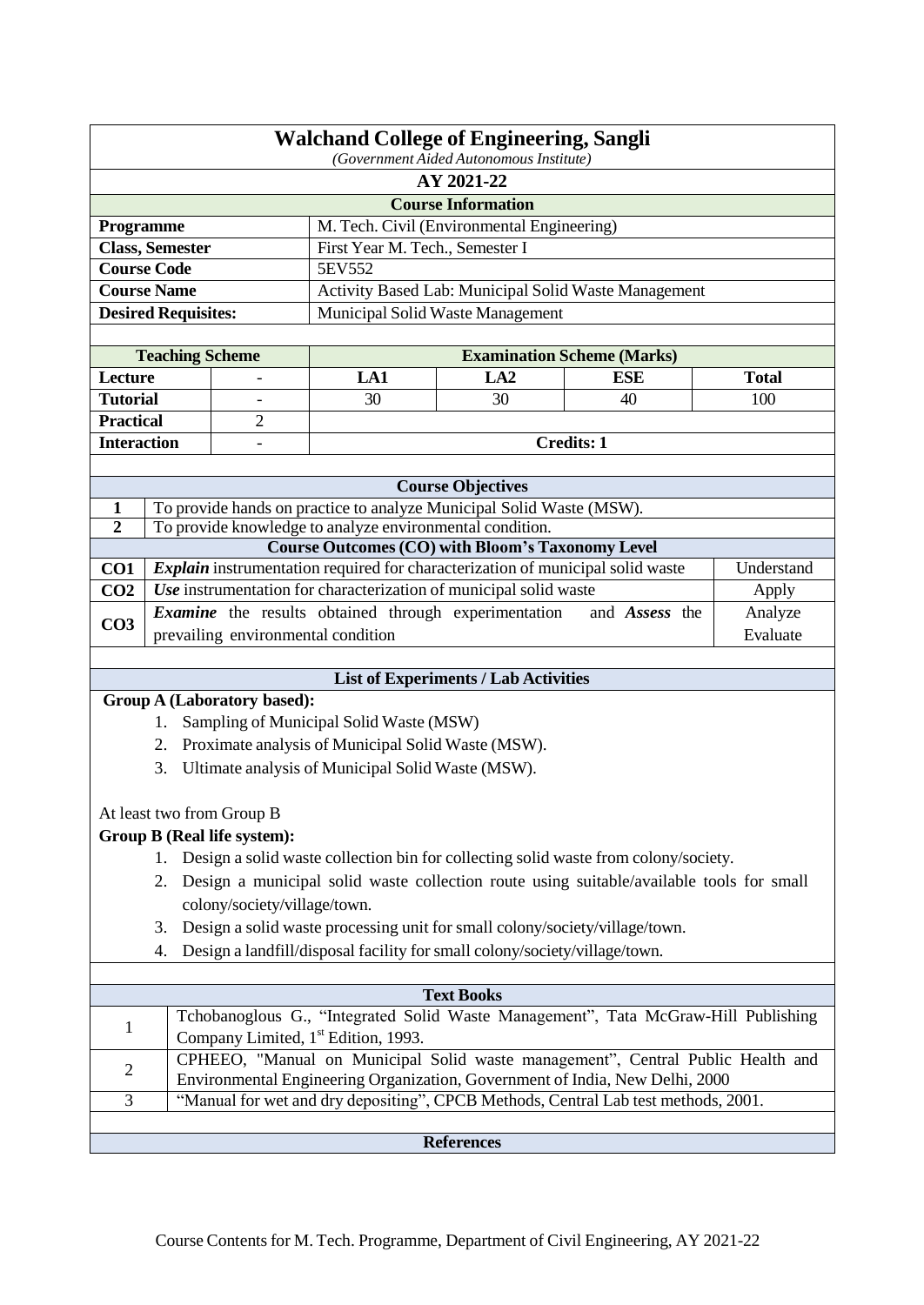| Sincero A. P. and Sincero G. A. "Environmental Engineering A Design approach", PHI<br>learning Private limited, 2004.                                    |
|----------------------------------------------------------------------------------------------------------------------------------------------------------|
| Nathanson J. A. "Basic Environmental technology for water supply, waste management<br>and Pollution control", PHI Publishing Company, 5th Edition, 2009. |
| Peavy, Rowe and Tchobanoglous, "Environmental Engineering", Tata McGraw-Hill<br>Publishing Company Limited, 1 <sup>st</sup> Edition, 1985.               |

| <b>CO-PO Mapping</b> |  |                                |  |  |  |  |
|----------------------|--|--------------------------------|--|--|--|--|
|                      |  | <b>Programme Outcomes (PO)</b> |  |  |  |  |
|                      |  |                                |  |  |  |  |
| CO <sub>1</sub>      |  |                                |  |  |  |  |
| CO <sub>2</sub>      |  |                                |  |  |  |  |
| CO <sub>3</sub>      |  |                                |  |  |  |  |

| <b>Assessment</b> |                                                                |                        |                                        |              |  |  |  |  |
|-------------------|----------------------------------------------------------------|------------------------|----------------------------------------|--------------|--|--|--|--|
|                   | There are three components of lab assessment, LA1, LA2 and ESE |                        |                                        |              |  |  |  |  |
| <b>Assessment</b> | <b>Based on</b>                                                | <b>Conducted</b><br>by | <b>Typical Schedule</b>                | <b>Marks</b> |  |  |  |  |
| LA1               | Lab activities,                                                | Lab Course             | During Week 1 to Week 5                | 30           |  |  |  |  |
|                   | attendance, journal                                            | Faculty                | Marks Submission at the end of Week 5  |              |  |  |  |  |
|                   | Lab activities,                                                | Lab Course             | During Week 6 to Week 10               | 30           |  |  |  |  |
| LA <sub>2</sub>   | attendance, journal<br>Faculty                                 |                        | Marks Submission at the end of Week 9  |              |  |  |  |  |
| <b>ESE</b>        | Lab Performance                                                | Lab Course             | During Week 10 to Week 15              | 40           |  |  |  |  |
|                   | and documentation                                              | Faculty                | Marks Submission at the end of Week 15 |              |  |  |  |  |

| <b>Assessment Plan based on Bloom's Taxonomy Level</b> |     |                 |            |              |  |  |
|--------------------------------------------------------|-----|-----------------|------------|--------------|--|--|
| <b>Bloom's Taxonomy Level</b>                          | LA1 | LA <sub>2</sub> | <b>ESE</b> | <b>Total</b> |  |  |
| Remember                                               |     |                 |            |              |  |  |
| Understand                                             | 10  |                 | 10         | 20           |  |  |
| Apply                                                  | 10  | 10              | 10         | 30           |  |  |
| Analyse                                                | 10  | 10              | 10         | 30           |  |  |
| Evaluate                                               |     | 10              | 10         | 20           |  |  |
| Create                                                 |     |                 |            |              |  |  |
| <b>Total</b>                                           | 30  | 30              |            |              |  |  |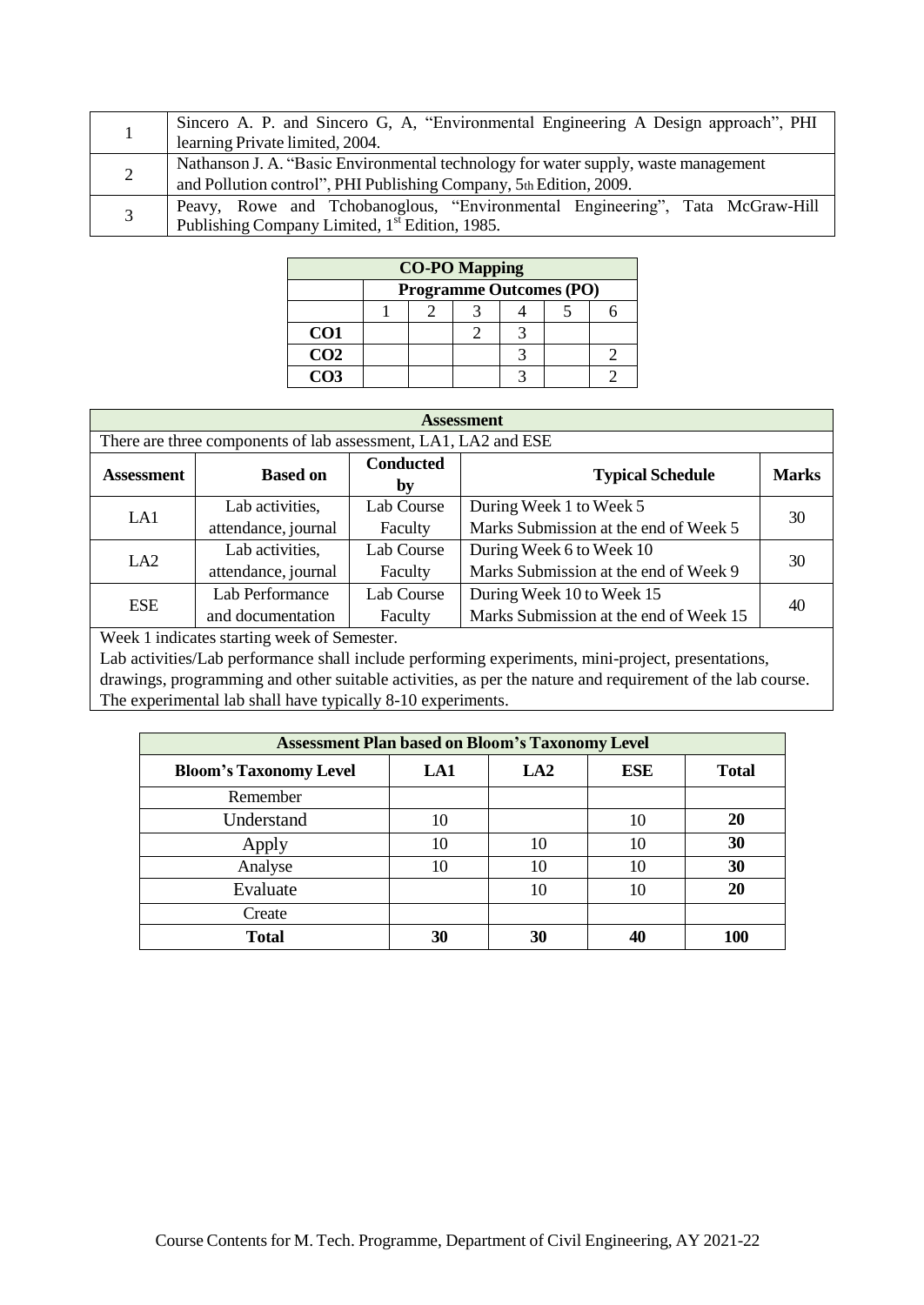| <b>Walchand College of Engineering, Sangli</b><br>(Government Aided Autonomous Institute)             |                                                                                                                |                                                                                                                              |                                                                                                                                                           |                                                         |                                                                                                                                                           |                     |  |
|-------------------------------------------------------------------------------------------------------|----------------------------------------------------------------------------------------------------------------|------------------------------------------------------------------------------------------------------------------------------|-----------------------------------------------------------------------------------------------------------------------------------------------------------|---------------------------------------------------------|-----------------------------------------------------------------------------------------------------------------------------------------------------------|---------------------|--|
|                                                                                                       | AY 2021-22                                                                                                     |                                                                                                                              |                                                                                                                                                           |                                                         |                                                                                                                                                           |                     |  |
|                                                                                                       |                                                                                                                |                                                                                                                              |                                                                                                                                                           | <b>Course Information</b>                               |                                                                                                                                                           |                     |  |
| Programme                                                                                             |                                                                                                                |                                                                                                                              |                                                                                                                                                           | M. Tech. Civil (Environmental Engineering)              |                                                                                                                                                           |                     |  |
| <b>Class, Semester</b>                                                                                |                                                                                                                |                                                                                                                              | First Year M. Tech., Semester I                                                                                                                           |                                                         |                                                                                                                                                           |                     |  |
| <b>Course Code</b>                                                                                    |                                                                                                                |                                                                                                                              | 5EV502                                                                                                                                                    |                                                         |                                                                                                                                                           |                     |  |
| <b>Course Name</b>                                                                                    |                                                                                                                |                                                                                                                              |                                                                                                                                                           | Municipal Solid Waste Management                        |                                                                                                                                                           |                     |  |
|                                                                                                       |                                                                                                                | <b>Desired Requisites:</b>                                                                                                   | <b>Environmental Engineering</b>                                                                                                                          |                                                         |                                                                                                                                                           |                     |  |
|                                                                                                       |                                                                                                                |                                                                                                                              |                                                                                                                                                           |                                                         |                                                                                                                                                           |                     |  |
|                                                                                                       |                                                                                                                | <b>Teaching Scheme</b>                                                                                                       |                                                                                                                                                           | <b>Examination Scheme (Marks)</b>                       |                                                                                                                                                           |                     |  |
| Lecture<br><b>Tutorial</b>                                                                            |                                                                                                                | 3 Hrs./week                                                                                                                  | <b>T1</b><br>20                                                                                                                                           | T <sub>2</sub><br>20                                    | <b>ESE</b><br>60                                                                                                                                          | <b>Total</b><br>100 |  |
| <b>Practical</b>                                                                                      |                                                                                                                |                                                                                                                              |                                                                                                                                                           |                                                         |                                                                                                                                                           |                     |  |
| <b>Interaction</b>                                                                                    |                                                                                                                |                                                                                                                              |                                                                                                                                                           |                                                         | <b>Credits: 3</b>                                                                                                                                         |                     |  |
|                                                                                                       |                                                                                                                |                                                                                                                              |                                                                                                                                                           |                                                         |                                                                                                                                                           |                     |  |
|                                                                                                       |                                                                                                                |                                                                                                                              |                                                                                                                                                           | <b>Course Objectives</b>                                |                                                                                                                                                           |                     |  |
| $\mathbf{1}$                                                                                          |                                                                                                                | Provide knowledge on functional elements of MSWM.                                                                            |                                                                                                                                                           |                                                         |                                                                                                                                                           |                     |  |
| $\boldsymbol{2}$                                                                                      |                                                                                                                | Impart basic skills for design and operation of MSWM systems.                                                                |                                                                                                                                                           |                                                         |                                                                                                                                                           |                     |  |
| 3                                                                                                     |                                                                                                                | Have overview of MSW rules and Government initiatives.                                                                       |                                                                                                                                                           |                                                         |                                                                                                                                                           |                     |  |
|                                                                                                       |                                                                                                                |                                                                                                                              |                                                                                                                                                           | <b>Course Outcomes (CO) with Bloom's Taxonomy Level</b> |                                                                                                                                                           |                     |  |
| Recognize fundamental elements of MSW and summarize practices for effective<br>CO1<br>MSW management. |                                                                                                                |                                                                                                                              |                                                                                                                                                           |                                                         | Remember<br>Understand                                                                                                                                    |                     |  |
| CO <sub>2</sub>                                                                                       | Apply the fundamental elements of MSWM to <i>analyze</i> collection, transportation,<br>and processing of MSW. |                                                                                                                              |                                                                                                                                                           |                                                         | Apply<br>Analyze                                                                                                                                          |                     |  |
| CO <sub>3</sub>                                                                                       |                                                                                                                | Evaluate processing and disposal system; and to devise suitable plans for<br>rehabilitation of existing MSWM                 |                                                                                                                                                           |                                                         |                                                                                                                                                           | Evaluate            |  |
|                                                                                                       |                                                                                                                |                                                                                                                              |                                                                                                                                                           |                                                         |                                                                                                                                                           |                     |  |
| <b>Module</b>                                                                                         |                                                                                                                |                                                                                                                              |                                                                                                                                                           | <b>Module Contents</b>                                  |                                                                                                                                                           | <b>Hours</b>        |  |
|                                                                                                       |                                                                                                                | <b>Municipal Solid Waste Sources and Characterization</b>                                                                    |                                                                                                                                                           |                                                         |                                                                                                                                                           |                     |  |
|                                                                                                       |                                                                                                                |                                                                                                                              |                                                                                                                                                           |                                                         | Sources, Types, Composition, Physical, Chemical and Biological properties.                                                                                |                     |  |
| I                                                                                                     |                                                                                                                |                                                                                                                              |                                                                                                                                                           |                                                         | Solid Waste Management: Objectives, Functional elements, Environmental                                                                                    | $\tau$              |  |
|                                                                                                       |                                                                                                                | impact of mismanagement, Present Indian Scenario and scope to improve                                                        |                                                                                                                                                           |                                                         |                                                                                                                                                           |                     |  |
|                                                                                                       |                                                                                                                | system for different functional elements of solid waste management system.                                                   |                                                                                                                                                           |                                                         |                                                                                                                                                           |                     |  |
|                                                                                                       |                                                                                                                | <b>Solid Waste Generation Rate &amp; Transfer Station</b>                                                                    |                                                                                                                                                           |                                                         |                                                                                                                                                           |                     |  |
|                                                                                                       |                                                                                                                |                                                                                                                              |                                                                                                                                                           |                                                         | Solid Waste Generation Rate: Definition, Typical values for Indian cities,<br>Factors affecting. Storage and collection: General considerations for waste |                     |  |
| $\mathop{\mathrm{II}}$                                                                                |                                                                                                                |                                                                                                                              |                                                                                                                                                           |                                                         | storage at source, Collection components, Types of collection systems and its                                                                             | 6                   |  |
|                                                                                                       |                                                                                                                |                                                                                                                              |                                                                                                                                                           |                                                         |                                                                                                                                                           |                     |  |
|                                                                                                       |                                                                                                                |                                                                                                                              | design, Transportation of solid waste: Means and methods, Routing of vehicles.<br>Transfer station: Need, Types, factors affecting Capacity, Location and |                                                         |                                                                                                                                                           |                     |  |
| economic Viability.                                                                                   |                                                                                                                |                                                                                                                              |                                                                                                                                                           |                                                         |                                                                                                                                                           |                     |  |
|                                                                                                       |                                                                                                                | Waste Processing Techniques & Material Recovery and Recycling                                                                |                                                                                                                                                           |                                                         |                                                                                                                                                           |                     |  |
|                                                                                                       |                                                                                                                |                                                                                                                              |                                                                                                                                                           |                                                         | Waste Processing Techniques: Purpose, Mechanical volume and size reduction,                                                                               |                     |  |
|                                                                                                       |                                                                                                                | component separation techniques.                                                                                             |                                                                                                                                                           |                                                         |                                                                                                                                                           |                     |  |
| $\rm III$                                                                                             |                                                                                                                | Material Recovery and Recycling: Objectives, Recycling program elements,                                                     |                                                                                                                                                           |                                                         |                                                                                                                                                           | $\tau$              |  |
|                                                                                                       |                                                                                                                | Commonly recycled materials and processes.                                                                                   |                                                                                                                                                           |                                                         |                                                                                                                                                           |                     |  |
|                                                                                                       |                                                                                                                | Energy recovery from solid waste: Parameters affecting, Fundamentals of                                                      |                                                                                                                                                           |                                                         |                                                                                                                                                           |                     |  |
|                                                                                                       |                                                                                                                | thermal processing, Pyrolysis, Incineration, Refuse derived fuels, Energy<br>recovery, case studies under Indian conditions. |                                                                                                                                                           |                                                         |                                                                                                                                                           |                     |  |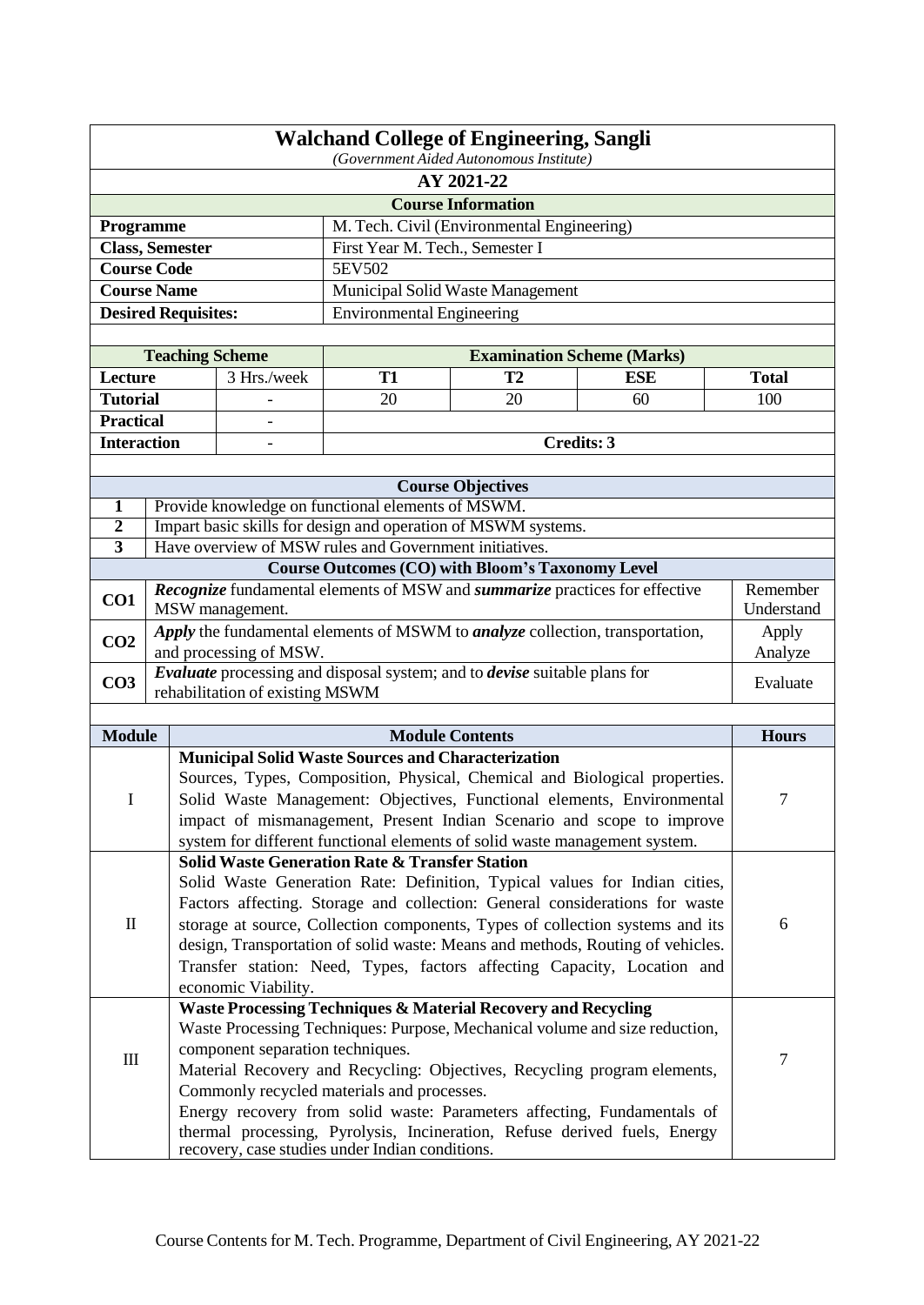| IV                                                                                                           | Recovery of Biological Conversion Products: Compost and Biogas<br>Composting: Benefits, Processes, Stages, Technologies, Factors affecting<br>properties of compost.<br>Vermicomposting and Bio-methanation. | 6              |  |  |  |
|--------------------------------------------------------------------------------------------------------------|--------------------------------------------------------------------------------------------------------------------------------------------------------------------------------------------------------------|----------------|--|--|--|
|                                                                                                              | <b>Landfills</b>                                                                                                                                                                                             |                |  |  |  |
| V                                                                                                            | Site selection, Types, Principle, Processes, Land filling methods, Leachate and<br>landfill gas management, Design of a landfill facility, closure, post-closure<br>plans, and rehabilitation of dumpsites.  | 7              |  |  |  |
|                                                                                                              | <b>Overview of Municipal Solid Waste Rules and Government Initiatives</b>                                                                                                                                    |                |  |  |  |
|                                                                                                              | Waste Management legislation in India, integrated management-Public                                                                                                                                          |                |  |  |  |
|                                                                                                              | awareness; Role of NGO's; Introduction to various initiatives of the Govt. of                                                                                                                                |                |  |  |  |
| VI                                                                                                           | India such as Swachh Bharat Mission, Smart Cities as well as Make in India;                                                                                                                                  | $\overline{7}$ |  |  |  |
|                                                                                                              | Biomedical; C and D waste Generation, identification, storage, collection,                                                                                                                                   |                |  |  |  |
|                                                                                                              | transport, treatment, and disposal, occupational hazards and safety measures.                                                                                                                                |                |  |  |  |
|                                                                                                              |                                                                                                                                                                                                              |                |  |  |  |
|                                                                                                              | <b>Text Books</b>                                                                                                                                                                                            |                |  |  |  |
|                                                                                                              | Bhide. A. D. and Sundaresan. B. B., "Solid Waste Management", Indian National Scientific                                                                                                                     |                |  |  |  |
| $\mathbf{1}$                                                                                                 | Documentation Centre, 1st Edition, 1983.                                                                                                                                                                     |                |  |  |  |
|                                                                                                              | CPHEEO, "Manual on Municipal Solid waste management", Central Public Health and                                                                                                                              |                |  |  |  |
| $\overline{2}$                                                                                               | Environmental Engineering Organization, Government of India, New Delhi, 2000                                                                                                                                 |                |  |  |  |
|                                                                                                              | Tchobanoglous G., "Integrated Solid Waste Management", Tata McGraw-Hill Publishing                                                                                                                           |                |  |  |  |
| 3                                                                                                            | Company Limited, 1st Edition, 1993.                                                                                                                                                                          |                |  |  |  |
|                                                                                                              |                                                                                                                                                                                                              |                |  |  |  |
|                                                                                                              | <b>References</b>                                                                                                                                                                                            |                |  |  |  |
| Vesilind, Worrell and Reinhart, "Solid Waste Engineering", Cengage Learning India Pvt. Ltd.,<br>$\mathbf{1}$ |                                                                                                                                                                                                              |                |  |  |  |
| $\overline{2}$                                                                                               | Masters G., "Introduction to Environmental Engineering and Science", Pearson Education,<br>2004                                                                                                              |                |  |  |  |
| 3                                                                                                            | Peavy, Rowe and Tchobanoglous, "Environmental Engineering", Tata McGraw-Hill                                                                                                                                 |                |  |  |  |
|                                                                                                              | Publishing Company Limited, 1st Edition, 1985.                                                                                                                                                               |                |  |  |  |
| 4                                                                                                            | "MSW Rules 2016", Swachh Bharat Mission and Smart Cities Program of India.                                                                                                                                   |                |  |  |  |

| <b>CO-PO Mapping</b> |  |                                |  |  |  |  |  |  |
|----------------------|--|--------------------------------|--|--|--|--|--|--|
|                      |  | <b>Programme Outcomes (PO)</b> |  |  |  |  |  |  |
|                      |  |                                |  |  |  |  |  |  |
| CO <sub>1</sub>      |  |                                |  |  |  |  |  |  |
| CO <sub>2</sub>      |  |                                |  |  |  |  |  |  |
| CO <sub>3</sub>      |  |                                |  |  |  |  |  |  |

The assessment is based on 2 Tests (T1 & T2) of 20 marks each, and 1 end-semester examination (ESE) of 60 marks.

| <b>Assessment Plan based on Bloom's Taxonomy Level</b>     |  |  |  |  |  |  |  |
|------------------------------------------------------------|--|--|--|--|--|--|--|
| T?<br>ESE<br><b>Bloom's Taxonomy Level</b><br><b>Total</b> |  |  |  |  |  |  |  |
| Remember                                                   |  |  |  |  |  |  |  |
| Understand                                                 |  |  |  |  |  |  |  |
| Apply                                                      |  |  |  |  |  |  |  |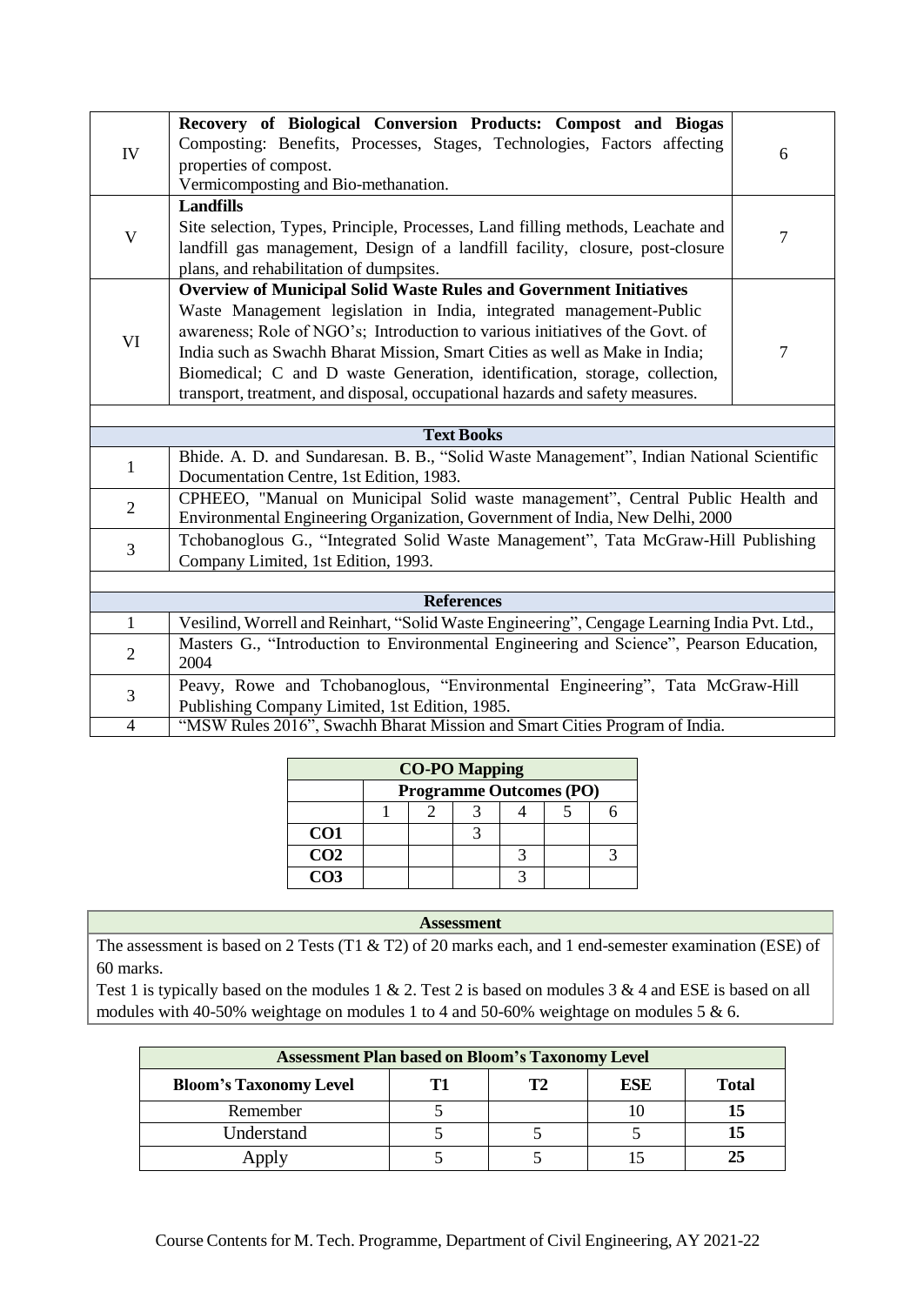| Analyse      |    |    | ⊥୰ | 25  |
|--------------|----|----|----|-----|
| Evaluate     |    |    | ⊥୰ | 20  |
| Create       |    |    |    |     |
| <b>Total</b> | 20 | 20 | 60 | 100 |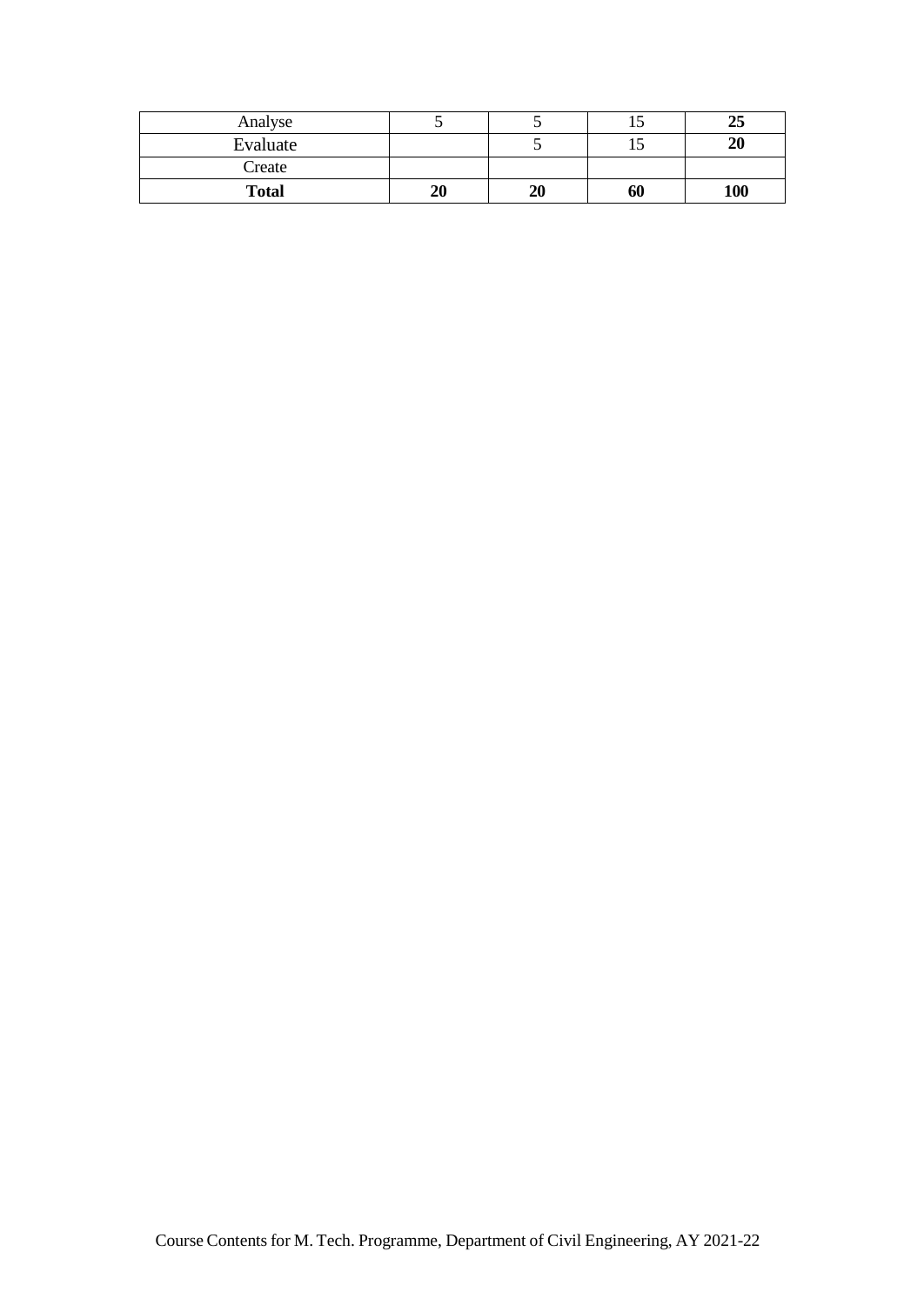| <b>Walchand College of Engineering, Sangli</b><br>(Government Aided Autonomous Institute)                                                                 |                            |                                                                                                                                                             |                                                                                  |                                                                |                                                                                                      |                                                                                                 |  |
|-----------------------------------------------------------------------------------------------------------------------------------------------------------|----------------------------|-------------------------------------------------------------------------------------------------------------------------------------------------------------|----------------------------------------------------------------------------------|----------------------------------------------------------------|------------------------------------------------------------------------------------------------------|-------------------------------------------------------------------------------------------------|--|
| AY 2021-22                                                                                                                                                |                            |                                                                                                                                                             |                                                                                  |                                                                |                                                                                                      |                                                                                                 |  |
|                                                                                                                                                           |                            |                                                                                                                                                             |                                                                                  | <b>Course Information</b>                                      |                                                                                                      |                                                                                                 |  |
| Programme                                                                                                                                                 |                            |                                                                                                                                                             |                                                                                  | M. Tech. Civil (Environmental Engineering)                     |                                                                                                      |                                                                                                 |  |
|                                                                                                                                                           | <b>Class, Semester</b>     |                                                                                                                                                             | First Year M. Tech., Semester I                                                  |                                                                |                                                                                                      |                                                                                                 |  |
|                                                                                                                                                           | <b>Course Code</b>         |                                                                                                                                                             | 5EV512                                                                           |                                                                |                                                                                                      |                                                                                                 |  |
|                                                                                                                                                           | Course Name                |                                                                                                                                                             | Geo-Environmental Engineering                                                    |                                                                |                                                                                                      |                                                                                                 |  |
|                                                                                                                                                           | <b>Desired Requisites:</b> |                                                                                                                                                             | Soil Mechanics                                                                   |                                                                |                                                                                                      |                                                                                                 |  |
|                                                                                                                                                           |                            |                                                                                                                                                             |                                                                                  |                                                                |                                                                                                      |                                                                                                 |  |
|                                                                                                                                                           | <b>Teaching Scheme</b>     |                                                                                                                                                             |                                                                                  |                                                                | <b>Examination Scheme (Marks)</b>                                                                    |                                                                                                 |  |
| Lecture                                                                                                                                                   |                            | 3 Hrs./week                                                                                                                                                 | <b>T1</b>                                                                        | T <sub>2</sub>                                                 | <b>ESE</b>                                                                                           | <b>Total</b>                                                                                    |  |
| <b>Tutorial</b>                                                                                                                                           |                            |                                                                                                                                                             | 20                                                                               | 20                                                             | 60                                                                                                   | 100                                                                                             |  |
| <b>Practical</b>                                                                                                                                          |                            |                                                                                                                                                             |                                                                                  |                                                                |                                                                                                      |                                                                                                 |  |
| <b>Interaction</b>                                                                                                                                        |                            |                                                                                                                                                             |                                                                                  |                                                                | Credits: 3                                                                                           |                                                                                                 |  |
|                                                                                                                                                           |                            |                                                                                                                                                             |                                                                                  |                                                                |                                                                                                      |                                                                                                 |  |
|                                                                                                                                                           |                            |                                                                                                                                                             |                                                                                  | <b>Course Objectives</b>                                       |                                                                                                      |                                                                                                 |  |
| 1                                                                                                                                                         |                            |                                                                                                                                                             |                                                                                  | Contamination, their effects, detection and remedial measures. |                                                                                                      | To provide students the necessary knowledge and concepts in the field of Subsurface             |  |
|                                                                                                                                                           |                            |                                                                                                                                                             |                                                                                  |                                                                |                                                                                                      | To familiarize the students with types and properties of geo-synthetic materials, their use for |  |
| $\overline{2}$                                                                                                                                            |                            |                                                                                                                                                             |                                                                                  |                                                                | various Civil engineering functions in general and for solid/slurry waste containment in particular. |                                                                                                 |  |
|                                                                                                                                                           |                            |                                                                                                                                                             |                                                                                  | <b>Course Outcomes (CO) with Bloom's Taxonomy Level</b>        |                                                                                                      |                                                                                                 |  |
| CO1                                                                                                                                                       |                            |                                                                                                                                                             |                                                                                  |                                                                | Describe and Differentiate various engineering properties of soils, available geo                    | Understand                                                                                      |  |
|                                                                                                                                                           |                            |                                                                                                                                                             | synthetic materials, their properties and suitability.                           |                                                                |                                                                                                      | Analyze                                                                                         |  |
| CO <sub>2</sub>                                                                                                                                           |                            |                                                                                                                                                             |                                                                                  |                                                                | Calculate area requirement of landfill site and Evaluate compaction quality                          | Analyze                                                                                         |  |
|                                                                                                                                                           | using field tests.         |                                                                                                                                                             |                                                                                  |                                                                |                                                                                                      | Evaluate                                                                                        |  |
| CO <sub>3</sub>                                                                                                                                           |                            |                                                                                                                                                             | Describe components of sanitary landfill sites and Analyze stability of landfill |                                                                |                                                                                                      | Understand                                                                                      |  |
|                                                                                                                                                           |                            | embankments, liners and covers.                                                                                                                             |                                                                                  |                                                                |                                                                                                      | Analyze                                                                                         |  |
|                                                                                                                                                           |                            |                                                                                                                                                             |                                                                                  |                                                                |                                                                                                      |                                                                                                 |  |
| <b>Module</b>                                                                                                                                             |                            |                                                                                                                                                             |                                                                                  | <b>Module Contents</b>                                         |                                                                                                      | <b>Hours</b>                                                                                    |  |
|                                                                                                                                                           |                            |                                                                                                                                                             | <b>Introduction to Geo-environmental Engineering</b>                             |                                                                |                                                                                                      |                                                                                                 |  |
|                                                                                                                                                           |                            |                                                                                                                                                             |                                                                                  |                                                                | Introduction, overview of pollution, control and remediation, Case histories on                      |                                                                                                 |  |
| I                                                                                                                                                         |                            | Geo-environmental Engineering, Soils- Soil as 'Phased System', Soil<br>7<br>classification, Various Soil Types with important engineering properties, their |                                                                                  |                                                                |                                                                                                      |                                                                                                 |  |
|                                                                                                                                                           |                            |                                                                                                                                                             | suitability for intended purpose, Clay Mineralogy.                               |                                                                |                                                                                                      |                                                                                                 |  |
|                                                                                                                                                           |                            | <b>Contaminant Transport in Soil</b>                                                                                                                        |                                                                                  |                                                                |                                                                                                      |                                                                                                 |  |
|                                                                                                                                                           |                            |                                                                                                                                                             |                                                                                  |                                                                | Soil-water-contaminant interaction; Contaminant Transport, Geochemical                               |                                                                                                 |  |
| $\mathop{\mathrm{II}}\nolimits$                                                                                                                           |                            |                                                                                                                                                             |                                                                                  |                                                                |                                                                                                      | 5                                                                                               |  |
| Attenuation and attenuation capacity of soils. Zones of contaminant plume.<br>Introduction to Detection of polluted zones and Monitoring designed system. |                            |                                                                                                                                                             |                                                                                  |                                                                |                                                                                                      |                                                                                                 |  |
|                                                                                                                                                           |                            |                                                                                                                                                             | <b>Introduction to Geo-synthetic Materials</b>                                   |                                                                |                                                                                                      |                                                                                                 |  |
|                                                                                                                                                           |                            |                                                                                                                                                             |                                                                                  |                                                                | Various forms of Geo-synthetic material (GM, GT, GN, GG, GCL, GP,                                    |                                                                                                 |  |
| $\mathop{\mathrm{III}}\nolimits$                                                                                                                          |                            |                                                                                                                                                             |                                                                                  |                                                                | Geo-foam), Their general applications for various engineering functions.                             | 6                                                                                               |  |
|                                                                                                                                                           |                            |                                                                                                                                                             |                                                                                  |                                                                | Various Geo-synthetic material properties. Use of Geo-synthetic material in                          |                                                                                                 |  |
|                                                                                                                                                           |                            |                                                                                                                                                             | waste containment. Concerns about use.                                           |                                                                |                                                                                                      |                                                                                                 |  |
| IV                                                                                                                                                        |                            | <b>Solid Waste Containment</b>                                                                                                                              |                                                                                  |                                                                |                                                                                                      | 12                                                                                              |  |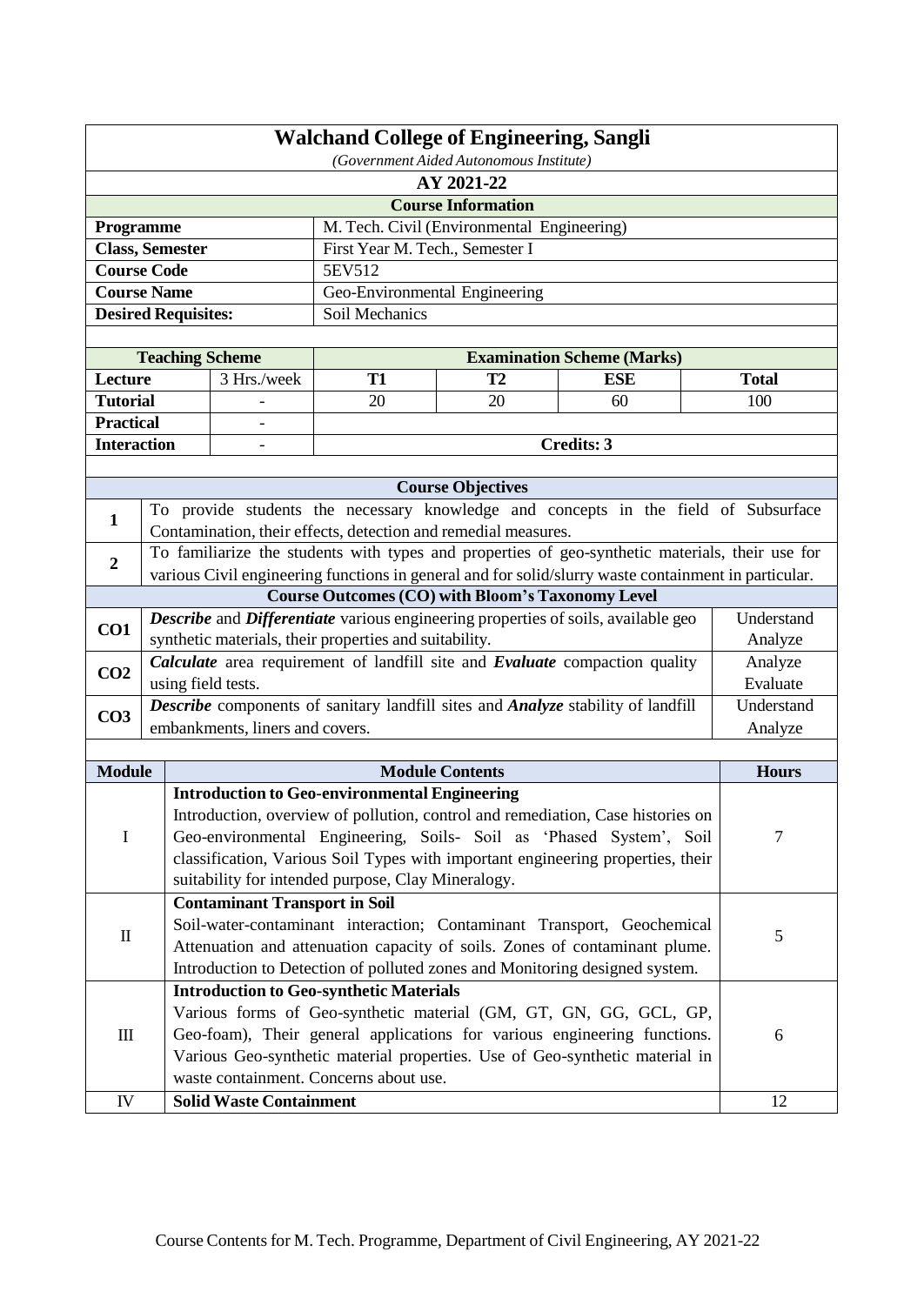|                | Site selection, Typical cross sections of landfills, merits and demerits. Area                    |   |  |  |  |  |
|----------------|---------------------------------------------------------------------------------------------------|---|--|--|--|--|
|                | calculation of landfill site. EPA (MoEF and CPCB) Guidelines.                                     |   |  |  |  |  |
|                | CCL, GCL and composite liners. Compaction quality control for CC liners.                          |   |  |  |  |  |
|                | Stability analysis of Landfills: Conventional Slope Stability analysis by                         |   |  |  |  |  |
|                | method of slices, stability number concept. Stability against sliding of                          |   |  |  |  |  |
|                | geo-membrane over clay (liner stability) and sliding of soil over                                 |   |  |  |  |  |
|                | geo-membrane (Cover stability). Assessment of anchorage requirement of                            |   |  |  |  |  |
|                | GM.                                                                                               |   |  |  |  |  |
|                | <b>Slurry Waste Containment</b>                                                                   |   |  |  |  |  |
|                | Slurry Waste Containment: Slurry transported wastes, pond layouts,                                |   |  |  |  |  |
|                | components of pond, embankment construction, staged raising of                                    |   |  |  |  |  |
| $\mathbf V$    | embankment, Design aspects, environmental impact and control.                                     | 5 |  |  |  |  |
|                | Vertical Barriers for Containment: Various types of Cutoff Walls,                                 |   |  |  |  |  |
|                | Requirements of good vertical barriers, Slurry trench walls using Bentonite                       |   |  |  |  |  |
|                | and Cement-bentonite slurry, material and construction aspects.                                   |   |  |  |  |  |
|                | <b>Geotechnical Reuse of Waste Material</b>                                                       |   |  |  |  |  |
|                | Waste reduction, use of waste in geotechnical construction, Waste                                 |   |  |  |  |  |
| VI             | characteristics for soil replacement, Transport considerations, and engineering                   | 5 |  |  |  |  |
|                | properties of waste.                                                                              |   |  |  |  |  |
|                | <b>Text Books</b>                                                                                 |   |  |  |  |  |
|                | G L SivakumarBabu, "Soil Reinforcement and Geosynthetics", Universities Press (India) Pvt.        |   |  |  |  |  |
| $\mathbf{1}$   | Ltd. Hyderabad, 2006.                                                                             |   |  |  |  |  |
| $\overline{2}$ | S. K. Gulhati, ManojDatta, "Geotechnical Engineering", Tata McGraw Hill, New Delhi, 2005.         |   |  |  |  |  |
| $\overline{3}$ | Braja Das, "Principles of Geotech. Engg", Thomson Asia Pvt. Ltd, 5th Edition, 2002.               |   |  |  |  |  |
| $\overline{4}$ | Fang, H.Y, "Introduction to Environmental Geotechnology", CRC Press, 1997                         |   |  |  |  |  |
|                |                                                                                                   |   |  |  |  |  |
|                | <b>References</b>                                                                                 |   |  |  |  |  |
| $\mathbf{1}$   | Donald Coduto, "Geotechnical Engineering Principles and Practices Prentice Hall of India Pvt.     |   |  |  |  |  |
|                | Ltd., New Delhi, 2002.                                                                            |   |  |  |  |  |
| $\overline{2}$ | Daniel, D. E, "Geotechnical Practice for Waste Disposal", Chapman and Hall, 1993.                 |   |  |  |  |  |
| 3              | Koerner, R.M., "Designing with Geosynthetics", Fifth Edition, Prentice Hall, New Jersey,<br>2005. |   |  |  |  |  |

| <b>CO-PO Mapping</b> |  |                                |  |  |  |  |  |  |
|----------------------|--|--------------------------------|--|--|--|--|--|--|
|                      |  | <b>Programme Outcomes (PO)</b> |  |  |  |  |  |  |
|                      |  |                                |  |  |  |  |  |  |
| CO <sub>1</sub>      |  |                                |  |  |  |  |  |  |
| CO <sub>2</sub>      |  |                                |  |  |  |  |  |  |
| CO3                  |  |                                |  |  |  |  |  |  |

The assessment is based on 2 Tests (T1 & T2) of 20 marks each, and 1 end-semester examination (ESE) of 60 marks.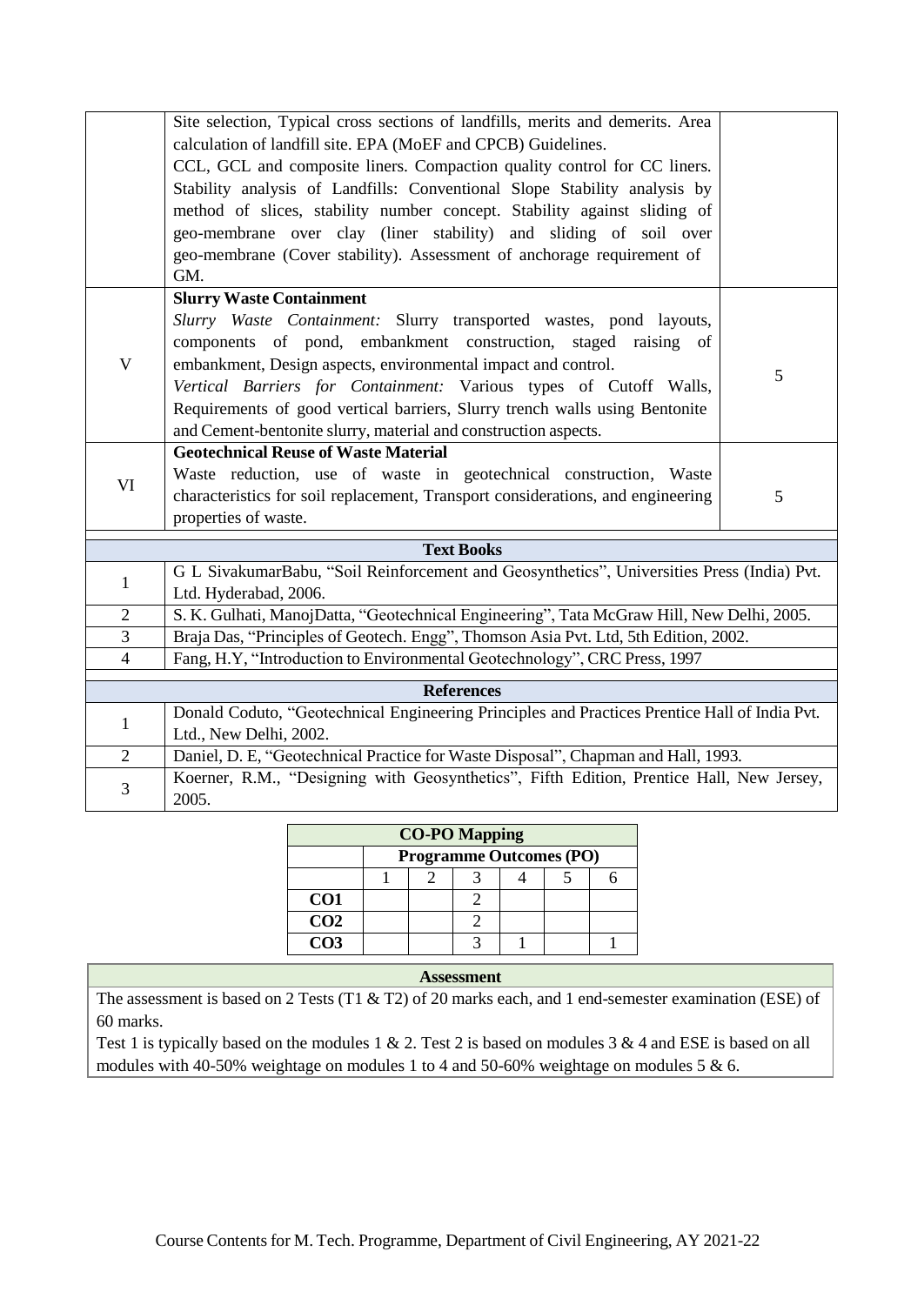| <b>Assessment Plan based on Bloom's Taxonomy Level</b> |    |    |            |              |  |  |  |  |
|--------------------------------------------------------|----|----|------------|--------------|--|--|--|--|
| <b>Bloom's Taxonomy Level</b>                          | T1 | T2 | <b>ESE</b> | <b>Total</b> |  |  |  |  |
| Remember                                               |    |    |            |              |  |  |  |  |
| Understand                                             | 5  |    | 20         | 30           |  |  |  |  |
| Apply                                                  | 10 |    | 20         | 35           |  |  |  |  |
| Analyze                                                |    | 10 | 20         | 35           |  |  |  |  |
| Evaluate                                               |    |    |            |              |  |  |  |  |
| Create                                                 |    |    |            |              |  |  |  |  |
| <b>Total</b>                                           | 20 | 20 |            | 100          |  |  |  |  |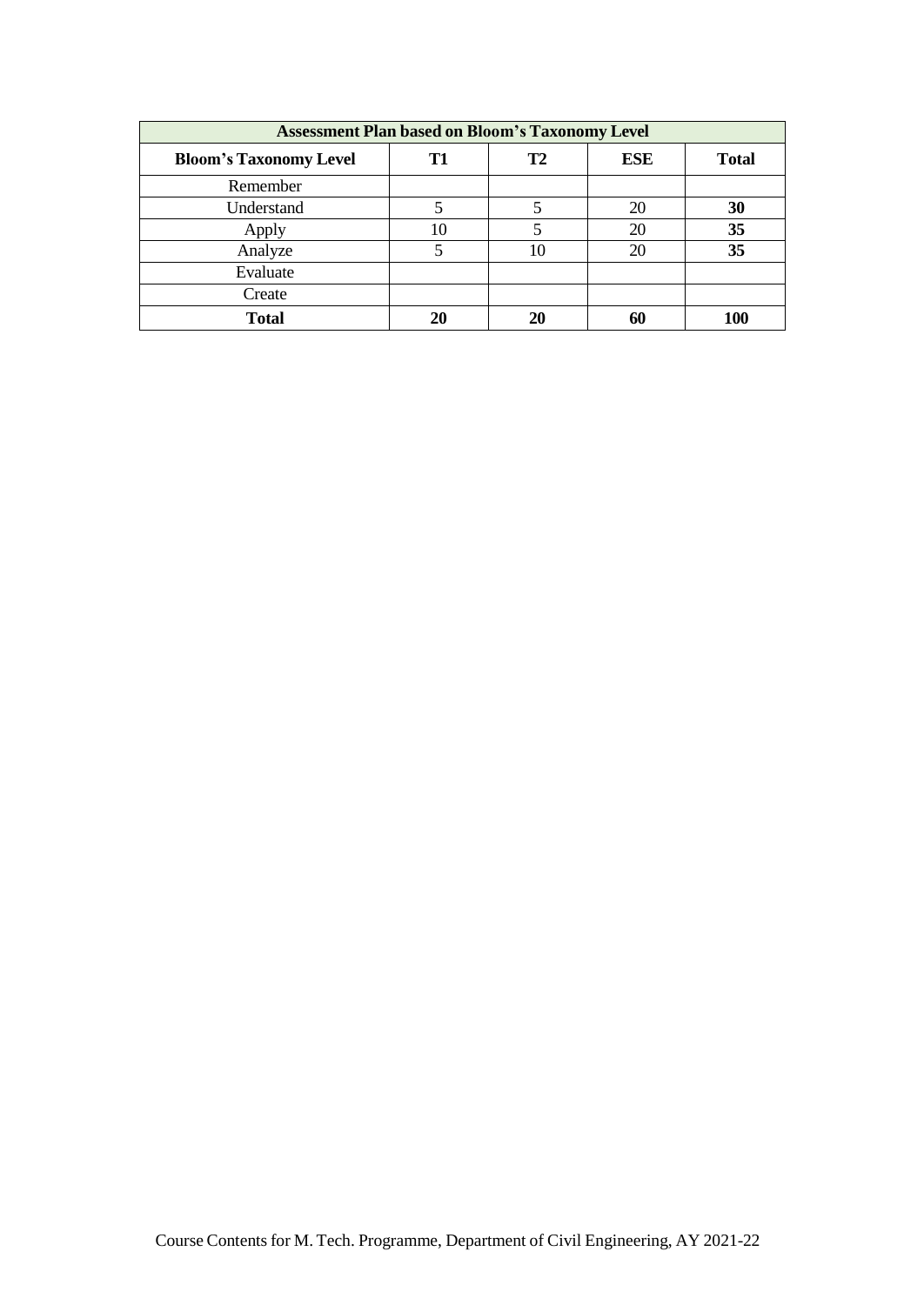|                    |                            |                                        |                                                                         | <b>Walchand College of Engineering, Sangli</b><br>(Government Aided Autonomous Institute) |                                                                                              |                     |  |  |
|--------------------|----------------------------|----------------------------------------|-------------------------------------------------------------------------|-------------------------------------------------------------------------------------------|----------------------------------------------------------------------------------------------|---------------------|--|--|
|                    | AY 2021-22                 |                                        |                                                                         |                                                                                           |                                                                                              |                     |  |  |
|                    |                            |                                        |                                                                         | <b>Course Information</b>                                                                 |                                                                                              |                     |  |  |
| Programme          |                            |                                        |                                                                         | M. Tech. Civil (Environmental Engineering)                                                |                                                                                              |                     |  |  |
|                    | <b>Class, Semester</b>     |                                        | First Year M. Tech., Semester I                                         |                                                                                           |                                                                                              |                     |  |  |
|                    | <b>Course Code</b>         |                                        | 5EV511                                                                  |                                                                                           |                                                                                              |                     |  |  |
|                    | <b>Course Name</b>         |                                        |                                                                         |                                                                                           | Hydraulics of Transport Systems in Environmental Engineering                                 |                     |  |  |
|                    | <b>Desired Requisites:</b> |                                        |                                                                         |                                                                                           | Basic courses on hydraulics, water supply and sewerage                                       |                     |  |  |
|                    |                            |                                        |                                                                         |                                                                                           |                                                                                              |                     |  |  |
|                    |                            | <b>Teaching Scheme</b>                 |                                                                         |                                                                                           | <b>Examination Scheme (Marks)</b>                                                            |                     |  |  |
| Lecture            |                            | 3 Hrs./week                            | <b>T1</b>                                                               | T <sub>2</sub>                                                                            | <b>ESE</b>                                                                                   | <b>Total</b>        |  |  |
| <b>Tutorial</b>    |                            |                                        | 20                                                                      | 20                                                                                        | 60                                                                                           | 100                 |  |  |
| <b>Practical</b>   |                            |                                        |                                                                         |                                                                                           |                                                                                              |                     |  |  |
| <b>Interaction</b> |                            |                                        |                                                                         |                                                                                           | <b>Credits: 3</b>                                                                            |                     |  |  |
|                    |                            |                                        |                                                                         |                                                                                           |                                                                                              |                     |  |  |
|                    |                            |                                        |                                                                         | <b>Course Objectives</b>                                                                  |                                                                                              |                     |  |  |
| 1                  |                            | <b>Environmental Engineering</b>       |                                                                         |                                                                                           | Provide in-depth knowledge of hydraulics for analysis and evaluation of transport systems in |                     |  |  |
| $\boldsymbol{2}$   |                            |                                        | development, industry, and consultancy activities.                      |                                                                                           | Enhance the technical competency and apply the acquired knowledge for research and           |                     |  |  |
|                    |                            |                                        |                                                                         | <b>Course Outcomes (CO) with Bloom's Taxonomy Level</b>                                   |                                                                                              |                     |  |  |
| CO <sub>1</sub>    |                            |                                        | <i>Explain</i> and <i>apply</i> hydraulics of environmental facilities. |                                                                                           |                                                                                              | Understand<br>Apply |  |  |
| CO <sub>2</sub>    |                            |                                        | Analyze and evaluate the distribution and collection systems            |                                                                                           |                                                                                              | Analyze<br>Evaluate |  |  |
|                    |                            |                                        |                                                                         |                                                                                           | Design the distribution, collection and treatment facilities in environmental systems        |                     |  |  |
| CO <sub>3</sub>    | hydraulically              |                                        |                                                                         |                                                                                           |                                                                                              | Create              |  |  |
| <b>Module</b>      |                            |                                        |                                                                         | <b>Module Contents</b>                                                                    |                                                                                              | <b>Hours</b>        |  |  |
|                    |                            | <b>Pumped and Gravity Water Mains</b>  |                                                                         |                                                                                           |                                                                                              |                     |  |  |
|                    |                            | calculations.                          |                                                                         |                                                                                           | Review of closed conduit hydraulics: Continuity and Energy equation, Head loss               |                     |  |  |
| I                  |                            |                                        |                                                                         |                                                                                           | Sizing water mains: Classification of problems, Design flow, Design of pumped                | 5                   |  |  |
|                    |                            |                                        |                                                                         |                                                                                           | and gravity system of water mains, Concept of Optimal design, Economic design                |                     |  |  |
|                    |                            | of pumped and gravity water mains.     | Pumping system: Design of water pumping system.                         |                                                                                           |                                                                                              |                     |  |  |
|                    |                            | <b>Water Distribution System (WDS)</b> |                                                                         |                                                                                           |                                                                                              |                     |  |  |
|                    |                            |                                        |                                                                         |                                                                                           | Water Distribution System (WDS): Types of network, Water demand allocation,                  |                     |  |  |
|                    |                            |                                        |                                                                         |                                                                                           | Types of problem, Network hydraulics, Types of simulation, Flow, node and loop               |                     |  |  |
|                    |                            | equations                              |                                                                         |                                                                                           |                                                                                              |                     |  |  |
|                    |                            |                                        |                                                                         |                                                                                           | Analysis and Design of WDS: Linear theory, and Newton-Raphson methods,                       |                     |  |  |
| $\mathbf H$        |                            |                                        | Design and Use of optimization of WDS.                                  |                                                                                           |                                                                                              | 10                  |  |  |
|                    |                            |                                        |                                                                         | WDS testing: Fundamentals, Pressure and flow measurement.                                 |                                                                                              |                     |  |  |
|                    |                            |                                        |                                                                         | Calibration: Overview of hydraulic calibration approaches.                                |                                                                                              |                     |  |  |
|                    |                            |                                        |                                                                         |                                                                                           | Application of computer models: WDS analysis and design, Identifying and                     |                     |  |  |
|                    |                            |                                        |                                                                         |                                                                                           | solving common WDS problems, Extension of WDS, Rehabilitation, Calibration.                  |                     |  |  |
|                    |                            |                                        |                                                                         |                                                                                           | Pipe breaks and water loss: Causes, Leak detection, Evaluation of leak detection.            |                     |  |  |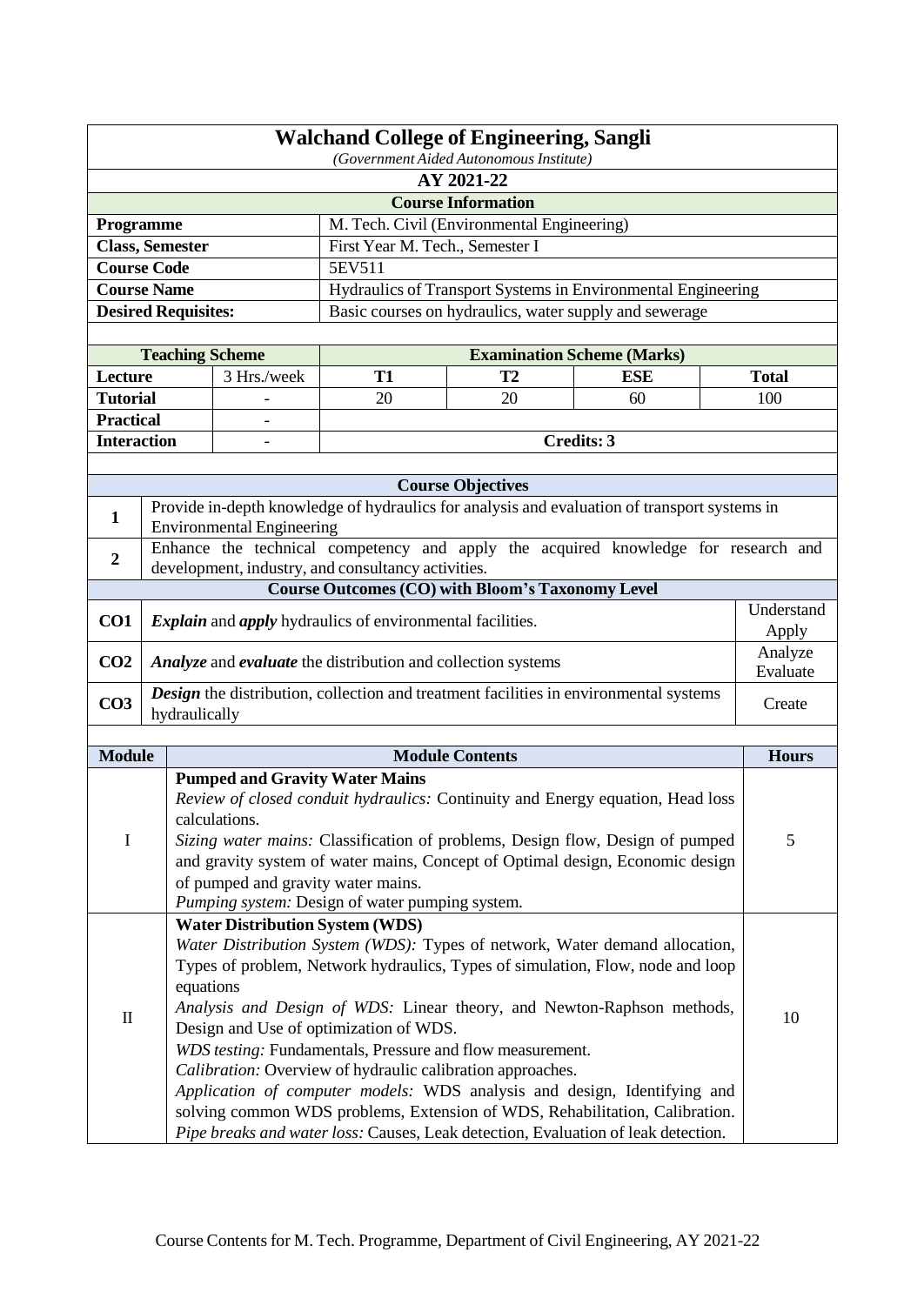| Ш              | <b>Sanitary Sewerage System</b><br>Review of sewer hydraulics: Velocity of flow, Hydraulic formulae, Gradient,<br>types of sewer.<br>Design of sanitary sewerage system: Estimation of design flow, Design<br>considerations, Procedure, Design of sanitary sewer system, Use of computer<br>models for design.                                                                                                                                                                                | 5  |
|----------------|------------------------------------------------------------------------------------------------------------------------------------------------------------------------------------------------------------------------------------------------------------------------------------------------------------------------------------------------------------------------------------------------------------------------------------------------------------------------------------------------|----|
| ${\rm IV}$     | <b>Stormwater Drainage System</b><br>Need and design objectives of stormwater conveyance system, System<br>components and design process, Peak flow estimation by rational and SCS<br>method, Hydraulic analysis of roadway gutter and inlets, Design of storm sewer<br>system, Use of computer models for analysis and design.                                                                                                                                                                | 5  |
| $\mathbf V$    | <b>Plumbing and Rainwater Harvesting System</b><br>Plumbing system: Terminology, Principles of water supply and drainage system<br>in buildings, Design of water supply and drainage system in multi-storeyed<br>building.<br>Rainwater harvesting: Need and concept of rainwater harvesting, Systems of<br>rainwater harvesting, Roof top harvesting of rainwater, Components, Estimation<br>of water collection potential, Design considerations, Design of a roof top<br>harvesting system. | 10 |
| VI             | <b>Hydraulic Design of Treatment Facilities</b><br>Hydraulic design of treatment facilities: Hydraulic design of water and<br>wastewater treatment facilities, Preparation of hydraulic profiles, Plant layout.                                                                                                                                                                                                                                                                                | 5  |
|                | <b>Text Books</b>                                                                                                                                                                                                                                                                                                                                                                                                                                                                              |    |
| $\mathbf{1}$   | Peavy H, S, Rowe D, R, and Tchobanoglous G, "Environmental Engineering", McGraw-Hill<br>Book Company, Indian edition 2017.                                                                                                                                                                                                                                                                                                                                                                     |    |
| $\overline{2}$ | Hammer M, J and Hammer M, J, "Water and Wastewater Technology", PHI learning private<br>limited, 6 <sup>th</sup> Edition, 2008.                                                                                                                                                                                                                                                                                                                                                                |    |
| $\overline{3}$ | Walski, Chase and Savic, "Water Distribution Modeling", Haestad Press, First edition, 2007.                                                                                                                                                                                                                                                                                                                                                                                                    |    |
|                | <b>References</b>                                                                                                                                                                                                                                                                                                                                                                                                                                                                              |    |
| $\mathbf{1}$   | Sincero A, P and Sincero G, A, "Environmental Engineering A Design approach", PHI<br>learning private limited, 2004.                                                                                                                                                                                                                                                                                                                                                                           |    |
| $\overline{2}$ | "Manual on Water Supply and Treatment", CPHEEO, Ministry of Urban Development, GoI,<br>New Delhi, 1999.                                                                                                                                                                                                                                                                                                                                                                                        |    |
| 3              | "Manual on Sewerage and Sewage Treatment", CPHEEO, Ministry of Urban Development,<br>GoI, New Delhi, 1993.                                                                                                                                                                                                                                                                                                                                                                                     |    |
| $\overline{4}$ | Haestad-Durrans, "Storm water conveyance modeling and design", Haestad Press, 1 <sup>st</sup> edition,<br>2003.                                                                                                                                                                                                                                                                                                                                                                                |    |
|                | <b>Useful Links</b>                                                                                                                                                                                                                                                                                                                                                                                                                                                                            |    |
| $\mathbf 1$    | https://www.youtube.com/channel/UCbFIgNot42PRCi-05X8aF_A                                                                                                                                                                                                                                                                                                                                                                                                                                       |    |
|                |                                                                                                                                                                                                                                                                                                                                                                                                                                                                                                |    |

| <b>CO-PO Mapping</b> |  |                                |  |  |  |  |  |  |  |
|----------------------|--|--------------------------------|--|--|--|--|--|--|--|
|                      |  | <b>Programme Outcomes (PO)</b> |  |  |  |  |  |  |  |
|                      |  |                                |  |  |  |  |  |  |  |
| CO <sub>1</sub>      |  |                                |  |  |  |  |  |  |  |
| CO <sub>2</sub>      |  |                                |  |  |  |  |  |  |  |
| CO <sub>3</sub>      |  |                                |  |  |  |  |  |  |  |

The assessment is based on 2 Tests (T1 & T2) of 20 marks each, and 1 end-semester examination (ESE) of 60 marks. **Assessment**

Test 1 is Gypical Gobutantschorthe modules bgrammes Departument of forduleng nreeting dAYE 02 ba32d on all modules with 40-50% weightage on modules 1 to 4 and 50-60% weightage on modules 5 & 6.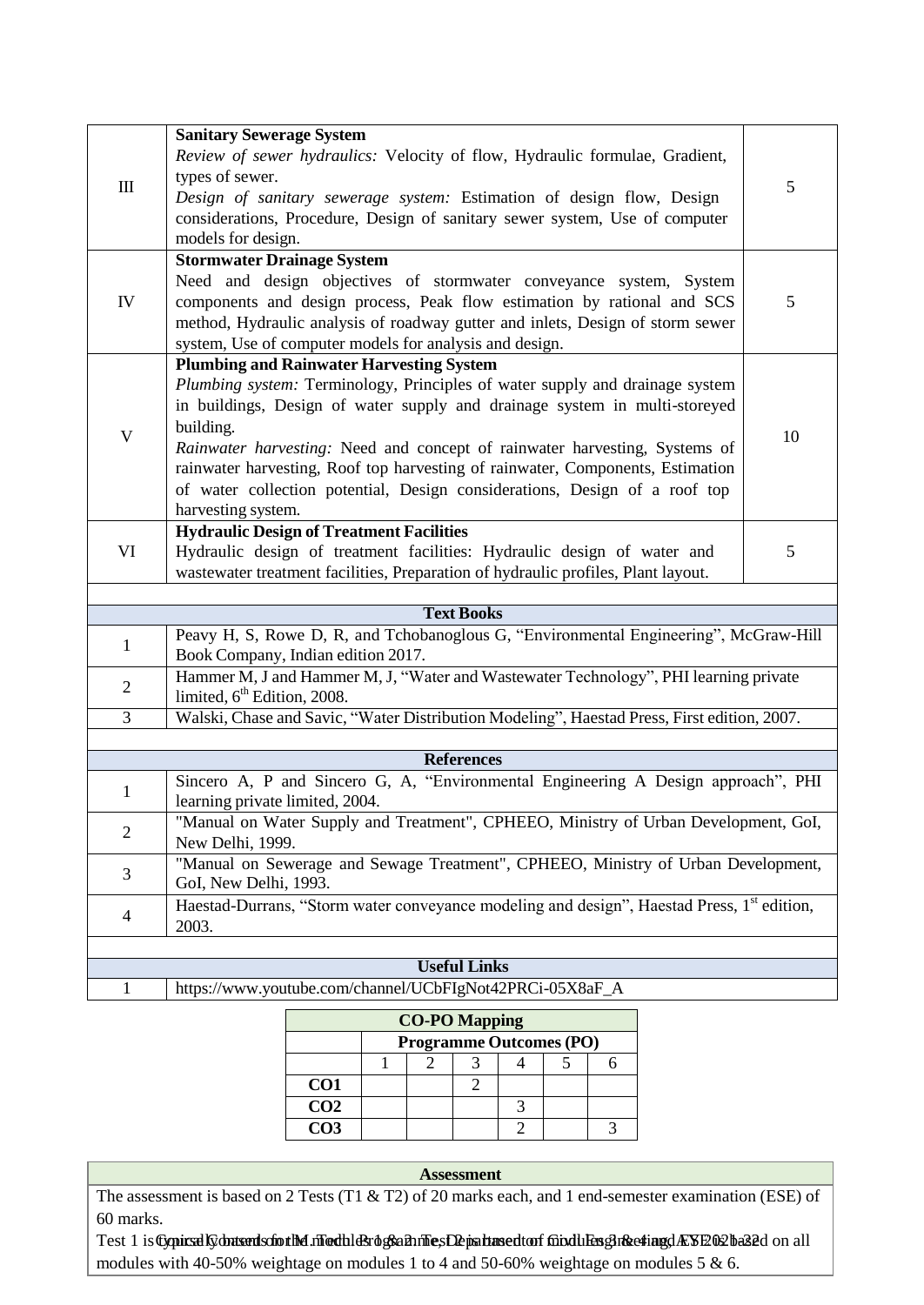| <b>Assessment Plan based on Bloom's Taxonomy Level</b> |    |    |            |              |  |  |  |
|--------------------------------------------------------|----|----|------------|--------------|--|--|--|
| <b>Bloom's Taxonomy Level</b>                          | T1 | T2 | <b>ESE</b> | <b>Total</b> |  |  |  |
| Remember                                               |    |    | 10         | 15           |  |  |  |
| Understand                                             |    |    |            | 15           |  |  |  |
| Apply                                                  |    |    | 15         | 25           |  |  |  |
| Analyze                                                |    |    | 15         | 25           |  |  |  |
| Evaluate                                               |    |    | 15         |              |  |  |  |
| Create                                                 |    |    |            |              |  |  |  |
| <b>Total</b>                                           | 20 | 20 |            |              |  |  |  |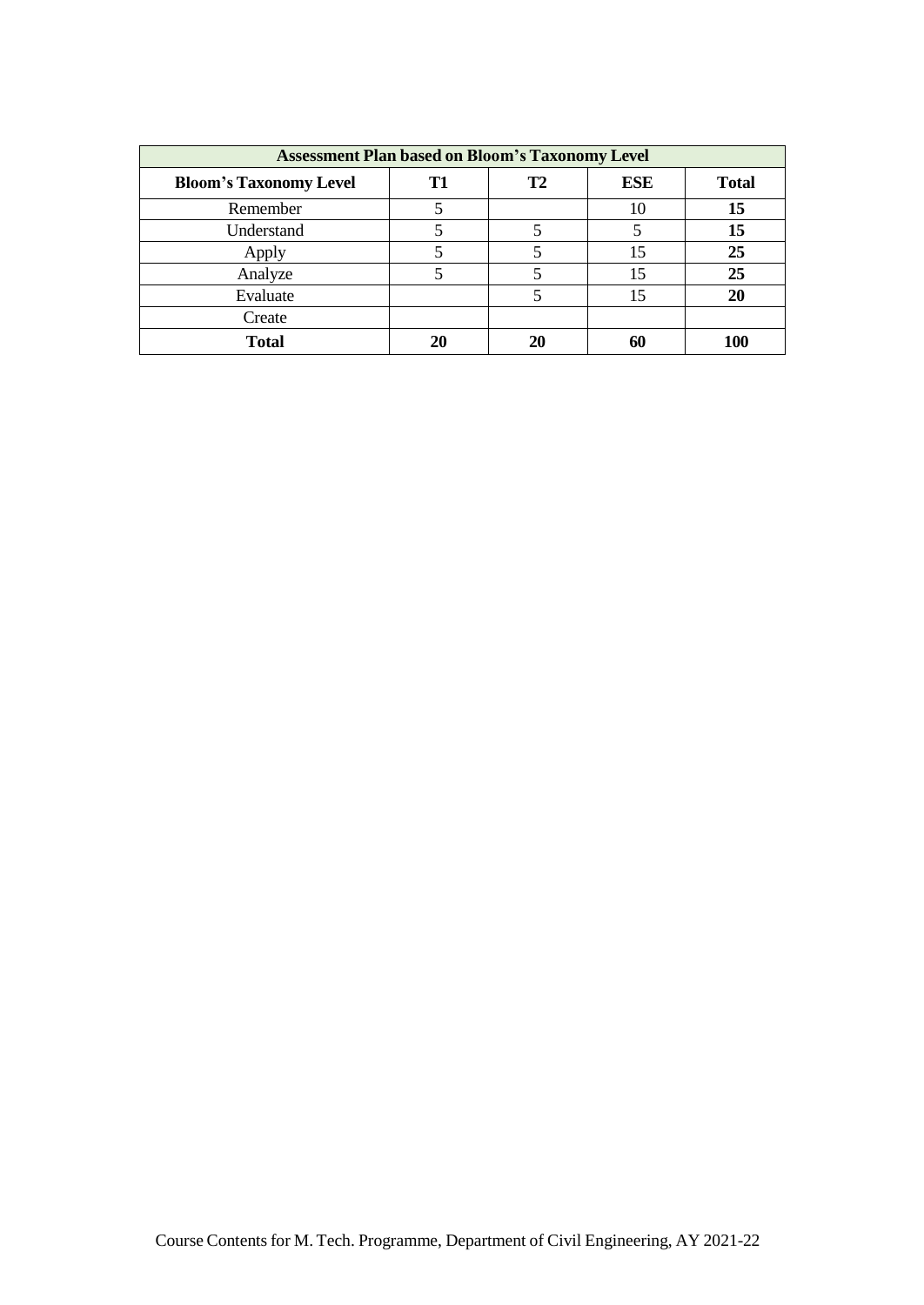| <b>Walchand College of Engineering, Sangli</b> |                            |                                                                             |                                                        |                                                                      |                                                                                      |                |  |
|------------------------------------------------|----------------------------|-----------------------------------------------------------------------------|--------------------------------------------------------|----------------------------------------------------------------------|--------------------------------------------------------------------------------------|----------------|--|
| (Government Aided Autonomous Institute)        |                            |                                                                             |                                                        |                                                                      |                                                                                      |                |  |
|                                                |                            |                                                                             |                                                        | AY 2021-22                                                           |                                                                                      |                |  |
|                                                |                            |                                                                             |                                                        | <b>Course Information</b>                                            |                                                                                      |                |  |
| <b>Programme</b>                               |                            |                                                                             |                                                        | M. Tech. Civil (Environmental Engineering)                           |                                                                                      |                |  |
|                                                | <b>Class, Semester</b>     |                                                                             | First Year M. Tech., Semester I                        |                                                                      |                                                                                      |                |  |
| <b>Course Code</b>                             |                            |                                                                             | 5EV514                                                 |                                                                      |                                                                                      |                |  |
|                                                | <b>Course Name</b>         |                                                                             |                                                        |                                                                      | <b>Computational Methods and Optimization Techniques</b>                             |                |  |
|                                                | <b>Desired Requisites:</b> |                                                                             |                                                        | All Courses in Mathematics for UG                                    |                                                                                      |                |  |
|                                                |                            |                                                                             |                                                        |                                                                      |                                                                                      |                |  |
|                                                | <b>Teaching Scheme</b>     |                                                                             |                                                        | <b>Examination Scheme (Marks)</b>                                    |                                                                                      |                |  |
| Lecture                                        |                            | 3 Hrs./week                                                                 | <b>T1</b>                                              | <b>T2</b>                                                            | <b>ESE</b>                                                                           | <b>Total</b>   |  |
| <b>Tutorial</b>                                |                            |                                                                             | 20                                                     | 20                                                                   | 60                                                                                   | 100            |  |
| <b>Practical</b>                               |                            |                                                                             |                                                        |                                                                      |                                                                                      |                |  |
| <b>Interaction</b>                             |                            |                                                                             |                                                        | <b>Credits: 3</b>                                                    |                                                                                      |                |  |
|                                                |                            |                                                                             |                                                        |                                                                      |                                                                                      |                |  |
| $\mathbf{1}$                                   |                            |                                                                             |                                                        | <b>Course Objectives</b>                                             |                                                                                      |                |  |
|                                                |                            |                                                                             |                                                        |                                                                      | To provide knowledge of numerical approach and significance of error analysis.       |                |  |
| $\boldsymbol{2}$                               |                            |                                                                             |                                                        |                                                                      | To provide necessary knowledge of numerical tools required for analyzing and solving |                |  |
|                                                |                            | problems in the field of engineering.                                       |                                                        |                                                                      | To provide pre-requisite statistical knowledge to the students for analyzing the     |                |  |
| $\overline{\mathbf{3}}$                        | data/results.              |                                                                             |                                                        |                                                                      |                                                                                      |                |  |
|                                                |                            |                                                                             |                                                        |                                                                      | To deliver know-how of typical optimization techniques applicable to engineering     |                |  |
| $\overline{\mathbf{4}}$                        | problems.                  |                                                                             |                                                        |                                                                      |                                                                                      |                |  |
|                                                |                            |                                                                             |                                                        | <b>Course Outcomes (CO) with Bloom's Taxonomy Level</b>              |                                                                                      |                |  |
| CO1                                            |                            |                                                                             |                                                        | Solve linear, nonlinear equations, ODE and PDE by numerical methods. |                                                                                      | Apply          |  |
| CO <sub>2</sub>                                |                            |                                                                             |                                                        | Analyze data using various methods of regression and interpolation.  |                                                                                      | Analyse        |  |
| CO <sub>3</sub>                                |                            |                                                                             | Propose optimal solution using appropriate techniques. |                                                                      |                                                                                      | Create         |  |
|                                                |                            |                                                                             |                                                        |                                                                      |                                                                                      |                |  |
| <b>Module</b>                                  |                            |                                                                             |                                                        | <b>Module Contents</b>                                               |                                                                                      | <b>Hours</b>   |  |
|                                                |                            |                                                                             | <b>Introduction to Optimization Techniques</b>         |                                                                      |                                                                                      |                |  |
|                                                |                            |                                                                             |                                                        |                                                                      | Introduction O. R., Problem Formulation, Classification of optimization              |                |  |
| $\mathbf I$                                    |                            | optimization,<br>Unconstrained<br>constrained<br>optimization,<br>problems. |                                                        |                                                                      |                                                                                      |                |  |
|                                                |                            | Optimization of Linear P. P. Using Simplex method, Duality and sensitivity  |                                                        |                                                                      |                                                                                      |                |  |
|                                                | analysis.                  |                                                                             |                                                        |                                                                      |                                                                                      |                |  |
|                                                |                            |                                                                             | <b>Optimization Problems and Solutions</b>             |                                                                      |                                                                                      |                |  |
| $\mathbf{I}$                                   |                            |                                                                             |                                                        |                                                                      | Typical optimization problems in engineering and their solutions such as             | 7              |  |
|                                                |                            | Assignment Problem, Transportation Problem, Shortest path, Minimal          |                                                        |                                                                      |                                                                                      |                |  |
|                                                |                            |                                                                             | Spanning tree, Maximum flow Problem.                   |                                                                      |                                                                                      |                |  |
| $\rm III$                                      |                            | <b>Dynamic Programming</b>                                                  |                                                        |                                                                      |                                                                                      | $\overline{7}$ |  |
|                                                |                            | Dynamic                                                                     | Programming:<br>Multistage                             | decision                                                             | recursive<br>process,                                                                |                |  |
|                                                |                            |                                                                             |                                                        |                                                                      | relationships, Principle of optimality, Computational procedure in DP, DP            |                |  |
|                                                |                            |                                                                             |                                                        |                                                                      | applications, Problem of dimensionality. Game theory, Introduction to                |                |  |
|                                                |                            |                                                                             | genetic algorithm and Simulation.                      |                                                                      |                                                                                      |                |  |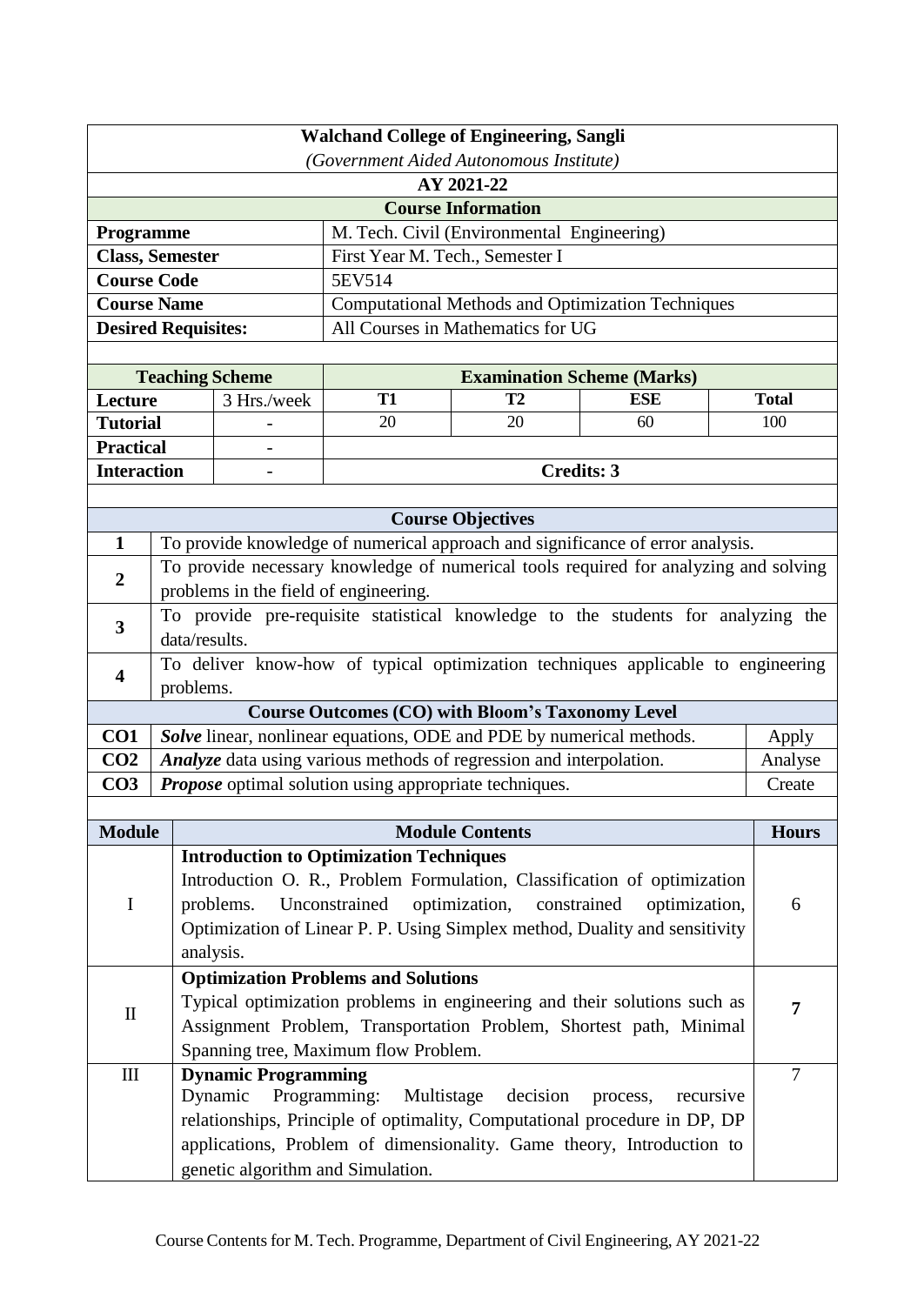|                | <b>Introduction to Computational Methods</b>                                                |   |
|----------------|---------------------------------------------------------------------------------------------|---|
| IV             | Introduction to Computational Methods, Accuracy & Precision, Error in                       |   |
|                | Computational Methods, Significance of error computation. Revision of                       | 6 |
|                | computational methods for solving linear and non-linear equations, Gauss                    |   |
|                | Seidel Method, one point iteration method, Multiple Roots, Polynomial                       |   |
|                | equations, Descartes' rule, Strum theorem.                                                  |   |
|                | <b>Interpolation and Regression Methods</b>                                                 |   |
|                | Difference between regression and interpolation, Linear interpolation,                      |   |
|                | quadratic interpolation, General form of Newton's<br>Interpolating                          |   |
| $\mathbf V$    | Polynomial, Newton's divided difference interpolation polynomials,                          |   |
|                | Lagrange's Interpolating Polynomials. Linear Regression, Least Squares                      | 6 |
|                | Method, Polynomial Regression, Nonlinear Regression: Power fit,                             |   |
|                | Parabola of Best fit.                                                                       |   |
|                | <b>Numerical Differentiation and Integration</b>                                            |   |
|                | Numerical Differentiation and integration, Numerical Quadrature, Cote's                     |   |
|                | formula, Difference Equations, Solutions of Ordinary Differential                           |   |
|                | Equations, Initial value and boundary value problems, Classification of                     |   |
| VI             | methods of solution. Runge-Kutta Method, Solutions of B.V. Problems by                      | 8 |
|                | Finite Difference methods. Classification of Partial Differential Equations,                |   |
|                | Formation of difference equations, Solution of Laplace's and Poisson's                      |   |
|                | equations.                                                                                  |   |
|                |                                                                                             |   |
|                | <b>Text Books</b>                                                                           |   |
| $\mathbf{1}$   | Chapra S.C. and Canale R.P., "Numerical Methods for Engineers", Tata McGraw Hill            |   |
|                | Publications, 4 <sup>th</sup> Edition, 2002.                                                |   |
| $\overline{2}$ | Babu Ram "Numerical Methods", Pearson, 1 <sup>st</sup> Edition, 2010.                       |   |
| $\overline{3}$ | Hamdy A. Taha, "Introduction to O.R.", 6th edition, (PHI)                                   |   |
|                |                                                                                             |   |
|                | <b>References</b>                                                                           |   |
| $\mathbf{1}$   | Balguruswamy, E. "Numerical Methods", Tata McGraw-Hill Publishing Co. Ltd., 2 <sup>nd</sup> |   |
|                | Edition, 2009.                                                                              |   |
| $\overline{2}$ | Jain M.K., Iyengar S. R., Jain R. K., "Numerical Methods", New Age International (P)        |   |
|                | limited, $5^{\text{th}}$ Edition, 2007.                                                     |   |
| 3              | N.D. Vora, "Quantitative Techniques in Management", 2nd edition (TMH).                      |   |

| <b>CO-PO Mapping</b> |  |                                |  |  |  |  |  |  |
|----------------------|--|--------------------------------|--|--|--|--|--|--|
|                      |  | <b>Programme Outcomes (PO)</b> |  |  |  |  |  |  |
|                      |  |                                |  |  |  |  |  |  |
| CO <sub>1</sub>      |  |                                |  |  |  |  |  |  |
| CO <sub>2</sub>      |  |                                |  |  |  |  |  |  |
| CO <sub>3</sub>      |  |                                |  |  |  |  |  |  |

The assessment is based on 2 Tests (T1 & T2) of 20 marks each, and 1 end-semester examination (ESE) of 60 marks.

modules with 40-50% weightage on modules 1 to 4 and 50-60% weightage on modules 5 & 6.<br>Course Contents for M. Tech. Programme, Department of Civil Engineering, AY 2021-22 Test 1 is typically based on the modules 1 & 2. Test 2 is based on modules 3 & 4 and ESE is based on all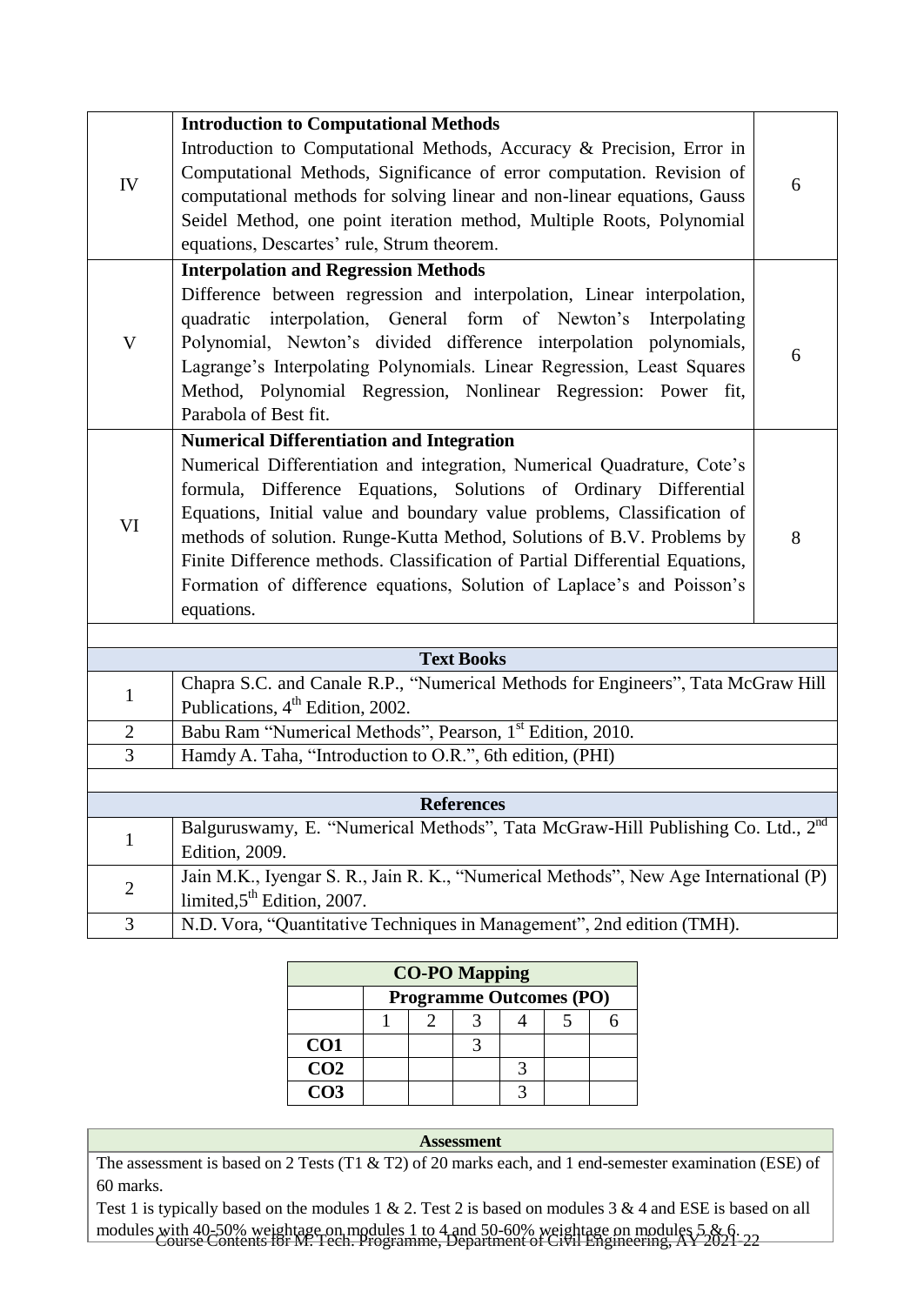| <b>Assessment Plan based on Bloom's Taxonomy Level</b> |    |                |     |              |  |  |
|--------------------------------------------------------|----|----------------|-----|--------------|--|--|
| <b>Bloom's Taxonomy Level</b>                          | T1 | T <sub>2</sub> | ESE | <b>Total</b> |  |  |
| Remember                                               |    |                |     |              |  |  |
| Understand                                             |    |                |     |              |  |  |
| Apply                                                  | 10 | 10             | 25  | 45           |  |  |
| Analyze                                                | 10 | 10             | 20  | 40           |  |  |
| Evaluate                                               |    |                |     |              |  |  |
| Create                                                 |    |                | 15  | 15           |  |  |
| <b>Total</b>                                           | 20 | 20             | 60  |              |  |  |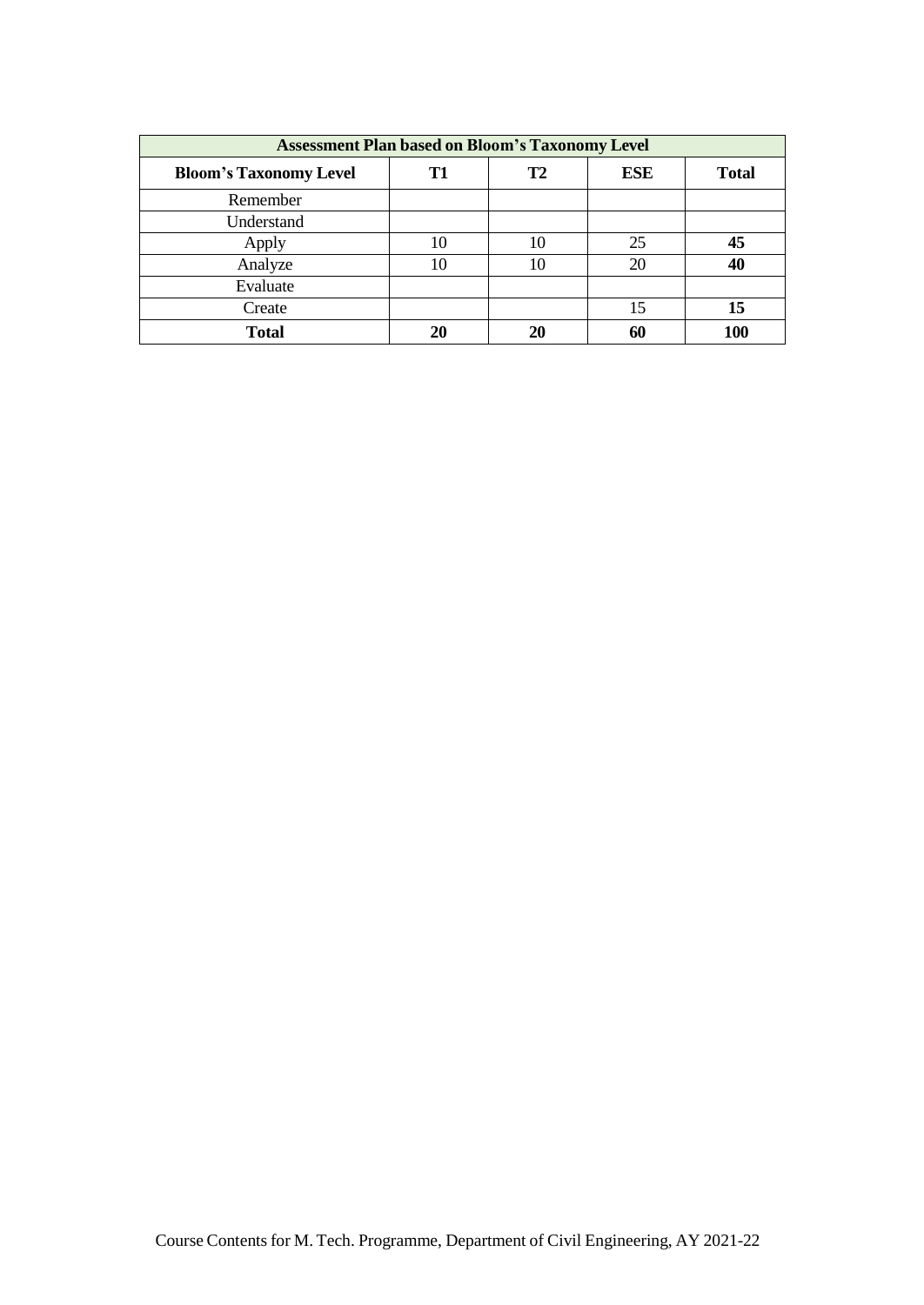|                                                                                                                                                                                                                                                                                                                                                                                                                                            | <b>Walchand College of Engineering, Sangli</b><br>(Government Aided Autonomous Institute) |                                                                                                                                                                                                                                                                            |                                 |                                                                                                                                                                                                                                                                                                                    |                                   |  |                           |
|--------------------------------------------------------------------------------------------------------------------------------------------------------------------------------------------------------------------------------------------------------------------------------------------------------------------------------------------------------------------------------------------------------------------------------------------|-------------------------------------------------------------------------------------------|----------------------------------------------------------------------------------------------------------------------------------------------------------------------------------------------------------------------------------------------------------------------------|---------------------------------|--------------------------------------------------------------------------------------------------------------------------------------------------------------------------------------------------------------------------------------------------------------------------------------------------------------------|-----------------------------------|--|---------------------------|
| AY 2021-22                                                                                                                                                                                                                                                                                                                                                                                                                                 |                                                                                           |                                                                                                                                                                                                                                                                            |                                 |                                                                                                                                                                                                                                                                                                                    |                                   |  |                           |
|                                                                                                                                                                                                                                                                                                                                                                                                                                            |                                                                                           |                                                                                                                                                                                                                                                                            |                                 | <b>Course Information</b>                                                                                                                                                                                                                                                                                          |                                   |  |                           |
| Programme                                                                                                                                                                                                                                                                                                                                                                                                                                  |                                                                                           |                                                                                                                                                                                                                                                                            |                                 | M. Tech Civil (Environmental Engineering)                                                                                                                                                                                                                                                                          |                                   |  |                           |
| <b>Class, Semester</b>                                                                                                                                                                                                                                                                                                                                                                                                                     |                                                                                           |                                                                                                                                                                                                                                                                            | First Year M. Tech., Semester I |                                                                                                                                                                                                                                                                                                                    |                                   |  |                           |
| <b>Course Code</b>                                                                                                                                                                                                                                                                                                                                                                                                                         |                                                                                           |                                                                                                                                                                                                                                                                            | 5EV513                          |                                                                                                                                                                                                                                                                                                                    |                                   |  |                           |
| <b>Course Name</b>                                                                                                                                                                                                                                                                                                                                                                                                                         |                                                                                           |                                                                                                                                                                                                                                                                            | <b>Water Quality Modeling</b>   |                                                                                                                                                                                                                                                                                                                    |                                   |  |                           |
|                                                                                                                                                                                                                                                                                                                                                                                                                                            |                                                                                           | <b>Desired Requisites:</b>                                                                                                                                                                                                                                                 |                                 | Basics of hydraulics and water quality                                                                                                                                                                                                                                                                             |                                   |  |                           |
|                                                                                                                                                                                                                                                                                                                                                                                                                                            |                                                                                           |                                                                                                                                                                                                                                                                            |                                 |                                                                                                                                                                                                                                                                                                                    |                                   |  |                           |
|                                                                                                                                                                                                                                                                                                                                                                                                                                            |                                                                                           | <b>Teaching Scheme</b>                                                                                                                                                                                                                                                     |                                 |                                                                                                                                                                                                                                                                                                                    | <b>Examination Scheme (Marks)</b> |  |                           |
| Lecture                                                                                                                                                                                                                                                                                                                                                                                                                                    |                                                                                           | 3 Hrs./week                                                                                                                                                                                                                                                                | <b>T1</b>                       | T <sub>2</sub>                                                                                                                                                                                                                                                                                                     | <b>ESE</b>                        |  | <b>Total</b>              |
| <b>Tutorial</b>                                                                                                                                                                                                                                                                                                                                                                                                                            |                                                                                           |                                                                                                                                                                                                                                                                            | 20                              | 20                                                                                                                                                                                                                                                                                                                 | 60                                |  | 100                       |
| <b>Practical</b>                                                                                                                                                                                                                                                                                                                                                                                                                           |                                                                                           |                                                                                                                                                                                                                                                                            |                                 |                                                                                                                                                                                                                                                                                                                    |                                   |  |                           |
| <b>Interaction</b>                                                                                                                                                                                                                                                                                                                                                                                                                         |                                                                                           |                                                                                                                                                                                                                                                                            |                                 |                                                                                                                                                                                                                                                                                                                    | Credits: 3                        |  |                           |
|                                                                                                                                                                                                                                                                                                                                                                                                                                            |                                                                                           |                                                                                                                                                                                                                                                                            |                                 |                                                                                                                                                                                                                                                                                                                    |                                   |  |                           |
|                                                                                                                                                                                                                                                                                                                                                                                                                                            |                                                                                           |                                                                                                                                                                                                                                                                            |                                 | <b>Course Objectives</b>                                                                                                                                                                                                                                                                                           |                                   |  |                           |
| 1                                                                                                                                                                                                                                                                                                                                                                                                                                          | sources.                                                                                  | Impart in-depth knowledge of modelling /simulation of water quality in surface, and sub-surface                                                                                                                                                                            |                                 |                                                                                                                                                                                                                                                                                                                    |                                   |  |                           |
| $\boldsymbol{2}$                                                                                                                                                                                                                                                                                                                                                                                                                           |                                                                                           | Enhance technical competency to deal with water quality issues in real life cases through<br>modeling.                                                                                                                                                                     |                                 |                                                                                                                                                                                                                                                                                                                    |                                   |  |                           |
|                                                                                                                                                                                                                                                                                                                                                                                                                                            |                                                                                           |                                                                                                                                                                                                                                                                            |                                 | <b>Course Outcomes (CO) with Bloom's Taxonomy Level</b>                                                                                                                                                                                                                                                            |                                   |  |                           |
| CO1                                                                                                                                                                                                                                                                                                                                                                                                                                        |                                                                                           | <i>Explain</i> and <i>apply</i> concepts of simulation/modeling for pollutant transport in<br>surface and sub-surface sources of water.                                                                                                                                    |                                 |                                                                                                                                                                                                                                                                                                                    |                                   |  | Understanding<br>Applying |
|                                                                                                                                                                                                                                                                                                                                                                                                                                            |                                                                                           |                                                                                                                                                                                                                                                                            |                                 |                                                                                                                                                                                                                                                                                                                    |                                   |  | Analyzing                 |
| CO <sub>2</sub>                                                                                                                                                                                                                                                                                                                                                                                                                            |                                                                                           | Analyze and evaluate the processes contributing to water quality variations.                                                                                                                                                                                               |                                 |                                                                                                                                                                                                                                                                                                                    |                                   |  | Evaluating                |
| CO <sub>3</sub>                                                                                                                                                                                                                                                                                                                                                                                                                            |                                                                                           | Apply the modern tools of engineering for the analysis and design of<br>environmental systems.                                                                                                                                                                             |                                 |                                                                                                                                                                                                                                                                                                                    |                                   |  | Applying                  |
|                                                                                                                                                                                                                                                                                                                                                                                                                                            |                                                                                           |                                                                                                                                                                                                                                                                            |                                 |                                                                                                                                                                                                                                                                                                                    |                                   |  |                           |
| <b>Module</b>                                                                                                                                                                                                                                                                                                                                                                                                                              |                                                                                           |                                                                                                                                                                                                                                                                            |                                 | <b>Module Contents</b>                                                                                                                                                                                                                                                                                             |                                   |  | <b>Hours</b>              |
| <b>Fundamentals of Water Quality Modeling</b><br>Fundamentals: Concept of modeling, Model development, Types of models,<br>Model sensitivity, Assessment of model performance, Movement of the<br>$\mathbf I$<br>contaminants in the environment<br>6<br>Water quality in distribution system, Causes of variation, transport of<br>constituents in pipe, chemical reactions, water quality simulations for source<br>trace and water age. |                                                                                           |                                                                                                                                                                                                                                                                            |                                 |                                                                                                                                                                                                                                                                                                                    |                                   |  |                           |
|                                                                                                                                                                                                                                                                                                                                                                                                                                            |                                                                                           | <b>Streams/Rivers and Estuaries</b>                                                                                                                                                                                                                                        |                                 |                                                                                                                                                                                                                                                                                                                    |                                   |  |                           |
| $\mathbf{I}$<br>model to estuaries.                                                                                                                                                                                                                                                                                                                                                                                                        |                                                                                           |                                                                                                                                                                                                                                                                            |                                 | Streams/Rivers and Estuaries: Dispersion and Mixing of pollutants, Estuary<br>transport, Point and non-point/distributed sources of pollution, Application<br>plug and mixed flow reactors (MFR) to streams with point and distributed<br>sources, Spill models for plug and mixed flow system, Application of MFR |                                   |  | 6                         |
| $\rm III$                                                                                                                                                                                                                                                                                                                                                                                                                                  |                                                                                           | <b>Process of Water Quality Modeling</b>                                                                                                                                                                                                                                   |                                 |                                                                                                                                                                                                                                                                                                                    |                                   |  | 8                         |
|                                                                                                                                                                                                                                                                                                                                                                                                                                            |                                                                                           | Water quality modeling process, Modeling of organic pollution of stream,<br>Streeter-Phelps equation for point, multiple point and distributed sources,<br>Calibration, Modified/Total Streeter-Phelps equation, Anaerobic condition,<br>Estuary Streeter-Phelps equation. |                                 |                                                                                                                                                                                                                                                                                                                    |                                   |  |                           |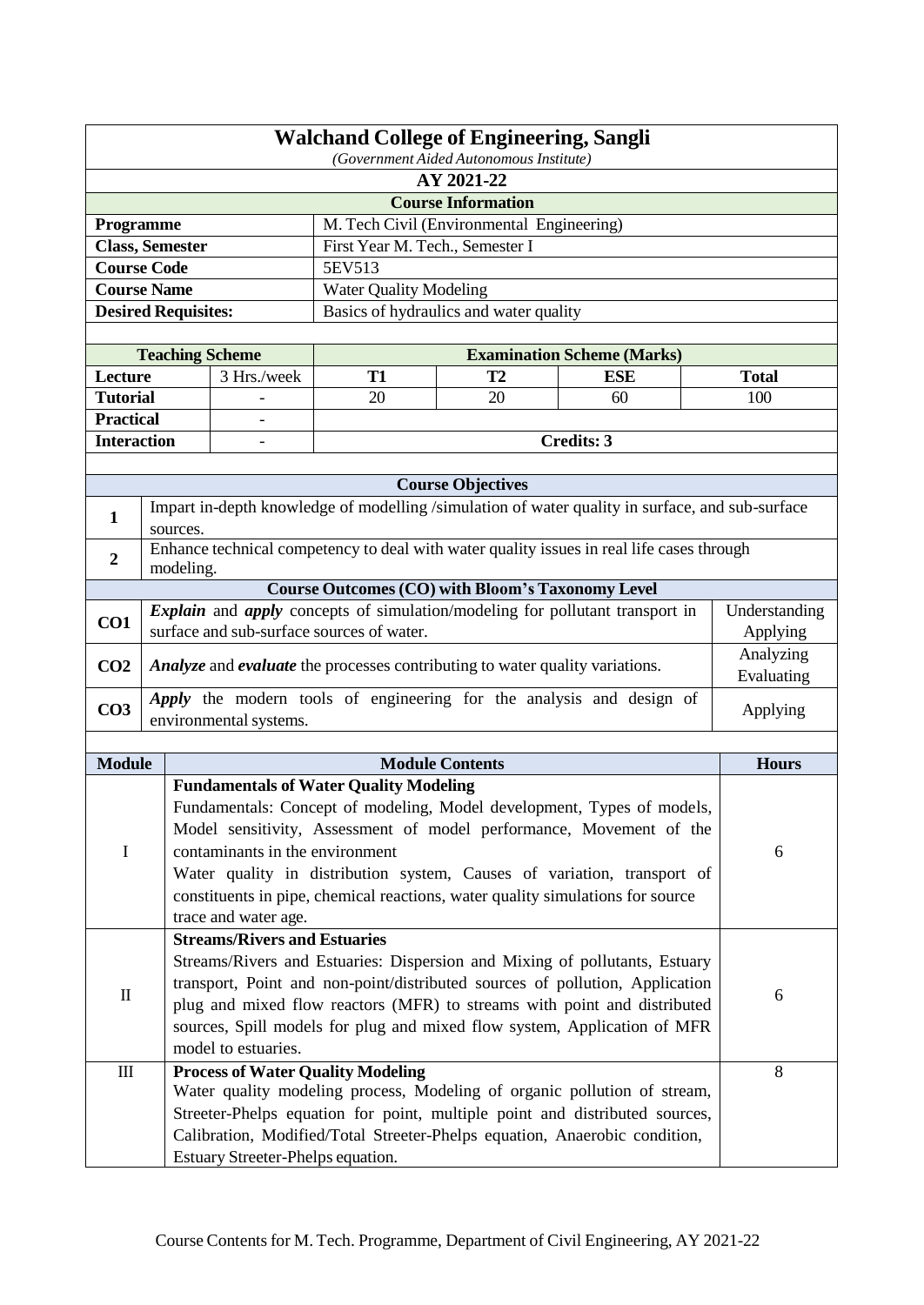|                | <b>Groundwater Pollution and Control</b>                                                                                                                             |                |  |  |  |
|----------------|----------------------------------------------------------------------------------------------------------------------------------------------------------------------|----------------|--|--|--|
|                | Sources of groundwater pollution, Groundwater movement, Cone of                                                                                                      |                |  |  |  |
|                | Depression, Capture zone curve, Immiscible compounds, Processes in solute                                                                                            |                |  |  |  |
| IV             | migration through porous media, Solute transport equation, Chemical reaction                                                                                         | 8              |  |  |  |
|                | during transport, Sorption and retardation, Dupuit - Forchheimer theory of                                                                                           |                |  |  |  |
|                | free surface flow, Control measures for contaminant plume, Hydrodynamic,                                                                                             |                |  |  |  |
|                | physical, conventional pump and treat system, Soil vapour extraction with and                                                                                        |                |  |  |  |
|                | without air sparging, In-situ bioremediation.                                                                                                                        |                |  |  |  |
|                | <b>Lakes and Rivers</b>                                                                                                                                              |                |  |  |  |
|                | Eutrophication problem in lakes and flowing water, Role of Carbon, Nitrogen                                                                                          |                |  |  |  |
| $\mathbf V$    | and phosphorous, Phosphorous loading concept, Thermal stratification,                                                                                                | $\overline{7}$ |  |  |  |
|                | Stratification and dissolved oxygen, Hydraulic behaviour of lakes, Effects of                                                                                        |                |  |  |  |
|                | physical processes on water quality, Modeling of lakes and reservoirs.                                                                                               |                |  |  |  |
|                | <b>Introduction to Water Quality Modeling Software</b>                                                                                                               |                |  |  |  |
| VI             | Study of modeling with EPANET, Qual2e and MODFLOW: Model                                                                                                             | 5              |  |  |  |
|                | conceptual basis, Modeling environment, Capabilities, Applications.                                                                                                  |                |  |  |  |
|                |                                                                                                                                                                      |                |  |  |  |
|                | <b>Text Books</b>                                                                                                                                                    |                |  |  |  |
| $\mathbf{1}$   | Tchobanoglous G. and Schroeder E. D., "Water Quality: Characteristics, Modeling and                                                                                  |                |  |  |  |
| $\overline{2}$ | Modifications", Addison-Wesley publishing company, Reprint 1987.                                                                                                     |                |  |  |  |
| $\overline{3}$ | Chapra S., "Surface Water Quality Modeling", Tata Mc-Graw Hill, 1997.<br>Walski, Chase and Savic, "Water Distribution Modeling", Haestad Press, First edition, 2007. |                |  |  |  |
|                |                                                                                                                                                                      |                |  |  |  |
|                | <b>References</b>                                                                                                                                                    |                |  |  |  |
|                | Lee C. C and Lin S. D., "Hand book of environmental engineering calculations", McGraw Hill                                                                           |                |  |  |  |
| 1              | Publication, 2 <sup>nd</sup> Edition 2007.                                                                                                                           |                |  |  |  |
| $\overline{2}$ | Todd D. K., "Groundwater Hydrology", John Wiley & Sons, Second Edition, 2007.                                                                                        |                |  |  |  |
|                | Metcalf and Eddy, "Wastewater Engineering Treatment and Reuse", Tata McGraw Hill                                                                                     |                |  |  |  |
| 3              | Publication, 6 <sup>th</sup> Reprint. 2003.                                                                                                                          |                |  |  |  |

| <b>CO-PO Mapping</b> |  |                                |  |  |  |  |  |
|----------------------|--|--------------------------------|--|--|--|--|--|
|                      |  | <b>Programme Outcomes (PO)</b> |  |  |  |  |  |
|                      |  |                                |  |  |  |  |  |
| CO <sub>1</sub>      |  |                                |  |  |  |  |  |
| CO <sub>2</sub>      |  |                                |  |  |  |  |  |
| CO <sub>3</sub>      |  |                                |  |  |  |  |  |

The assessment is based on 2 Tests (T1 & T2) of 20 marks each, and 1 end-semester examination (ESE) of 60 marks.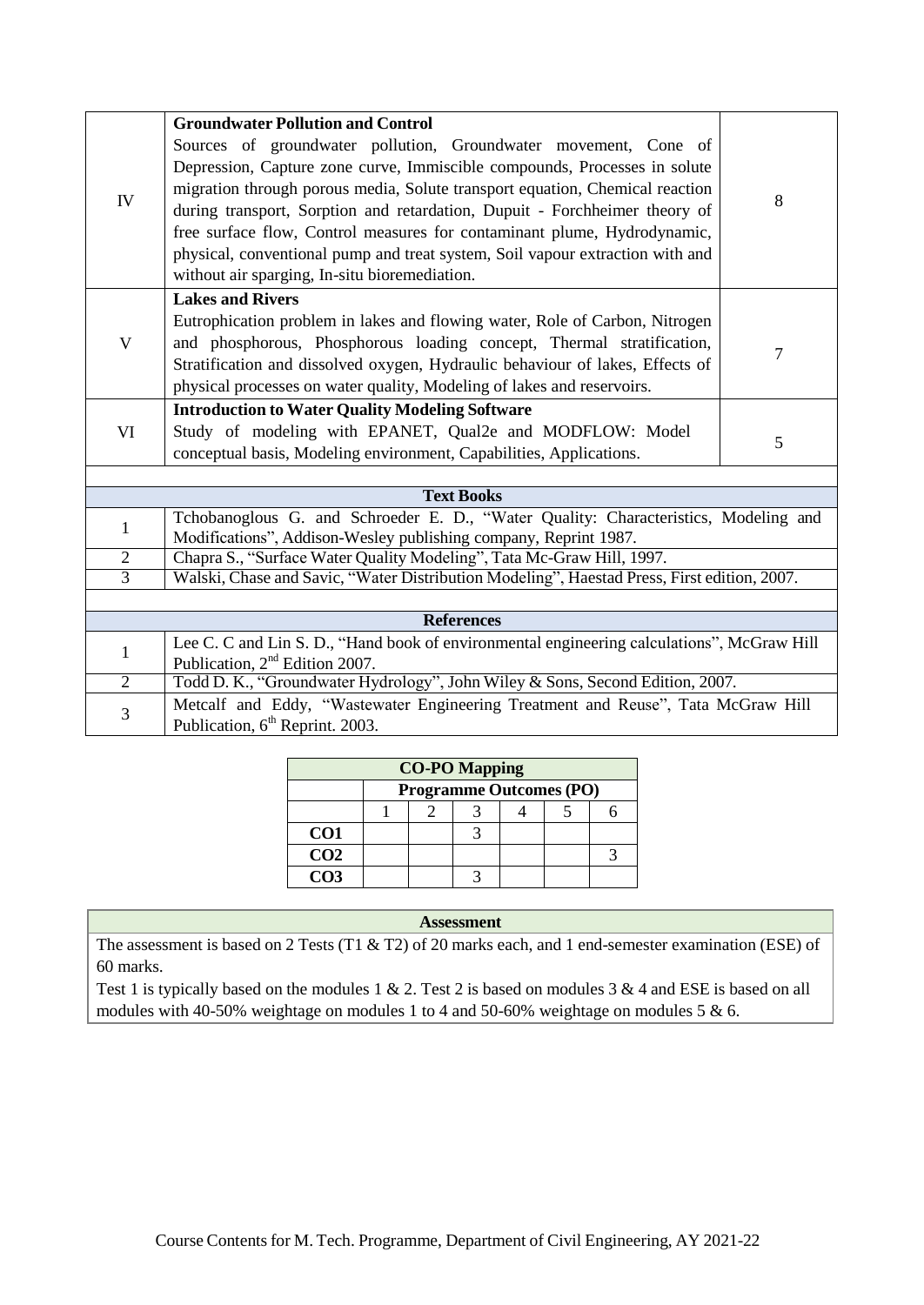| <b>Assessment Plan based on Bloom's Taxonomy Level</b> |    |    |            |              |  |  |
|--------------------------------------------------------|----|----|------------|--------------|--|--|
| <b>Bloom's Taxonomy Level</b>                          | Т1 | T2 | <b>ESE</b> | <b>Total</b> |  |  |
| Remember                                               |    |    |            |              |  |  |
| Understand                                             |    |    | 15         | 25           |  |  |
| Apply                                                  | 10 |    | 20         | 35           |  |  |
| Analyze                                                |    |    | 15         | 25           |  |  |
| Evaluate                                               |    |    | 10         | 15           |  |  |
| Create                                                 |    |    |            |              |  |  |
| <b>Total</b>                                           | 20 | 20 | 60         | 100          |  |  |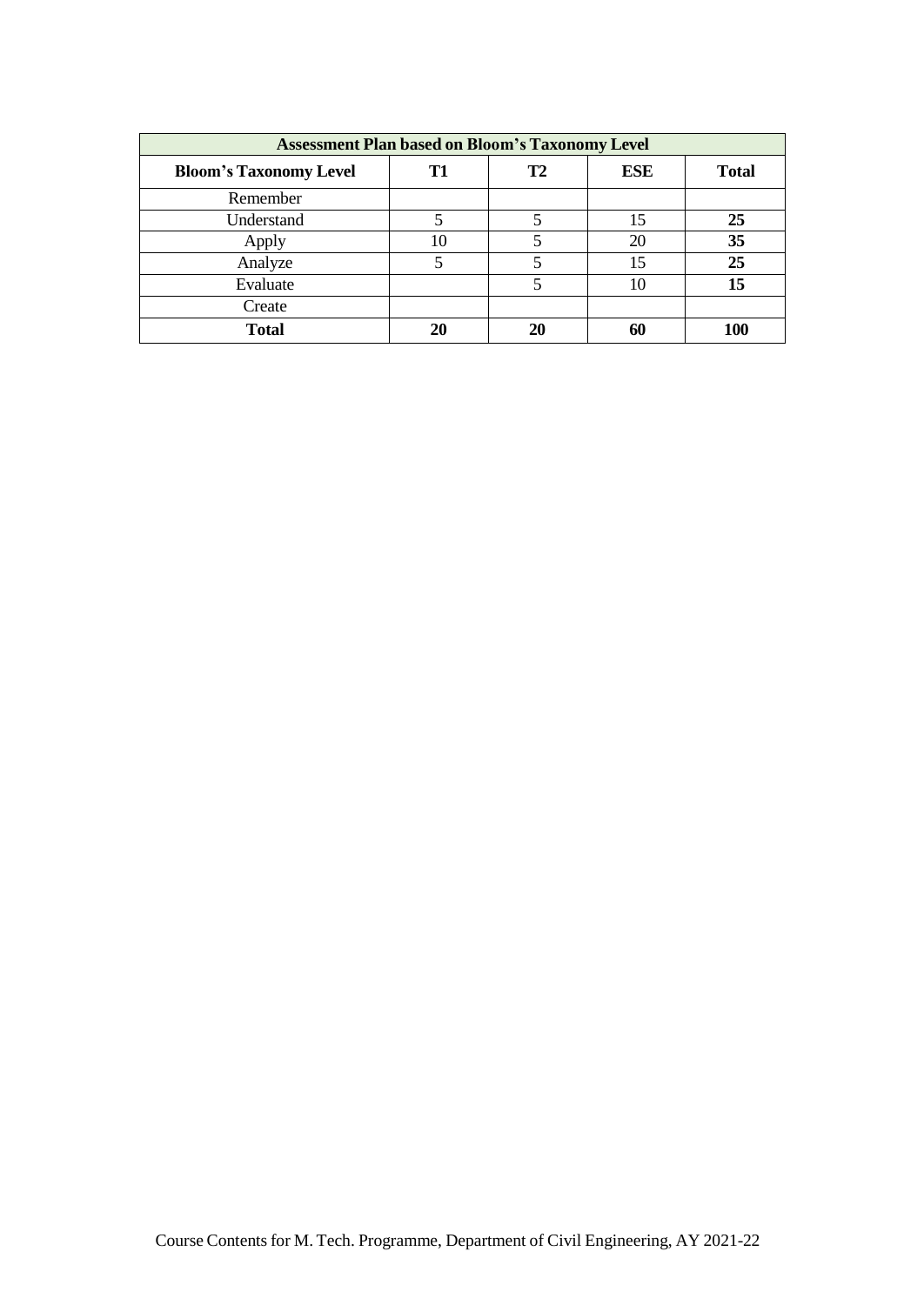| <b>Walchand College of Engineering, Sangli</b><br>(Government Aided Autonomous Institute) |                           |                                                                                                     |                                                                              |                                                         |                                                                                                |                     |  |  |
|-------------------------------------------------------------------------------------------|---------------------------|-----------------------------------------------------------------------------------------------------|------------------------------------------------------------------------------|---------------------------------------------------------|------------------------------------------------------------------------------------------------|---------------------|--|--|
|                                                                                           | AY 2021-22                |                                                                                                     |                                                                              |                                                         |                                                                                                |                     |  |  |
|                                                                                           | <b>Course Information</b> |                                                                                                     |                                                                              |                                                         |                                                                                                |                     |  |  |
| Programme                                                                                 |                           |                                                                                                     |                                                                              | M. Tech. Civil (Environmental Engineering)              |                                                                                                |                     |  |  |
| <b>Class, Semester</b>                                                                    |                           |                                                                                                     | First Year M. Tech., Semester I                                              |                                                         |                                                                                                |                     |  |  |
| <b>Course Code</b>                                                                        |                           |                                                                                                     | 5EV501                                                                       |                                                         |                                                                                                |                     |  |  |
| <b>Course Name</b>                                                                        |                           |                                                                                                     |                                                                              |                                                         | Physico-Chemical Methods for Water and Wastewater Treatment                                    |                     |  |  |
|                                                                                           |                           | <b>Desired Requisites:</b>                                                                          |                                                                              |                                                         | A course on Environmental Engineering at graduate level                                        |                     |  |  |
|                                                                                           |                           |                                                                                                     |                                                                              |                                                         |                                                                                                |                     |  |  |
|                                                                                           |                           | <b>Teaching Scheme</b>                                                                              |                                                                              |                                                         | <b>Examination Scheme (Marks)</b>                                                              |                     |  |  |
| Lecture                                                                                   |                           | 3 Hrs./week                                                                                         | <b>T1</b>                                                                    | T2                                                      | <b>ESE</b>                                                                                     | <b>Total</b>        |  |  |
| <b>Tutorial</b>                                                                           |                           |                                                                                                     | 20                                                                           | 20                                                      | 60                                                                                             | 100                 |  |  |
| <b>Practical</b>                                                                          |                           |                                                                                                     |                                                                              |                                                         |                                                                                                |                     |  |  |
| <b>Interaction</b>                                                                        |                           |                                                                                                     |                                                                              |                                                         | Credits: 3                                                                                     |                     |  |  |
|                                                                                           |                           |                                                                                                     |                                                                              |                                                         |                                                                                                |                     |  |  |
|                                                                                           |                           |                                                                                                     |                                                                              | <b>Course Objectives</b>                                |                                                                                                |                     |  |  |
| 1                                                                                         |                           | wastewater.                                                                                         |                                                                              |                                                         | To provide in-depth knowledge of unit operations and processes for the treatment of water and  |                     |  |  |
| $\boldsymbol{2}$                                                                          |                           |                                                                                                     |                                                                              |                                                         | To impart technical competency for analysis, evaluation and design of physical and chemical    |                     |  |  |
| $\overline{3}$                                                                            |                           | treatment systems for water and wastewater.<br>To inculcate aptitude for research, and consultancy. |                                                                              |                                                         |                                                                                                |                     |  |  |
|                                                                                           |                           |                                                                                                     |                                                                              | <b>Course Outcomes (CO) with Bloom's Taxonomy Level</b> |                                                                                                |                     |  |  |
| CO1                                                                                       |                           |                                                                                                     |                                                                              |                                                         | <i>Explain</i> and <i>Apply</i> the concepts of unit operations and processes for physical and | Understand          |  |  |
| chemical treatment of water and wastewater.                                               |                           |                                                                                                     |                                                                              |                                                         | Apply                                                                                          |                     |  |  |
| CO <sub>2</sub>                                                                           |                           | Analyse and evaluate the physical and chemical treatment systems used in water<br>and wastewater.   |                                                                              |                                                         |                                                                                                | Analyze<br>Evaluate |  |  |
| $\overline{CO3}$                                                                          |                           | Design physical and chemical treatment systems for water and wastewater.                            |                                                                              |                                                         |                                                                                                | Create              |  |  |
|                                                                                           |                           |                                                                                                     |                                                                              |                                                         |                                                                                                |                     |  |  |
| <b>Module</b>                                                                             |                           |                                                                                                     |                                                                              | <b>Module Contents</b>                                  |                                                                                                | <b>Hours</b>        |  |  |
|                                                                                           |                           | <b>Transport Phenomena and Reaction Kinetics</b>                                                    |                                                                              |                                                         |                                                                                                |                     |  |  |
|                                                                                           |                           |                                                                                                     | Review of conventional unit operations and processes in water and wastewater |                                                         |                                                                                                |                     |  |  |
| I                                                                                         |                           | treatment, Transport processes, Kinetics and Reaction rates, System material                        |                                                                              | 7                                                       |                                                                                                |                     |  |  |
|                                                                                           |                           |                                                                                                     |                                                                              |                                                         | balance, Hydraulic transport flow regimes, Reactor Engineering (CMBR, CMFR,                    |                     |  |  |
|                                                                                           |                           | CMFRS, PFR, PFRD), Processes and rates of gas transfer                                              |                                                                              |                                                         |                                                                                                |                     |  |  |
|                                                                                           |                           | <b>Aeration and Mixing</b>                                                                          |                                                                              |                                                         |                                                                                                |                     |  |  |
|                                                                                           |                           | Types of aerator, Design of gravity aerators                                                        |                                                                              |                                                         |                                                                                                |                     |  |  |
| $\mathop{\mathrm{II}}\nolimits$                                                           |                           |                                                                                                     |                                                                              |                                                         | Coagulation and flocculation, Stability and destabilization of colloids, Transport             | 8                   |  |  |
|                                                                                           |                           | of colloidal particles, Design of rapid and slow mix units                                          |                                                                              |                                                         |                                                                                                |                     |  |  |
|                                                                                           |                           |                                                                                                     |                                                                              |                                                         | Types of settling, Design of sedimentation tanks, Tube settler, Grit chamber                   |                     |  |  |
|                                                                                           |                           | (horizontal flow and aerated)                                                                       |                                                                              |                                                         |                                                                                                |                     |  |  |
|                                                                                           |                           | <b>Filtration</b>                                                                                   |                                                                              |                                                         |                                                                                                |                     |  |  |
| $\mathop{\mathrm{III}}\nolimits$                                                          |                           |                                                                                                     |                                                                              |                                                         | Gravity and pressure filtration, filter hydraulics, Analysis of filtration process,            | 5                   |  |  |
|                                                                                           |                           | Backwash hydraulics, Rate control patterns and methods, Design of dual media<br>and pressure filter |                                                                              |                                                         |                                                                                                |                     |  |  |
|                                                                                           |                           | <b>Adsorption and Ion Exchange</b>                                                                  |                                                                              |                                                         |                                                                                                |                     |  |  |
| IV                                                                                        |                           |                                                                                                     |                                                                              |                                                         | Causes and Types of adsorption, Adsorption equilibria and adsorption isotherm,                 | 8                   |  |  |
|                                                                                           |                           |                                                                                                     |                                                                              |                                                         | Process, Analysis and design of batch and continuous flow activated carbon                     |                     |  |  |
|                                                                                           |                           | absorber                                                                                            |                                                                              |                                                         |                                                                                                |                     |  |  |
|                                                                                           |                           |                                                                                                     |                                                                              |                                                         | Ion Exchange process, Exchange materials and capacity, Exchange reactions,                     |                     |  |  |
|                                                                                           |                           | Design and operation of softener for hardness and TDS removal                                       |                                                                              |                                                         |                                                                                                |                     |  |  |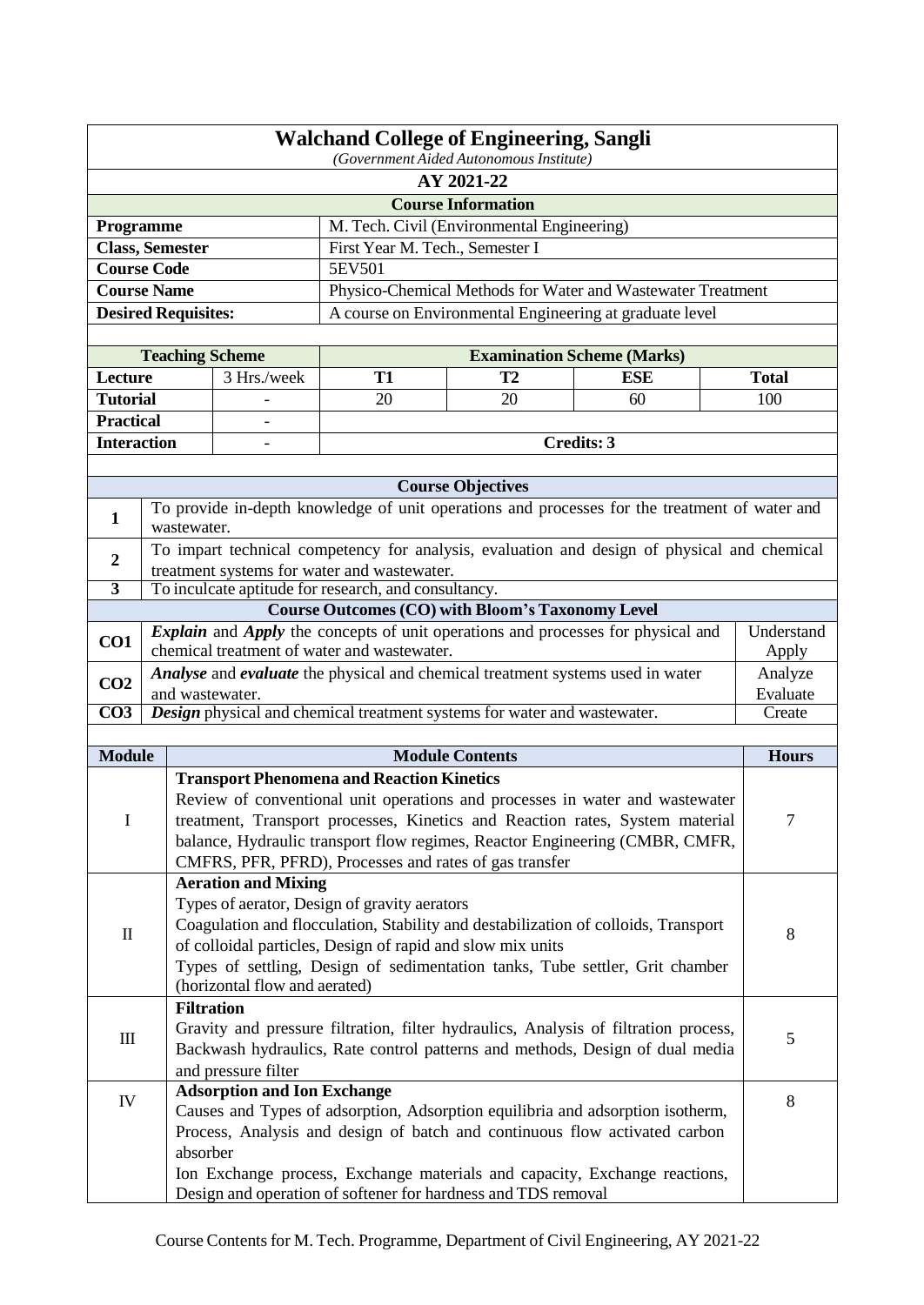|                | <b>Membrane Filtration</b>                                                                                           |   |  |  |  |
|----------------|----------------------------------------------------------------------------------------------------------------------|---|--|--|--|
| $\mathbf V$    | Membrane separation processes, Design and operation of Reverse osmosis,                                              |   |  |  |  |
|                | Ultrafiltration, and Electrodialysis.                                                                                | 7 |  |  |  |
|                | Membrane fouling: Causes, and Control.                                                                               |   |  |  |  |
|                | <b>Disinfection</b>                                                                                                  |   |  |  |  |
|                | Kinetics of disinfection                                                                                             |   |  |  |  |
| VI             | Ozone disinfection: Chemistry, System components, Modelling.                                                         | 5 |  |  |  |
|                | UV disinfection: Source, System components, Estimation of UV dose.                                                   |   |  |  |  |
|                | Principles and theories of Chemical oxidation.                                                                       |   |  |  |  |
|                |                                                                                                                      |   |  |  |  |
|                | <b>Text Books</b>                                                                                                    |   |  |  |  |
| 1              | Peavy H, S, Rowe D, R, and Tchobanoglous G, "Environmental Engineering", McGraw-Hill                                 |   |  |  |  |
|                | Book Company, Indian edition 2017.                                                                                   |   |  |  |  |
| $\overline{2}$ | Metcalf and Eddy "Wastewater Engineering Treatment and Reuse", Tata McGraw Hill                                      |   |  |  |  |
|                | Publication, Indian Edition 2017.                                                                                    |   |  |  |  |
| 3              | Davis, M, L, and Cornwell, D, A, "Introduction to Environmental Engineering", Tata McGraw                            |   |  |  |  |
|                | Hill Publishing Company, Special Indian Edition, 2010.                                                               |   |  |  |  |
| $\overline{4}$ | Unit Operations and Processes in Environmental Engineering, 2nd Edition, by Tom D.                                   |   |  |  |  |
|                | Reynolds and Paul A. Richards, PWS Publishing Company, 1995.                                                         |   |  |  |  |
|                | <b>References</b>                                                                                                    |   |  |  |  |
|                |                                                                                                                      |   |  |  |  |
| $\mathbf 1$    | Droste, Ronald L "Theory and Practice of Water and Wastewater Treatment", Wiley student<br>Edition, 2009.            |   |  |  |  |
| $\overline{2}$ | Weber W, J, "Physico-Chemical Processes of Water quality control", Wiley-Interscience, 1994.                         |   |  |  |  |
|                |                                                                                                                      |   |  |  |  |
| 3              | Sincero A, P and Sincero G, A, "Environmental Engineering A Design approach", PHI<br>learning private limited, 2004. |   |  |  |  |
|                |                                                                                                                      |   |  |  |  |
| $\overline{4}$ | Quasim, S. R., Motley E, M and Zhu G, "Water works engineering", PHI learning private<br>limited, 2000.              |   |  |  |  |
|                |                                                                                                                      |   |  |  |  |

| <b>CO-PO Mapping</b> |                                |  |  |  |  |  |
|----------------------|--------------------------------|--|--|--|--|--|
|                      | <b>Programme Outcomes (PO)</b> |  |  |  |  |  |
|                      |                                |  |  |  |  |  |
| CO <sub>1</sub>      |                                |  |  |  |  |  |
| $\overline{CO2}$     |                                |  |  |  |  |  |
| $\overline{CO3}$     |                                |  |  |  |  |  |

The assessment is based on 2 Tests (T1 & T2) of 20 marks each, and 1 end-semester examination (ESE) of 60 marks.

| <b>Assessment Plan based on Bloom's Taxonomy Level</b> |    |           |            |              |  |  |
|--------------------------------------------------------|----|-----------|------------|--------------|--|--|
| <b>Bloom's Taxonomy Level</b>                          | Т1 | <b>T2</b> | <b>ESE</b> | <b>Total</b> |  |  |
| Remember                                               |    |           |            |              |  |  |
| Understand                                             |    |           | 15         | 20           |  |  |
| Apply                                                  | 10 |           | 10         | 25           |  |  |
| Analyze                                                |    |           | 10         | 20           |  |  |
| Evaluate                                               |    |           |            | 15           |  |  |
| Create                                                 |    |           | 15         | 20           |  |  |
| <b>Total</b>                                           | 21 | 20        |            |              |  |  |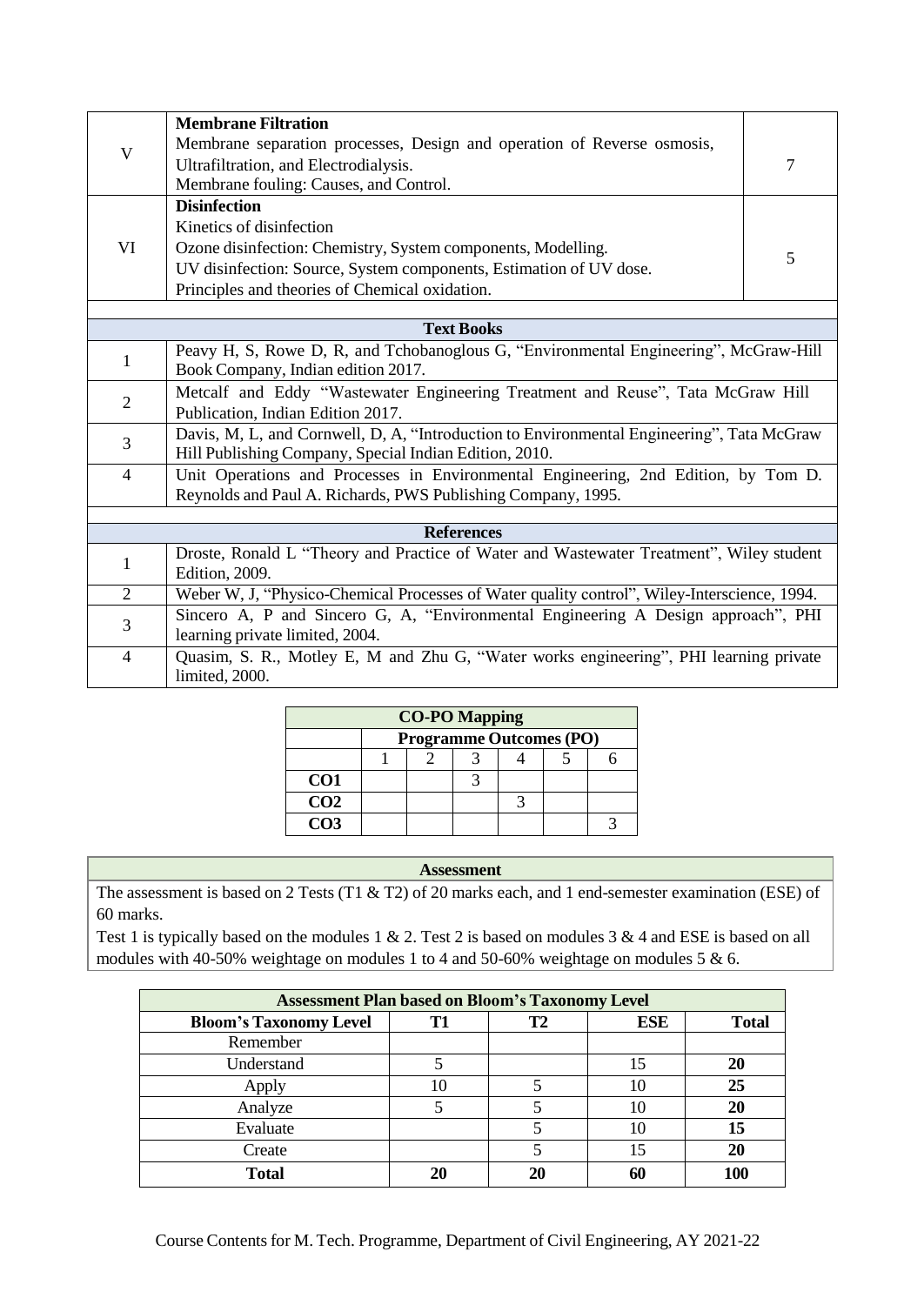| <b>Walchand College of Engineering, Sangli</b>                          |                                                                                              |                                                                                                                                                               |                                                                               |                                            |                                                                                               |                |  |  |
|-------------------------------------------------------------------------|----------------------------------------------------------------------------------------------|---------------------------------------------------------------------------------------------------------------------------------------------------------------|-------------------------------------------------------------------------------|--------------------------------------------|-----------------------------------------------------------------------------------------------|----------------|--|--|
| (Government Aided Autonomous Institute)                                 |                                                                                              |                                                                                                                                                               |                                                                               |                                            |                                                                                               |                |  |  |
| AY 2021-22                                                              |                                                                                              |                                                                                                                                                               |                                                                               |                                            |                                                                                               |                |  |  |
|                                                                         |                                                                                              |                                                                                                                                                               |                                                                               | <b>Course Information</b>                  |                                                                                               |                |  |  |
| Programme                                                               |                                                                                              |                                                                                                                                                               |                                                                               | M. Tech. Civil (Environmental Engineering) |                                                                                               |                |  |  |
|                                                                         | <b>Class, Semester</b>                                                                       |                                                                                                                                                               | First Year M. Tech., Semester II                                              |                                            |                                                                                               |                |  |  |
| <b>Course Code</b>                                                      |                                                                                              |                                                                                                                                                               | 5EV522                                                                        |                                            |                                                                                               |                |  |  |
| <b>Course Name</b>                                                      |                                                                                              |                                                                                                                                                               | Air Pollution and Control                                                     |                                            |                                                                                               |                |  |  |
| <b>Desired Requisites</b>                                               |                                                                                              |                                                                                                                                                               |                                                                               |                                            | A graduate level course in Environmental Engineering                                          |                |  |  |
|                                                                         |                                                                                              | <b>Teaching Scheme</b>                                                                                                                                        |                                                                               |                                            | <b>Examination Scheme (Marks)</b>                                                             |                |  |  |
| Lecture                                                                 |                                                                                              | 3 Hrs./week                                                                                                                                                   | <b>T1</b>                                                                     | T <sub>2</sub>                             | <b>ESE</b>                                                                                    | <b>Total</b>   |  |  |
| <b>Tutorial</b>                                                         |                                                                                              |                                                                                                                                                               | 20                                                                            | 20                                         | 60                                                                                            | 100            |  |  |
| <b>Practical</b>                                                        |                                                                                              |                                                                                                                                                               |                                                                               |                                            |                                                                                               |                |  |  |
| <b>Interaction</b>                                                      |                                                                                              |                                                                                                                                                               |                                                                               |                                            | <b>Credits: 3</b>                                                                             |                |  |  |
|                                                                         |                                                                                              |                                                                                                                                                               |                                                                               |                                            |                                                                                               |                |  |  |
|                                                                         |                                                                                              |                                                                                                                                                               |                                                                               | <b>Course Objectives</b>                   |                                                                                               |                |  |  |
| $\mathbf{1}$                                                            |                                                                                              |                                                                                                                                                               |                                                                               |                                            | To provide knowledge on physics of atmosphere, meteorology and its relation to air pollution, |                |  |  |
|                                                                         |                                                                                              |                                                                                                                                                               | different types of air pollution control equipment.                           |                                            |                                                                                               |                |  |  |
|                                                                         |                                                                                              |                                                                                                                                                               | <b>Course Outcomes (CO) with Bloom's Taxonomy Level</b>                       |                                            |                                                                                               |                |  |  |
| CO1                                                                     |                                                                                              |                                                                                                                                                               |                                                                               |                                            | Recognize and summarize scientific and engineering principles for air                         | Remember       |  |  |
|                                                                         |                                                                                              | pollution studies                                                                                                                                             |                                                                               |                                            |                                                                                               | Understand     |  |  |
| CO <sub>2</sub>                                                         |                                                                                              |                                                                                                                                                               |                                                                               |                                            |                                                                                               | Apply          |  |  |
|                                                                         | Apply appropriate dispersion models <i>estimate</i> air pollutant concentrations<br>Evaluate |                                                                                                                                                               |                                                                               |                                            |                                                                                               |                |  |  |
|                                                                         |                                                                                              |                                                                                                                                                               | Analyze situations leading to air pollution and design air pollution control  |                                            |                                                                                               | Analyze        |  |  |
| CO <sub>3</sub>                                                         |                                                                                              |                                                                                                                                                               | strategies with due consideration to technical, environmental, health, safety | Evaluate                                   |                                                                                               |                |  |  |
|                                                                         |                                                                                              | and social considerations                                                                                                                                     |                                                                               |                                            |                                                                                               |                |  |  |
| <b>Module</b>                                                           |                                                                                              |                                                                                                                                                               |                                                                               | <b>Module Contents</b>                     |                                                                                               | <b>Hours</b>   |  |  |
|                                                                         |                                                                                              | Air pollution: A retrospective                                                                                                                                |                                                                               |                                            |                                                                                               |                |  |  |
|                                                                         |                                                                                              |                                                                                                                                                               |                                                                               |                                            |                                                                                               |                |  |  |
|                                                                         |                                                                                              | Air pollution: sources and types and effects on biosphere, National and<br>international air emission standards; air pollution emission inventory;            |                                                                               |                                            |                                                                                               |                |  |  |
| I                                                                       |                                                                                              |                                                                                                                                                               |                                                                               |                                            |                                                                                               | $\overline{7}$ |  |  |
|                                                                         |                                                                                              | emission factor; air quality index; Strategy for effective control of air<br>pollution in India, Introduction to air pollution control act, and international |                                                                               |                                            |                                                                                               |                |  |  |
|                                                                         |                                                                                              |                                                                                                                                                               | agreements for mitigating global air pollution effects.                       |                                            |                                                                                               |                |  |  |
|                                                                         |                                                                                              | <b>Meteorology</b>                                                                                                                                            |                                                                               |                                            |                                                                                               |                |  |  |
|                                                                         |                                                                                              |                                                                                                                                                               |                                                                               |                                            | Physics of atmosphere, Solar radiation, Wind circulation, Lapse rate,                         |                |  |  |
|                                                                         |                                                                                              |                                                                                                                                                               |                                                                               |                                            | Inversion, Stability conditions, Pasquil stability model, Maximum mixing                      |                |  |  |
| $\rm II$                                                                |                                                                                              |                                                                                                                                                               |                                                                               |                                            | depth, Wind rose, Plume behaviour, Global effects of air pollution: Green                     | $\overline{7}$ |  |  |
| house effects, acid rain and ozone layer depletion, Heat island effect, |                                                                                              |                                                                                                                                                               |                                                                               |                                            |                                                                                               |                |  |  |
| Visibility, Photochemical reaction                                      |                                                                                              |                                                                                                                                                               |                                                                               |                                            |                                                                                               |                |  |  |
|                                                                         |                                                                                              |                                                                                                                                                               | Dispersion of pollutants in the atmosphere                                    |                                            |                                                                                               |                |  |  |
|                                                                         |                                                                                              |                                                                                                                                                               |                                                                               |                                            | Eddy diffusion model, the Gaussian dispersion model, Point source, Line                       | 6              |  |  |
| Ш                                                                       |                                                                                              |                                                                                                                                                               |                                                                               |                                            | source, Maximum ground level concentration, Determination of stack height,                    |                |  |  |
|                                                                         |                                                                                              |                                                                                                                                                               | Sampling time corrections, Effects of inversion trap                          |                                            |                                                                                               |                |  |  |
|                                                                         |                                                                                              |                                                                                                                                                               |                                                                               |                                            | Definition, Distribution and source of different particulate matter, Terminal                 |                |  |  |
|                                                                         |                                                                                              |                                                                                                                                                               |                                                                               |                                            | settling velocity, Basics of hood and duct design for particulate collection                  |                |  |  |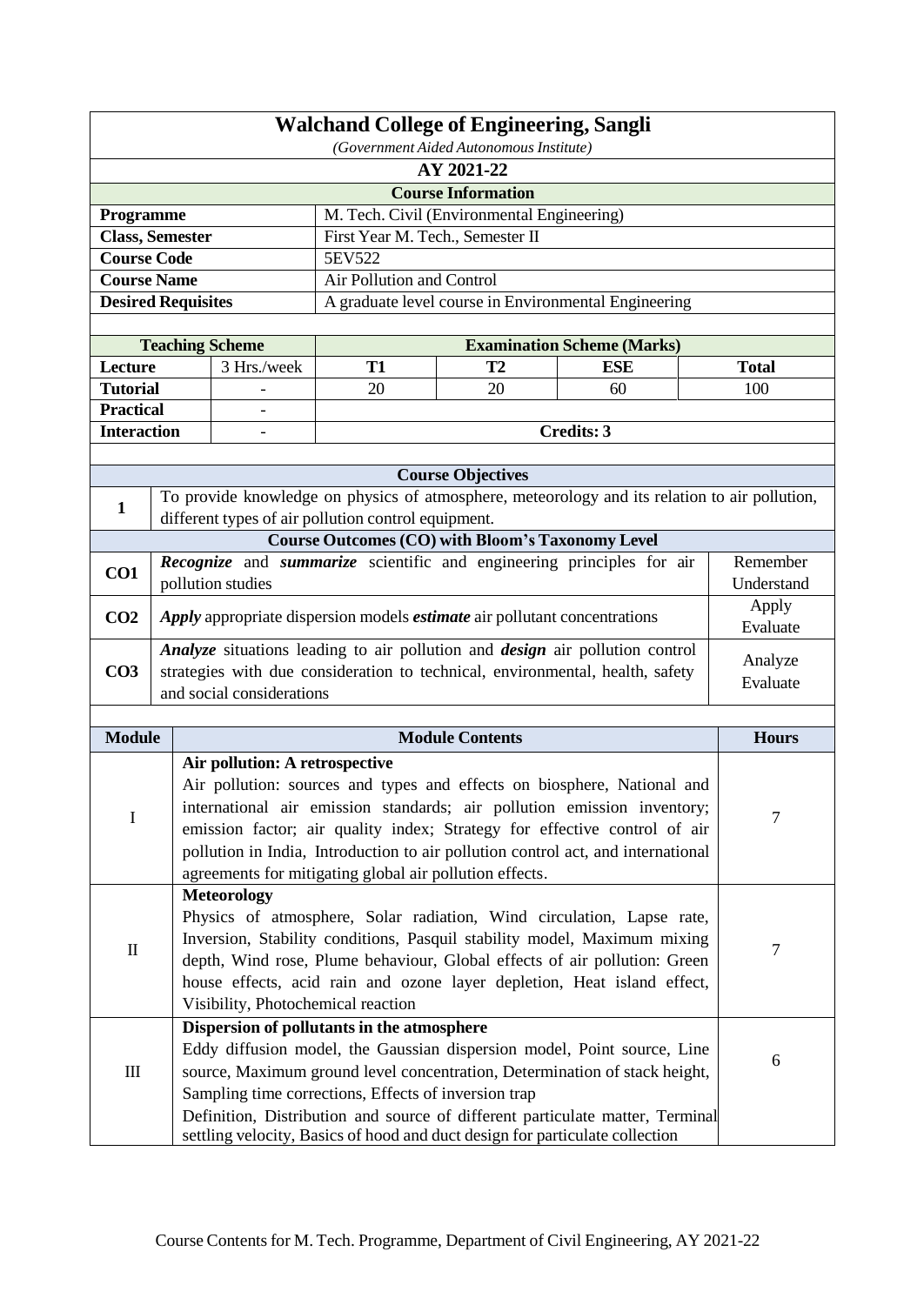|                   | <b>Control Equipment for Particulate Matter</b>                                                       |   |  |  |  |
|-------------------|-------------------------------------------------------------------------------------------------------|---|--|--|--|
| IV                | Operation design and component detailing of Settling chamber, Cyclone, Wet                            | 7 |  |  |  |
|                   | collectors, Fabric filter, and Electrostatic precipitator                                             |   |  |  |  |
|                   | <b>General control of Gaseous pollutants</b>                                                          |   |  |  |  |
| V                 | Principles of absorption, Adsorption, Basic design of absorption and                                  | 7 |  |  |  |
|                   | adsorption units, Incineration and after burner, Control of $SO_2$ , NOx.                             |   |  |  |  |
|                   | <b>Motor Vehicle Emissions</b>                                                                        |   |  |  |  |
|                   | Automobile Source Emission of pollutants from automobiles, Photochemical                              |   |  |  |  |
| VI                | smog, Reduction of emissions by different methods, Alternative fuels and                              | 6 |  |  |  |
|                   | their utilizations                                                                                    |   |  |  |  |
|                   |                                                                                                       |   |  |  |  |
| <b>Text Books</b> |                                                                                                       |   |  |  |  |
| 1                 | Wark and Warner, "Air Pollution", C.F., H.R. Publication, 1 <sup>st</sup> Edition, 1978.              |   |  |  |  |
| $\overline{2}$    | Nevers N., "Air Pollution Control Engineering" McGraw-Hill, New York, 2 <sup>nd</sup> edition, 1995.  |   |  |  |  |
| $\mathfrak{Z}$    | Martin Crawford, "Air Pollution and Control", Tata McGraw Hill Publication, 1 <sup>st</sup> Edition,  |   |  |  |  |
|                   | 1976.                                                                                                 |   |  |  |  |
|                   |                                                                                                       |   |  |  |  |
| <b>References</b> |                                                                                                       |   |  |  |  |
| $\mathbf{1}$      | Richard W. Boubel and Bruce Turner, "Fundamentals of Air Pollution", Academic Press, New              |   |  |  |  |
|                   | York, Third edition, 1994.                                                                            |   |  |  |  |
| $\mathfrak{2}$    | Stern A. C., "Air Pollution Vol. I and II", Allied Publishers Limited, 1 <sup>st</sup> Edition, 1994. |   |  |  |  |
| 3                 | Rao H.V.N. and Rao M. N., "Air Pollution", Tata McGraw Hill, 1 <sup>st</sup> Edition, 1989.           |   |  |  |  |

| <b>CO-PO Mapping</b> |                                |  |  |  |  |  |  |  |
|----------------------|--------------------------------|--|--|--|--|--|--|--|
|                      | <b>Programme Outcomes (PO)</b> |  |  |  |  |  |  |  |
|                      |                                |  |  |  |  |  |  |  |
| CO <sub>1</sub>      |                                |  |  |  |  |  |  |  |
| CO <sub>2</sub>      |                                |  |  |  |  |  |  |  |
| CO3                  |                                |  |  |  |  |  |  |  |

The assessment is based on 2 Tests (T1 & T2) of 20 marks each, and 1 end-semester examination (ESE) of 60 marks.

| <b>Assessment Plan based on Bloom's Taxonomy Level</b> |                |                |     |              |  |  |
|--------------------------------------------------------|----------------|----------------|-----|--------------|--|--|
| <b>Bloom's Taxonomy Level</b>                          | T <sub>1</sub> | T <sub>2</sub> | ESE | <b>Total</b> |  |  |
| Remember                                               |                |                | 10  | 20           |  |  |
| Understand                                             | 5              |                | 15  | 25           |  |  |
| Apply                                                  | 10             |                | 15  | 35           |  |  |
| Analyze                                                |                |                | 10  | 15           |  |  |
| Evaluate                                               |                |                | 10  |              |  |  |
| Create                                                 |                |                |     |              |  |  |
| <b>Total</b>                                           | 20             | 20             | 60  | 100          |  |  |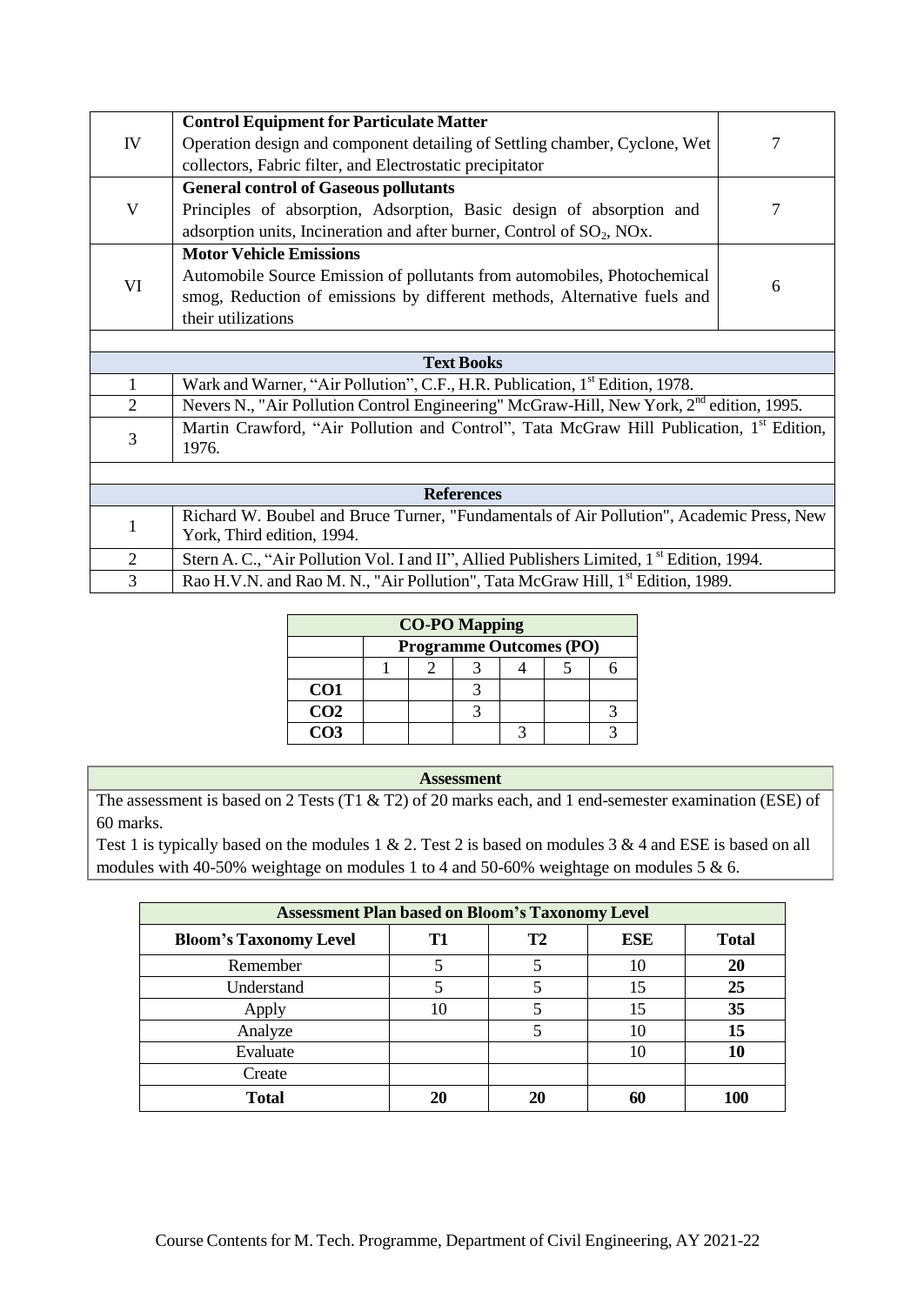|                                                       | <b>Walchand College of Engineering, Sangli</b> |                                                                                                 |                                  |                                                             |                                   |  |                           |  |
|-------------------------------------------------------|------------------------------------------------|-------------------------------------------------------------------------------------------------|----------------------------------|-------------------------------------------------------------|-----------------------------------|--|---------------------------|--|
| (Government Aided Autonomous Institute)<br>AY 2021-22 |                                                |                                                                                                 |                                  |                                                             |                                   |  |                           |  |
|                                                       |                                                |                                                                                                 |                                  | <b>Course Information</b>                                   |                                   |  |                           |  |
| Programme                                             |                                                |                                                                                                 |                                  | M. Tech. Civil (Environmental Engineering)                  |                                   |  |                           |  |
| <b>Class, Semester</b>                                |                                                |                                                                                                 | First Year M. Tech., Semester II |                                                             |                                   |  |                           |  |
| <b>Course Code</b>                                    |                                                |                                                                                                 | 5EV521                           |                                                             |                                   |  |                           |  |
| <b>Course Name</b>                                    |                                                |                                                                                                 |                                  | <b>Biological Methods for Wastewater Treatment</b>          |                                   |  |                           |  |
|                                                       |                                                | <b>Desired Requisites:</b>                                                                      |                                  | A course on Wastewater Treatment at graduate level and      |                                   |  |                           |  |
|                                                       |                                                |                                                                                                 |                                  | Physico-Chemical Methods for Water and Wastewater Treatment |                                   |  |                           |  |
|                                                       |                                                |                                                                                                 |                                  |                                                             |                                   |  |                           |  |
|                                                       |                                                | <b>Teaching Scheme</b>                                                                          |                                  |                                                             | <b>Examination Scheme (Marks)</b> |  |                           |  |
| Lecture                                               |                                                | 3 Hrs./week                                                                                     | <b>T1</b>                        | T2                                                          | <b>ESE</b>                        |  | <b>Total</b>              |  |
| <b>Tutorial</b>                                       |                                                |                                                                                                 | 20                               | 20                                                          | 60                                |  | 100                       |  |
| <b>Practical</b><br><b>Interaction</b>                |                                                |                                                                                                 |                                  |                                                             | Credits: 3                        |  |                           |  |
|                                                       |                                                |                                                                                                 |                                  |                                                             |                                   |  |                           |  |
|                                                       |                                                |                                                                                                 |                                  | <b>Course Objectives</b>                                    |                                   |  |                           |  |
|                                                       |                                                | To provide conceptual and field knowledge for the analysis, design and evaluation of biological |                                  |                                                             |                                   |  |                           |  |
| $\mathbf{1}$                                          |                                                | processes of wastewater treatment.                                                              |                                  |                                                             |                                   |  |                           |  |
|                                                       |                                                | To enhance the technical competency to conduct research and address the problems of             |                                  |                                                             |                                   |  |                           |  |
| $\boldsymbol{2}$                                      |                                                | industry/society related to wastewater treatment.                                               |                                  |                                                             |                                   |  |                           |  |
| $\mathbf{3}$                                          |                                                | To inculcate the qualities of critical thinking.                                                |                                  |                                                             |                                   |  |                           |  |
|                                                       |                                                |                                                                                                 |                                  | <b>Course Outcomes (CO) with Bloom's Taxonomy Level</b>     |                                   |  |                           |  |
| CO1                                                   |                                                | <b>Explain</b> and <b>Apply</b> the acquired knowledge on biological wastewater treatment.      |                                  |                                                             |                                   |  | Understanding<br>Applying |  |
| CO <sub>2</sub>                                       |                                                | Analyse and evaluate the suspended and attached growth, aerobic and anaerobic                   |                                  |                                                             |                                   |  | Analyzing                 |  |
|                                                       |                                                | biological wastewater treatment systems at secondary and tertiary levels.                       |                                  |                                                             |                                   |  | Evaluating                |  |
| CO <sub>3</sub>                                       |                                                | Design wastewater treatment and sludge processing facilities.                                   |                                  |                                                             |                                   |  | Creating                  |  |
| <b>Module</b>                                         |                                                |                                                                                                 |                                  | <b>Module Contents</b>                                      |                                   |  | <b>Hours</b>              |  |
|                                                       |                                                | <b>Biochemical Processes</b>                                                                    |                                  |                                                             |                                   |  |                           |  |
|                                                       |                                                | Fundamentals:                                                                                   | Measurement<br>of                | organic                                                     | pollutant,<br>Biochemical         |  |                           |  |
|                                                       |                                                | transformation, Bioreactor configuration, Aerobic, Anoxic and Anaerobic                         |                                  |                                                             |                                   |  |                           |  |
| I                                                     |                                                | <b>Biochemical operations</b>                                                                   |                                  |                                                             |                                   |  | 6                         |  |
|                                                       |                                                | Kinetics of Bio-chemical operations: Biomass growth, Substrate utilization,                     |                                  |                                                             |                                   |  |                           |  |
|                                                       |                                                | Yield Kinetics of (Aerobic/Anoxic, Anaerobic) biomass growth                                    |                                  |                                                             |                                   |  |                           |  |
|                                                       |                                                | <b>Suspended and Attached Growth Systems for Carbon Oxidation</b>                               |                                  |                                                             |                                   |  |                           |  |
|                                                       |                                                | Review of conventional activated sludge process (ASP), aerated lagoon and                       |                                  |                                                             |                                   |  |                           |  |
|                                                       |                                                | waste stabilization ponds                                                                       |                                  |                                                             |                                   |  |                           |  |
|                                                       |                                                | Modeling aerobic suspended growth in complete-mix and plug flow reactor                         |                                  |                                                             |                                   |  |                           |  |
| $\mathbf I$                                           |                                                | with and without recycle                                                                        |                                  |                                                             |                                   |  | 9                         |  |
|                                                       |                                                | Design and operation of sequential batch/cyclic ASP and membrane                                |                                  |                                                             |                                   |  |                           |  |
|                                                       |                                                | bioreactor                                                                                      |                                  |                                                             |                                   |  |                           |  |
|                                                       |                                                | Biological filtration, Eckenfelder model for performance of packed tower with                   |                                  |                                                             |                                   |  |                           |  |
|                                                       |                                                | and without recirculation                                                                       |                                  |                                                             |                                   |  |                           |  |
|                                                       |                                                | Design and operation of rotating biological contactor                                           |                                  |                                                             |                                   |  |                           |  |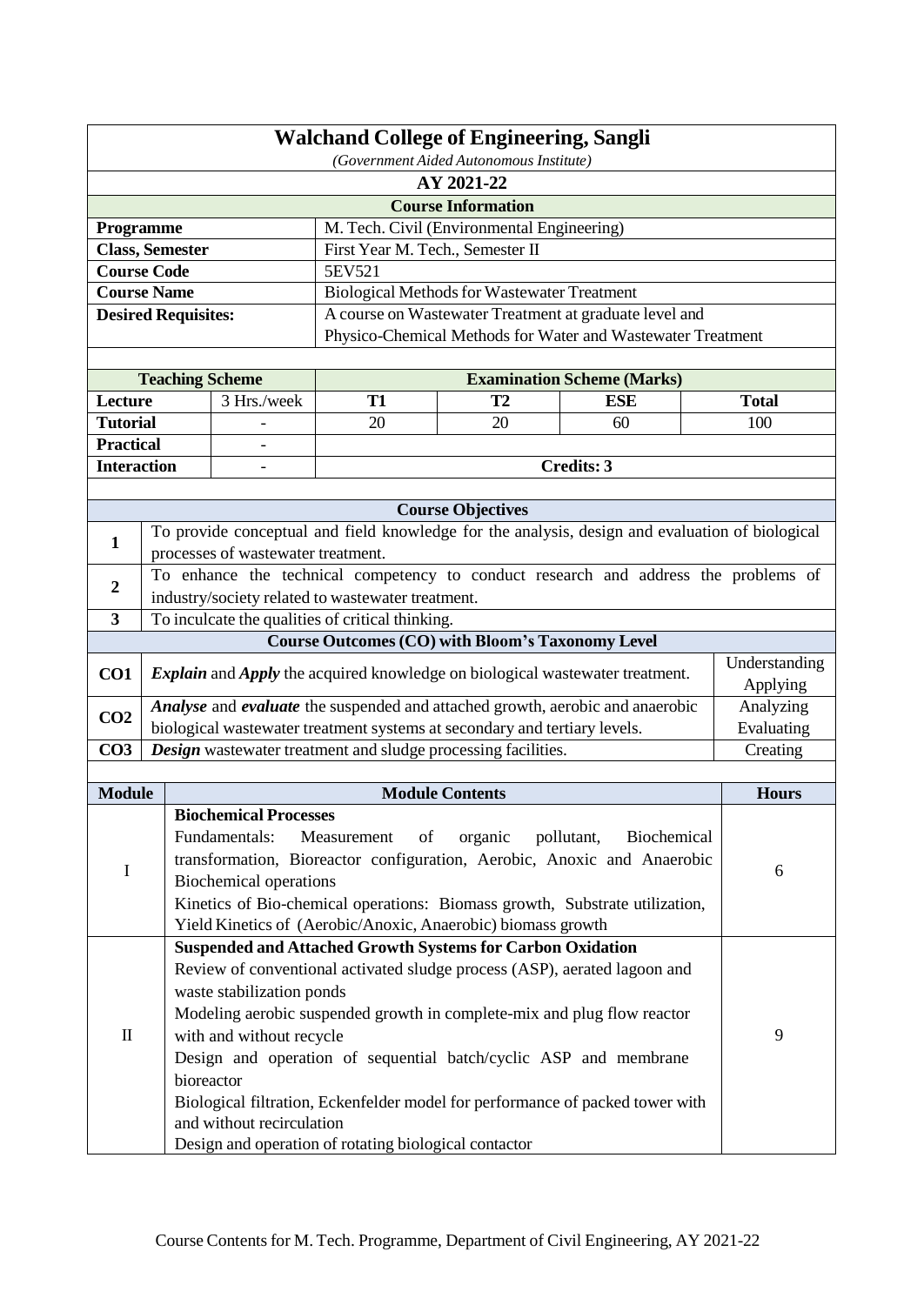|                                  | <b>Biological Nitrogen and Phosphorous Removal</b>                                          |   |
|----------------------------------|---------------------------------------------------------------------------------------------|---|
|                                  | Biological nitrogen and phosphorous removal, Kinetics of nitrification and                  | 5 |
| $\mathop{\mathrm{III}}\nolimits$ | denitrification Process design of ASP, SBR and RBC for carbon oxidation -                   |   |
|                                  | nitrification and denitrification                                                           |   |
|                                  | <b>Sludge Processing</b>                                                                    |   |
|                                  | Design and operation of Upflow Anaerobic Sludge Blanket system                              |   |
|                                  | Sludge processing: Sludge mass-volume relationship, Process fundamentals of                 |   |
| IV                               | Thickening, Stabilization, Conditioning, and Dewatering                                     | 9 |
|                                  | Design and operation of gravity thickener, dissolved air flotation tank,                    |   |
|                                  | anaerobic digester, belt press and sludge drying bed                                        |   |
|                                  | <b>Onsite Treatment and Constructed Wetland</b>                                             |   |
|                                  | Design and operation of decentralized wastewater treatment systems Moving                   |   |
|                                  | Bed Bio reactor, Anaerobic filter, Modified septic tank                                     |   |
| $\mathbf V$                      | Constructed Wetland (CW): Classification and application, Design and                        | 7 |
|                                  | operation of horizontal flow subsurface, Vertical flow systems                              |   |
|                                  | Emerging concepts in CW, Sludge treatment constructed wetland                               |   |
|                                  | Design and operation of Water hyacinth system                                               |   |
|                                  | <b>Land Treatment Processes</b>                                                             |   |
| VI                               | Land treatment systems: Processes, Removal mechanisms, Design and                           | 4 |
|                                  | operation of slow rate, rapid infiltration and overland flow systems                        |   |
|                                  |                                                                                             |   |
|                                  | <b>Text Books</b>                                                                           |   |
| 1                                | Peavy H, S, Rowe D, R, and Tchobanoglous G, "Environmental Engineering", McGraw-Hill        |   |
|                                  | Book Company, Indian edition 2017.                                                          |   |
| $\overline{2}$                   | Metcalf and Eddy "Wastewater Engineering Treatment and Reuse", Tata McGraw Hill             |   |
|                                  | Publication, Indian Edition 2017.                                                           |   |
| 3                                | Unit Operations and Processes in Environmental Engineering, 2nd Edition, by Tom D.          |   |
|                                  | Reynolds and Paul A. Richards, PWS Publishing Company, 1995.                                |   |
|                                  |                                                                                             |   |
|                                  | <b>References</b>                                                                           |   |
| 1                                | Droste, Ronald L "Theory and Practice of Water and Wastewater Treatment", Wiley student     |   |
|                                  | Edition, 2009.                                                                              |   |
| $\overline{2}$                   | Crites Ron and Tchobanoglous George, "Small and Decentralized Wastewater Management         |   |
|                                  | Systems", McGraw-Hill Book Company, International edition, 1998.                            |   |
| 3                                | Sincero A, P and Sincero G, A, "Environmental Engineering A Design approach", PHI           |   |
|                                  | learning private limited, 2004.                                                             |   |
| $\overline{4}$                   | Quasim, S. R., "Wastewater treatment plants planning, design and operation", CRC Press, 2nd |   |
|                                  | <b>Edition</b> , 2010.                                                                      |   |

| <b>CO-PO Mapping</b> |                                |  |  |  |  |  |  |  |
|----------------------|--------------------------------|--|--|--|--|--|--|--|
|                      | <b>Programme Outcomes (PO)</b> |  |  |  |  |  |  |  |
|                      |                                |  |  |  |  |  |  |  |
| CO <sub>1</sub>      |                                |  |  |  |  |  |  |  |
| CO <sub>2</sub>      |                                |  |  |  |  |  |  |  |
| CO3                  |                                |  |  |  |  |  |  |  |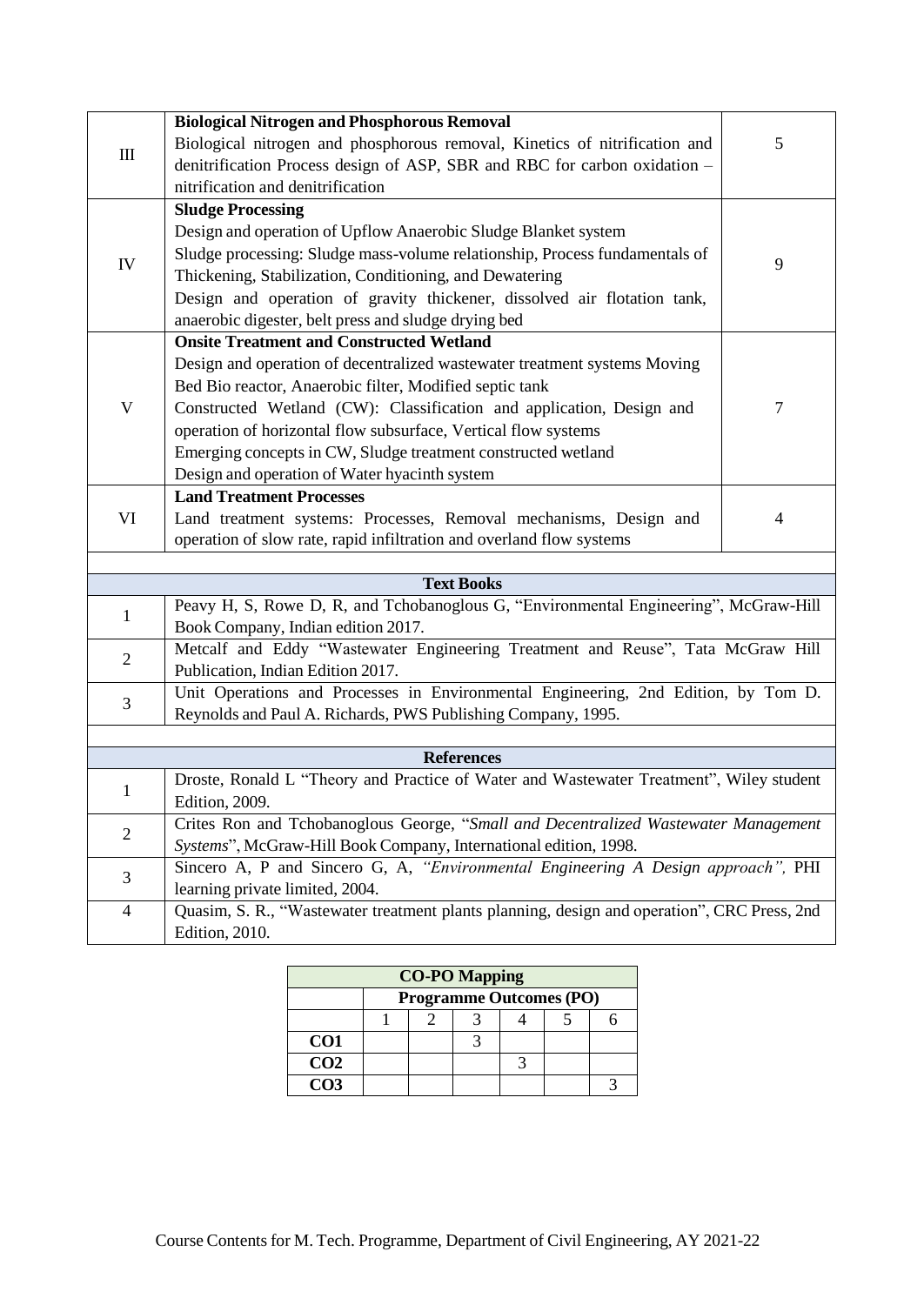The assessment is based on 2 Tests (T1 & T2) of 20 marks each, and 1 end-semester examination (ESE) of 60 marks.

| <b>Assessment Plan based on Bloom's Taxonomy Level</b> |    |           |            |              |  |  |
|--------------------------------------------------------|----|-----------|------------|--------------|--|--|
| <b>Bloom's Taxonomy Level</b>                          | T1 | <b>T2</b> | <b>ESE</b> | <b>Total</b> |  |  |
| Remember                                               |    |           |            |              |  |  |
| Understand                                             | 5  |           | 10         | 15           |  |  |
| Apply                                                  | 10 |           | 10         | 25           |  |  |
| Analyze                                                |    |           | 10         | 20           |  |  |
| Evaluate                                               |    |           | 10         | 15           |  |  |
| Create                                                 |    |           | 20         | 25           |  |  |
| <b>Total</b>                                           | 20 | 20        | 60         | 100          |  |  |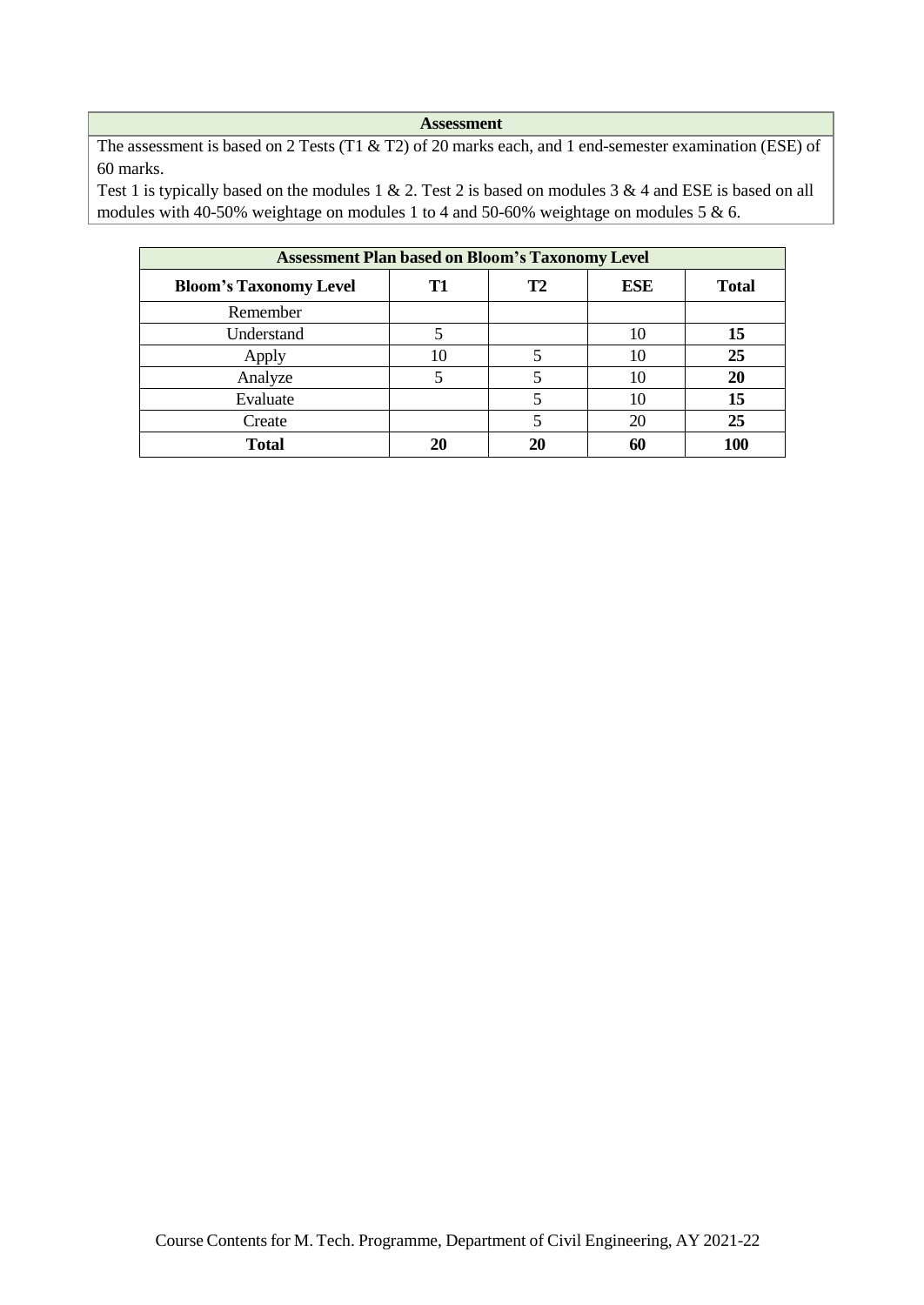| <b>Walchand College of Engineering, Sangli</b><br>(Government Aided Autonomous Institute) |                                                                                                                                                    |                                   |                                                             |                                                                           |                                                                                                 |              |  |  |
|-------------------------------------------------------------------------------------------|----------------------------------------------------------------------------------------------------------------------------------------------------|-----------------------------------|-------------------------------------------------------------|---------------------------------------------------------------------------|-------------------------------------------------------------------------------------------------|--------------|--|--|
| AY 2021-22                                                                                |                                                                                                                                                    |                                   |                                                             |                                                                           |                                                                                                 |              |  |  |
|                                                                                           |                                                                                                                                                    |                                   |                                                             | <b>Course Information</b>                                                 |                                                                                                 |              |  |  |
| Programme                                                                                 |                                                                                                                                                    |                                   |                                                             | M. Tech. Civil (Environmental Engineering)                                |                                                                                                 |              |  |  |
|                                                                                           | <b>Class, Semester</b>                                                                                                                             |                                   | First Year M. Tech., Semester II                            |                                                                           |                                                                                                 |              |  |  |
|                                                                                           | <b>Course Code</b>                                                                                                                                 |                                   | 5EV571                                                      |                                                                           |                                                                                                 |              |  |  |
|                                                                                           | <b>Course Name</b>                                                                                                                                 |                                   |                                                             |                                                                           | Activity Based Lab: Biological Methods for Wastewater Treatment                                 |              |  |  |
|                                                                                           | <b>Desired Requisites</b>                                                                                                                          |                                   |                                                             |                                                                           | Physico-Chemical Methods for Water and Wastewater Treatment and                                 |              |  |  |
|                                                                                           |                                                                                                                                                    |                                   |                                                             | <b>Biological Methods for Wastewater Treatment</b>                        |                                                                                                 |              |  |  |
|                                                                                           |                                                                                                                                                    |                                   |                                                             |                                                                           |                                                                                                 |              |  |  |
|                                                                                           | <b>Teaching Scheme</b>                                                                                                                             |                                   |                                                             |                                                                           | <b>Examination Scheme (Marks)</b>                                                               |              |  |  |
| Lecture                                                                                   |                                                                                                                                                    |                                   | LA1                                                         | LA <sub>2</sub>                                                           | <b>ESE</b>                                                                                      | <b>Total</b> |  |  |
| <b>Tutorial</b>                                                                           |                                                                                                                                                    |                                   | 30                                                          | 30                                                                        | 40                                                                                              | 100          |  |  |
| <b>Practical</b>                                                                          |                                                                                                                                                    | $\overline{2}$                    |                                                             |                                                                           |                                                                                                 |              |  |  |
| <b>Interaction</b>                                                                        |                                                                                                                                                    |                                   |                                                             |                                                                           | <b>Credits: 1</b>                                                                               |              |  |  |
|                                                                                           |                                                                                                                                                    |                                   |                                                             |                                                                           |                                                                                                 |              |  |  |
|                                                                                           |                                                                                                                                                    |                                   |                                                             | <b>Course Objectives</b>                                                  |                                                                                                 |              |  |  |
| 1                                                                                         |                                                                                                                                                    |                                   | To provide exposure to work on the real-life problems.      |                                                                           |                                                                                                 |              |  |  |
| $\boldsymbol{2}$                                                                          |                                                                                                                                                    |                                   |                                                             |                                                                           | To provide an opportunity to contribute individually to the development of experimental set ups |              |  |  |
|                                                                                           |                                                                                                                                                    |                                   | by applying the acquired technological knowledge.           | <b>Course Outcomes (CO) with Bloom's Taxonomy Level</b>                   |                                                                                                 |              |  |  |
|                                                                                           |                                                                                                                                                    |                                   |                                                             |                                                                           | Design experiments by applying the acquired knowledge on techniques and                         | Create       |  |  |
| CO1                                                                                       | tools.                                                                                                                                             |                                   |                                                             |                                                                           |                                                                                                 |              |  |  |
| CO <sub>2</sub>                                                                           |                                                                                                                                                    |                                   |                                                             |                                                                           | Carry out experimental studies for characterization, parameter estimation, and                  | Apply        |  |  |
|                                                                                           |                                                                                                                                                    |                                   | performance evaluation independently and in teams.          |                                                                           |                                                                                                 |              |  |  |
| CO <sub>3</sub>                                                                           |                                                                                                                                                    |                                   |                                                             |                                                                           | Analyze, critique, and interpret experimental results through application of                    | Analyze      |  |  |
|                                                                                           |                                                                                                                                                    |                                   | modern engineering tools and conclude based on the results. |                                                                           |                                                                                                 | Evaluate     |  |  |
|                                                                                           |                                                                                                                                                    |                                   |                                                             | List of project works                                                     |                                                                                                 |              |  |  |
|                                                                                           |                                                                                                                                                    |                                   | One from each group by each student                         |                                                                           |                                                                                                 |              |  |  |
|                                                                                           |                                                                                                                                                    | <b>Group A (Laboratory based)</b> |                                                             |                                                                           |                                                                                                 |              |  |  |
| 1.                                                                                        |                                                                                                                                                    |                                   |                                                             | Development of activated sludge based reactor and assess its performance. |                                                                                                 |              |  |  |
| 2.                                                                                        |                                                                                                                                                    |                                   | Determination of bio-kinetic coefficients.                  |                                                                           |                                                                                                 |              |  |  |
| 3.                                                                                        |                                                                                                                                                    |                                   | Study on sludge thickening and dewatering.                  |                                                                           |                                                                                                 |              |  |  |
| 4.                                                                                        |                                                                                                                                                    |                                   |                                                             | Development of anaerobic reactor and assess its performance.              |                                                                                                 |              |  |  |
| 5.                                                                                        |                                                                                                                                                    |                                   | Oxygen transfer rate of diffused aerator.                   |                                                                           |                                                                                                 |              |  |  |
|                                                                                           |                                                                                                                                                    |                                   |                                                             |                                                                           |                                                                                                 |              |  |  |
|                                                                                           |                                                                                                                                                    | <b>Group B (Real-life system)</b> |                                                             |                                                                           |                                                                                                 |              |  |  |
| 1.                                                                                        |                                                                                                                                                    |                                   |                                                             | Design of decentralized wastewater treatment system for a colony/public   |                                                                                                 |              |  |  |
|                                                                                           |                                                                                                                                                    | building/institution/apartment.   |                                                             |                                                                           |                                                                                                 |              |  |  |
|                                                                                           |                                                                                                                                                    |                                   |                                                             |                                                                           |                                                                                                 |              |  |  |
|                                                                                           | Performance of real-life sewage treatment plant for BOD removal.<br>2.<br>Design of package wastewater treatment system for household application. |                                   |                                                             |                                                                           |                                                                                                 |              |  |  |
| 3.                                                                                        |                                                                                                                                                    |                                   |                                                             |                                                                           |                                                                                                 |              |  |  |
|                                                                                           | Effect of sewage disposal on land/groundwater.<br>4.                                                                                               |                                   |                                                             |                                                                           |                                                                                                 |              |  |  |
|                                                                                           |                                                                                                                                                    |                                   |                                                             | <b>Text Books</b>                                                         |                                                                                                 |              |  |  |
|                                                                                           |                                                                                                                                                    |                                   |                                                             |                                                                           | Hammer M, J and Hammer M, J, "Water and Wastewater Technology", PHI learning private            |              |  |  |
| 1                                                                                         |                                                                                                                                                    | limited, 6th Edition, 2008.       |                                                             |                                                                           |                                                                                                 |              |  |  |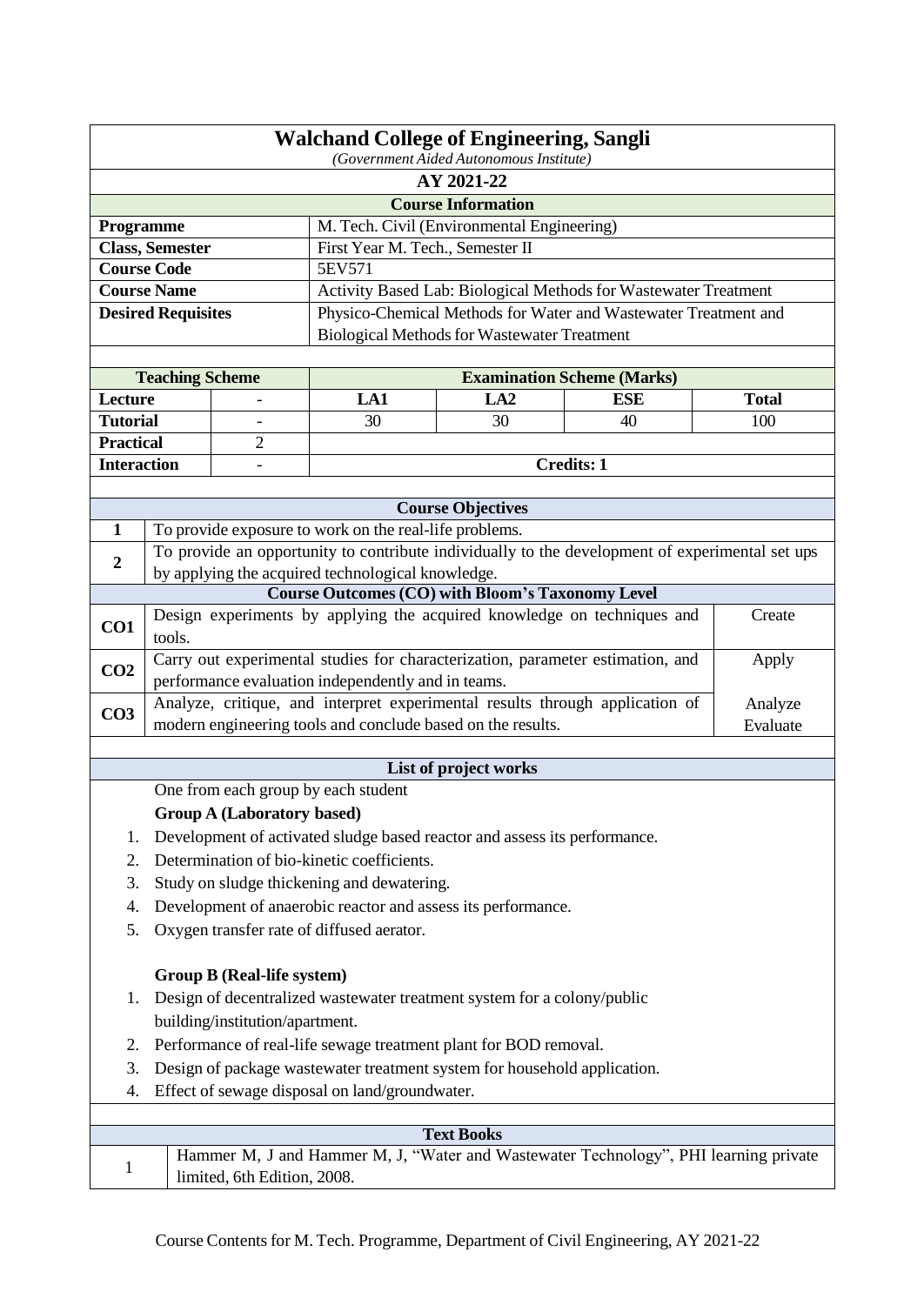|   | Metcalf and Eddy "Wastewater Engineering Treatment and Reuse", Tata McGraw Hill<br>Publication, 6 <sup>th</sup> Reprint. 2003. |
|---|--------------------------------------------------------------------------------------------------------------------------------|
| 3 | Lee C, C and Lin S, D, "Hand book of environmental engineering calculations", McGraw Hill<br>Publication, 2nd Edition. 2007.   |
|   |                                                                                                                                |
|   | <b>References</b>                                                                                                              |
|   | Sawyer and McCarty, "Chemistry for Environmental Engineers", Tata McGraw Hill, Edition                                         |
|   | 5, 2003.                                                                                                                       |
| 2 | Clesceri, L. S., Greenberg, A. E. and Eaton, A. D. (Eds), Standard Methods for the                                             |
|   | Examination of Water and Wastewater, Washington, D.C., 21st Ed., 2001.                                                         |
|   | Quasim, S. R., "Wastewater treatment plants planning, design and operation", CRC Press, 2 <sup>nd</sup>                        |
|   | <b>Edition</b> , 2010.                                                                                                         |

| <b>CO-PO Mapping</b> |                                |  |  |  |  |  |  |  |
|----------------------|--------------------------------|--|--|--|--|--|--|--|
|                      | <b>Programme Outcomes (PO)</b> |  |  |  |  |  |  |  |
|                      |                                |  |  |  |  |  |  |  |
| CO <sub>1</sub>      |                                |  |  |  |  |  |  |  |
| CO <sub>2</sub>      |                                |  |  |  |  |  |  |  |

| <b>Assessment</b>                                                                   |                                                                |            |                                        |              |  |  |
|-------------------------------------------------------------------------------------|----------------------------------------------------------------|------------|----------------------------------------|--------------|--|--|
|                                                                                     | There are three components of lab assessment, LA1, LA2 and ESE |            |                                        |              |  |  |
| <b>Conducted</b><br><b>Typical Schedule</b><br><b>Based on</b><br><b>Assessment</b> |                                                                |            |                                        | <b>Marks</b> |  |  |
|                                                                                     |                                                                | by         |                                        |              |  |  |
| LA1                                                                                 | Lab activities,                                                | Lab Course | During Week 1 to Week 5                |              |  |  |
|                                                                                     | attendance, journal                                            | Faculty    | Marks Submission at the end of Week 5  | 30           |  |  |
| LA2                                                                                 | Lab activities,                                                | Lab Course | During Week 6 to Week 10               | 30           |  |  |
|                                                                                     | attendance, journal                                            | Faculty    | Marks Submission at the end of Week 9  |              |  |  |
| <b>ESE</b>                                                                          | Lab Performance                                                | Lab Course | During Week 10 to Week 15              | 40           |  |  |
|                                                                                     | and documentation                                              | Faculty    | Marks Submission at the end of Week 15 |              |  |  |

| <b>Bloom's Taxonomy Level</b> | LA1 | LA2 | <b>ESE</b> | <b>Total</b> |
|-------------------------------|-----|-----|------------|--------------|
| Remember                      |     |     |            |              |
| Understand                    |     |     |            |              |
| Apply                         | 10  | 10  |            | 30           |
| Analyze                       | 10  | 10  | 10         | 30           |
| Evaluate                      |     | 10  | 10         | 20           |
| Create                        | 10  |     | 10         | 20           |
| <b>Total</b>                  | 30  | 30  |            | 100          |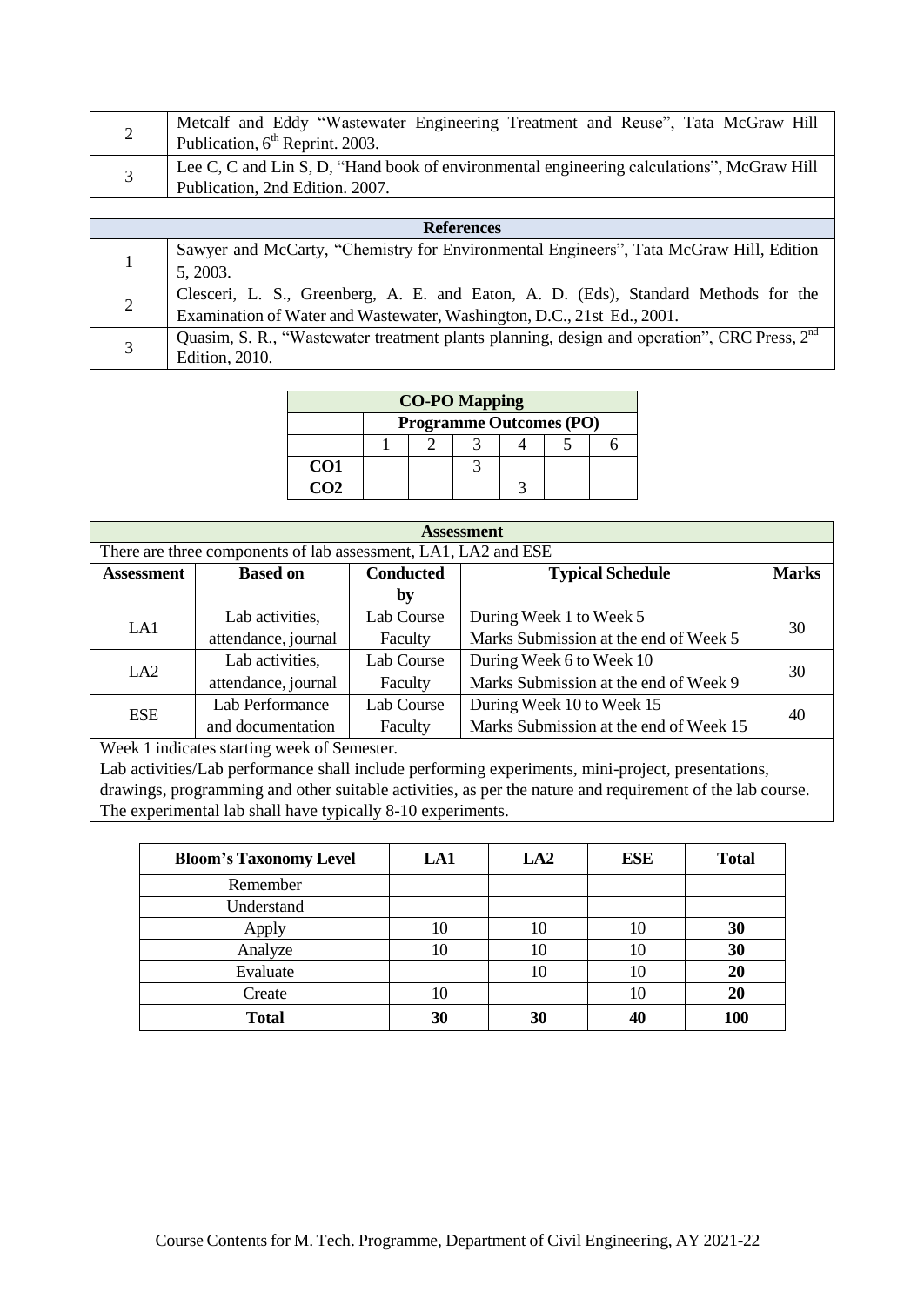|                            | <b>Walchand College of Engineering, Sangli</b> |  |  |  |  |  |
|----------------------------|------------------------------------------------|--|--|--|--|--|
|                            | (Government Aided Autonomous Institute)        |  |  |  |  |  |
| AY 2021-22                 |                                                |  |  |  |  |  |
| <b>Course Information</b>  |                                                |  |  |  |  |  |
| <b>Programme</b>           | M. Tech. Civil (Environmental Engineering)     |  |  |  |  |  |
| <b>Class, Semester</b>     | First Year M. Tech., Semester II               |  |  |  |  |  |
| <b>Course Code</b>         | 5EV572                                         |  |  |  |  |  |
| <b>Course Name</b>         | Activity Based Lab: Air Pollution and Control  |  |  |  |  |  |
| <b>Desired Requisites:</b> | Air Pollution and Control                      |  |  |  |  |  |
|                            |                                                |  |  |  |  |  |

| <b>Teaching Scheme</b> |   |            |      | <b>Examination Scheme (Marks)</b> |       |  |
|------------------------|---|------------|------|-----------------------------------|-------|--|
| Lecture                |   | LA1        | LA 2 | <b>ESE</b>                        | Total |  |
| <b>Tutorial</b>        | - | 30         | 30   | 40                                | 100   |  |
| <b>Practical</b>       |   |            |      |                                   |       |  |
| <b>Interaction</b>     | - | Credits: 1 |      |                                   |       |  |

|                 | <b>Course Objectives</b>                                                                         |            |  |  |  |  |
|-----------------|--------------------------------------------------------------------------------------------------|------------|--|--|--|--|
|                 | To provide hands on practice to analyze quality of ambient air, noise levels and stack emissions |            |  |  |  |  |
|                 | To provide knowledge to analyze environmental condition                                          |            |  |  |  |  |
|                 | <b>Course Outcomes (CO) with Bloom's Taxonomy Level</b>                                          |            |  |  |  |  |
| CO <sub>1</sub> | <b>Recognize</b> and <i>explain</i> use of instrumentation for air and noise monitoring          | Remember   |  |  |  |  |
|                 |                                                                                                  | Understand |  |  |  |  |
| CO <sub>2</sub> | Use instrumentation for air and noise monitoring                                                 | Apply      |  |  |  |  |
| CO <sub>3</sub> | Examine the results obtained through experimentation<br>and <i>Assess</i> the                    | Analyze    |  |  |  |  |
|                 | prevailing environmental condition                                                               | Evaluate   |  |  |  |  |

## **List of Experiments / Lab Activities**

At least four from group A

# **Group A (Laboratory based):**

- 1. Study of air samplers for ambient air quality monitoring
- 2. Study of air samplers for indoor air quality monitoring
- 3. Study of stack monitoring kit
- 4. Study of automobile exhaust analyzer
- 5. Study of weather monitoring station
- 6. Study of noise level meter

## At least 1 from group B

# **Group B (Real life system):**

- 1. Indoor/Outdoor air quality monitoring of enclosed/open area
- 2. Stack monitoring of industrial stack
- 3. Ambient noise level monitoring of institutions like college/hospital/government offices etc.

|                   | <b>Text Books</b>                                                                                    |  |  |  |  |  |
|-------------------|------------------------------------------------------------------------------------------------------|--|--|--|--|--|
|                   | Wayne T. D., Air Pollution Engineering Manual, John Wiley & Sons, 2000.                              |  |  |  |  |  |
|                   | Rao C. S., Environmental Pollution Control Engineering, New Age Int. Pubs, 2005.                     |  |  |  |  |  |
|                   | Nevers N., "Air Pollution Control Engineering" McGraw-Hill, New York, 2 <sup>nd</sup> edition, 1995. |  |  |  |  |  |
|                   |                                                                                                      |  |  |  |  |  |
| <b>References</b> |                                                                                                      |  |  |  |  |  |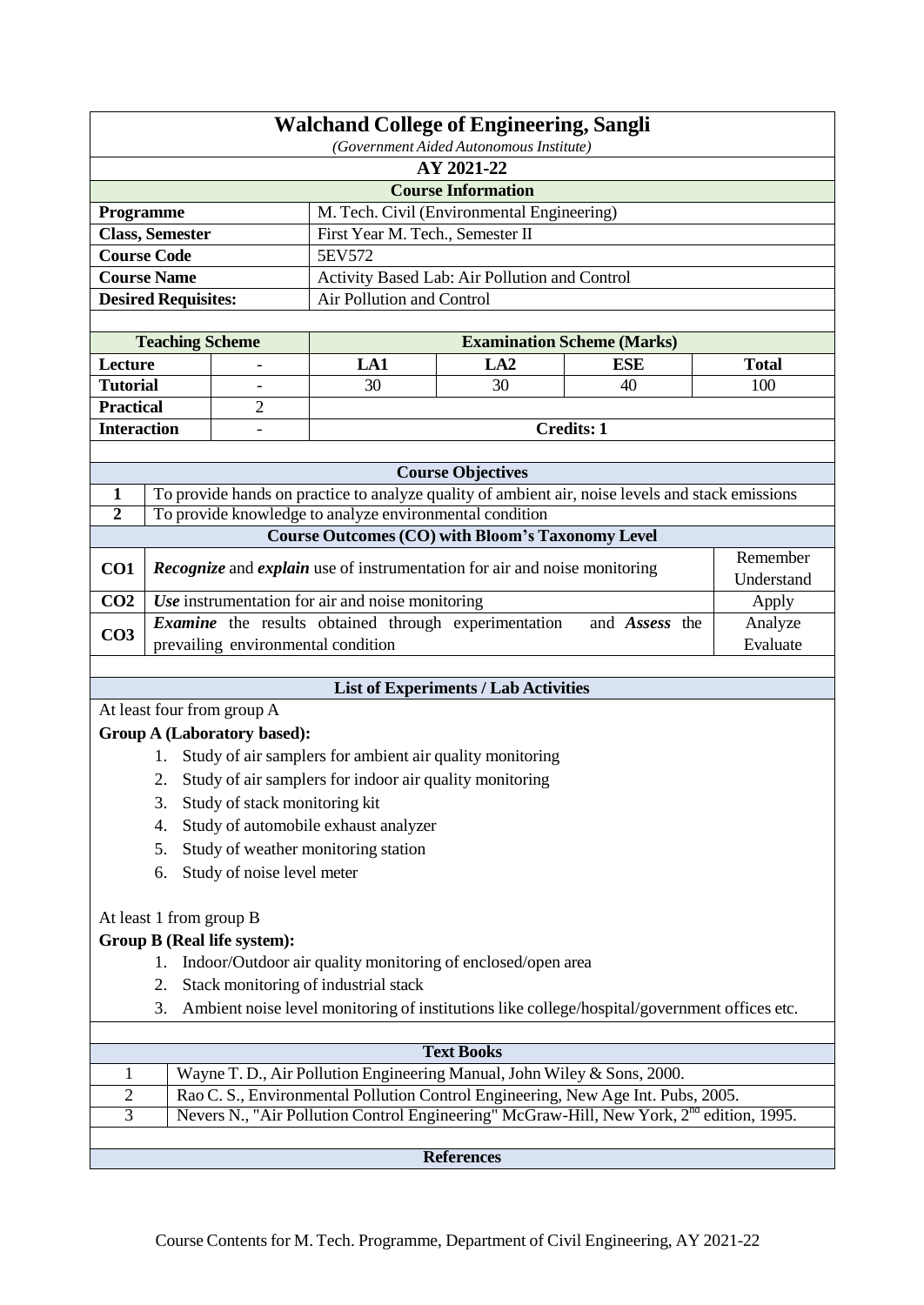|                      | Sincero A. P. and Sincero G, A. "Environmental Engineering A Design approach", PHI<br>learning Private limited, 2004.                                    |
|----------------------|----------------------------------------------------------------------------------------------------------------------------------------------------------|
|                      | Nathanson J. A. "Basic Environmental technology for water supply, waste management<br>and Pollution control", PHI Publishing Company, 5th Edition, 2009. |
| $\blacktriangleleft$ | Wark K. and Warner C.F., "Air Pollution", C.F., H.R. Publication, 1st Edition, 1978.                                                                     |

| <b>CO-PO Mapping</b> |  |                                |  |  |  |  |  |  |
|----------------------|--|--------------------------------|--|--|--|--|--|--|
|                      |  | <b>Programme Outcomes (PO)</b> |  |  |  |  |  |  |
|                      |  |                                |  |  |  |  |  |  |
| CO <sub>1</sub>      |  |                                |  |  |  |  |  |  |
| CO <sub>2</sub>      |  |                                |  |  |  |  |  |  |
| CO <sub>3</sub>      |  |                                |  |  |  |  |  |  |

| <b>Assessment</b> |                                                                |                  |                                        |              |  |  |  |
|-------------------|----------------------------------------------------------------|------------------|----------------------------------------|--------------|--|--|--|
|                   | There are three components of lab assessment, LA1, LA2 and ESE |                  |                                        |              |  |  |  |
| <b>Assessment</b> | <b>Based on</b>                                                | <b>Conducted</b> | <b>Typical Schedule</b>                | <b>Marks</b> |  |  |  |
|                   |                                                                | by               |                                        |              |  |  |  |
| LA1               | Lab activities,                                                | Lab Course       | During Week 1 to Week 5                | 30           |  |  |  |
|                   | attendance, journal                                            | Faculty          | Marks Submission at the end of Week 5  |              |  |  |  |
| LA2               | Lab activities,                                                | Lab Course       | During Week 6 to Week 10               |              |  |  |  |
|                   | attendance, journal                                            | Faculty          | Marks Submission at the end of Week 9  | 30           |  |  |  |
| <b>ESE</b>        | Lab Performance                                                | Lab Course       | During Week 10 to Week 15              | 40           |  |  |  |
|                   | and documentation                                              | Faculty          | Marks Submission at the end of Week 15 |              |  |  |  |

| <b>Bloom's Taxonomy Level</b> | LA1 | LA2 | ESE | <b>Total</b> |
|-------------------------------|-----|-----|-----|--------------|
| Remember                      | 10  |     |     | 15           |
| Understand                    | 10  |     |     | 15           |
| Apply                         | 10  | 10  | 10  | 30           |
| Analyze                       |     | 10  | 10  | 20           |
| Evaluate                      |     | 10  | 10  | 20           |
| Create                        |     |     |     |              |
| <b>Total</b>                  | 30  | 30  | 40  | 100          |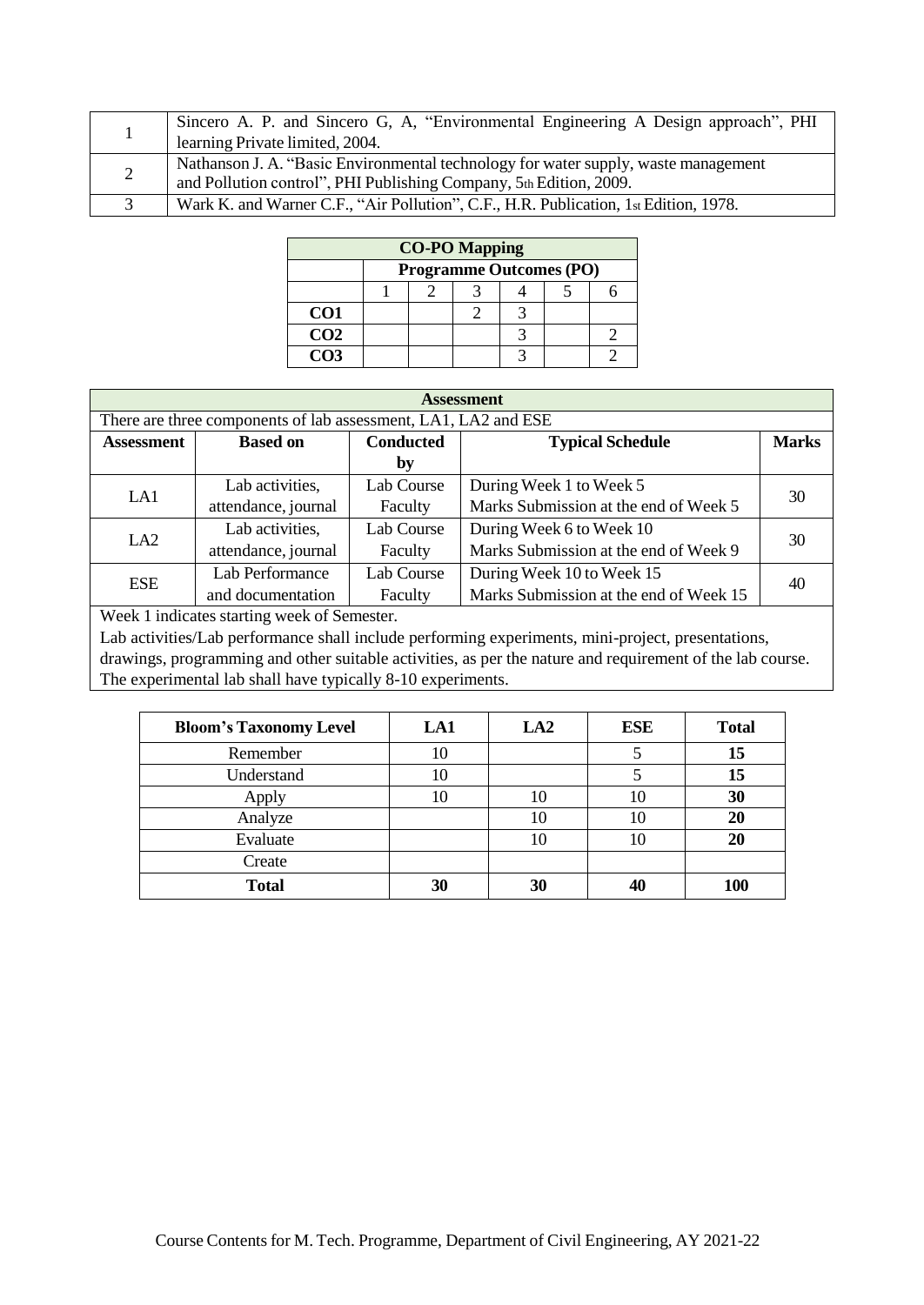| <b>Walchand College of Engineering, Sangli</b><br>(Government Aided Autonomous Institute) |                                                         |                                     |                                                                         |                                                                                          |                                                                                                     |                  |  |  |
|-------------------------------------------------------------------------------------------|---------------------------------------------------------|-------------------------------------|-------------------------------------------------------------------------|------------------------------------------------------------------------------------------|-----------------------------------------------------------------------------------------------------|------------------|--|--|
|                                                                                           | AY 2021-22                                              |                                     |                                                                         |                                                                                          |                                                                                                     |                  |  |  |
|                                                                                           |                                                         |                                     |                                                                         | <b>Course Information</b>                                                                |                                                                                                     |                  |  |  |
|                                                                                           | M. Tech. Civil (Environmental Engineering)<br>Programme |                                     |                                                                         |                                                                                          |                                                                                                     |                  |  |  |
|                                                                                           | <b>Class, Semester</b>                                  |                                     | First Year M. Tech., Semester II                                        |                                                                                          |                                                                                                     |                  |  |  |
|                                                                                           | <b>Course Code</b>                                      |                                     | 5EV575                                                                  |                                                                                          |                                                                                                     |                  |  |  |
|                                                                                           | <b>Course Name</b>                                      |                                     |                                                                         | Activity Based Lab: Environmental Chemistry                                              |                                                                                                     |                  |  |  |
|                                                                                           | <b>Desired Requisites:</b>                              |                                     | <b>Engineering Chemistry</b>                                            |                                                                                          |                                                                                                     |                  |  |  |
|                                                                                           | <b>Teaching Scheme</b>                                  |                                     |                                                                         | <b>Examination Scheme (Marks)</b>                                                        |                                                                                                     |                  |  |  |
| Lecture                                                                                   |                                                         |                                     | LA1                                                                     | LA2                                                                                      | <b>ESE</b>                                                                                          | <b>Total</b>     |  |  |
| <b>Tutorial</b>                                                                           |                                                         |                                     | 30                                                                      | 30                                                                                       | 40                                                                                                  | 100              |  |  |
| <b>Practical</b>                                                                          |                                                         | $\overline{2}$                      |                                                                         |                                                                                          |                                                                                                     |                  |  |  |
| <b>Interaction</b>                                                                        |                                                         |                                     |                                                                         | <b>Credits: 1</b>                                                                        |                                                                                                     |                  |  |  |
|                                                                                           |                                                         |                                     |                                                                         |                                                                                          |                                                                                                     |                  |  |  |
|                                                                                           |                                                         |                                     |                                                                         | <b>Course Objectives</b>                                                                 |                                                                                                     |                  |  |  |
|                                                                                           |                                                         |                                     |                                                                         |                                                                                          | To provide hands-on practice for analyzing the water and wastewater by physical, chemical and       |                  |  |  |
| 1                                                                                         |                                                         | instrumental methods.               |                                                                         |                                                                                          |                                                                                                     |                  |  |  |
| $\boldsymbol{2}$                                                                          |                                                         |                                     | To provide fundamental knowledge of laboratory skills.                  |                                                                                          |                                                                                                     |                  |  |  |
| $\overline{\mathbf{3}}$                                                                   |                                                         |                                     |                                                                         | To impart knowledge of microbiology and bacterial identification.                        |                                                                                                     |                  |  |  |
|                                                                                           |                                                         |                                     |                                                                         | <b>Course Outcomes (CO) with Bloom's Taxonomy Level</b>                                  |                                                                                                     |                  |  |  |
| CO1                                                                                       |                                                         | and advanced instrumental methods.  |                                                                         | Experiment water/wastewater quality analysis through physical, chemical, biological      |                                                                                                     | Apply            |  |  |
| CO <sub>2</sub>                                                                           |                                                         |                                     | <b>Analyse</b> and <i>interpret</i> data acquired from the experiments. |                                                                                          |                                                                                                     | Apply<br>Analyze |  |  |
| CO <sub>3</sub>                                                                           |                                                         |                                     | <b>Evaluate</b> the quality of WTP/STP/ETP effluent                     |                                                                                          |                                                                                                     | Evaluate         |  |  |
|                                                                                           |                                                         |                                     |                                                                         |                                                                                          |                                                                                                     |                  |  |  |
|                                                                                           |                                                         |                                     |                                                                         | <b>List of Experiments / Lab Activities</b>                                              |                                                                                                     |                  |  |  |
|                                                                                           |                                                         | <b>Group A (Laboratory Based)</b>   |                                                                         |                                                                                          |                                                                                                     |                  |  |  |
|                                                                                           | <b>Instrumental Methods:</b>                            |                                     |                                                                         |                                                                                          |                                                                                                     |                  |  |  |
|                                                                                           | Study and use of                                        |                                     |                                                                         |                                                                                          |                                                                                                     |                  |  |  |
| a.                                                                                        | Flame photometer                                        |                                     |                                                                         |                                                                                          |                                                                                                     |                  |  |  |
| b.                                                                                        | Spectrophotometer                                       |                                     |                                                                         |                                                                                          |                                                                                                     |                  |  |  |
| c.                                                                                        | <b>TOC</b> Analyzer                                     |                                     |                                                                         |                                                                                          |                                                                                                     |                  |  |  |
| d.                                                                                        | Gas Chromatograph                                       |                                     |                                                                         |                                                                                          |                                                                                                     |                  |  |  |
| e.                                                                                        |                                                         | Atomic Absorption Spectrophotometer |                                                                         |                                                                                          |                                                                                                     |                  |  |  |
| f.                                                                                        | Zeta meter                                              |                                     |                                                                         |                                                                                          |                                                                                                     |                  |  |  |
| g.                                                                                        | <b>CHNS</b> Analyzer                                    |                                     |                                                                         |                                                                                          |                                                                                                     |                  |  |  |
|                                                                                           |                                                         | <b>Group B (Real life Project)</b>  |                                                                         |                                                                                          |                                                                                                     |                  |  |  |
| a.                                                                                        |                                                         |                                     |                                                                         |                                                                                          | Performance evaluation of Water Treatment Plant (WTP)/ Sewage Treatment Plant (STP)/ Effluent       |                  |  |  |
|                                                                                           |                                                         |                                     |                                                                         | Treatment Plant (ETP) by collecting water/wastewater samples before and after treatment. |                                                                                                     |                  |  |  |
|                                                                                           |                                                         |                                     |                                                                         |                                                                                          | Following tests may be performed for water/wastewater quality analysis: pH, Acidity and Alkalinity, |                  |  |  |
|                                                                                           |                                                         |                                     |                                                                         |                                                                                          | Electrical conductivity, Solids, Hardness, Dissolved oxygen, Chloride content, Residual chlorine in |                  |  |  |
|                                                                                           |                                                         |                                     |                                                                         |                                                                                          | water, Dissolved organic matter by BOD and COD, Nitrate, Sulphate, Fluoride, Iron and Manganese     |                  |  |  |
|                                                                                           |                                                         | and Most Probable Number (MPN)      |                                                                         |                                                                                          |                                                                                                     |                  |  |  |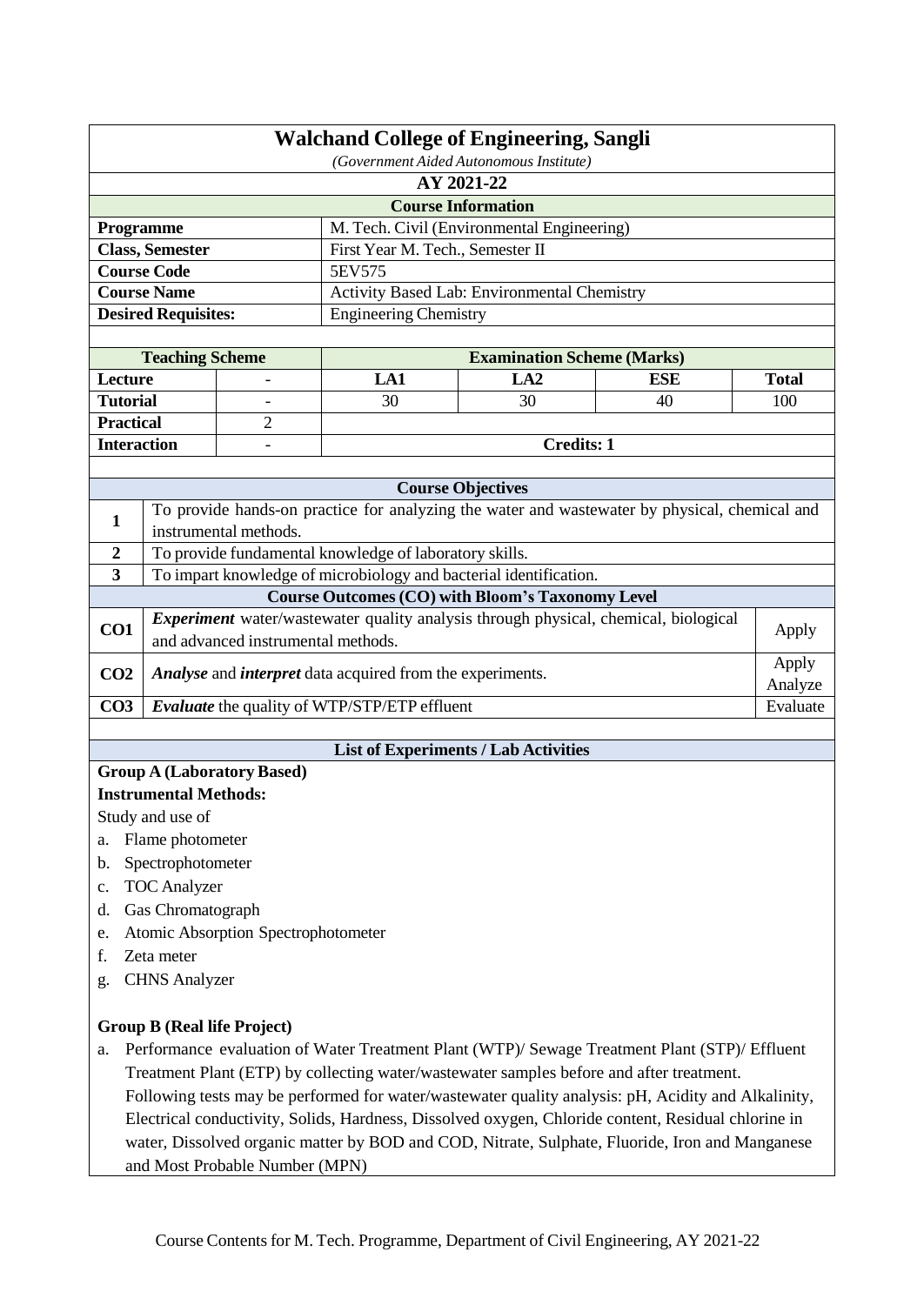|                | <b>Text Books</b>                                                                       |  |  |  |  |
|----------------|-----------------------------------------------------------------------------------------|--|--|--|--|
|                | Peavy H. S., Rowe D. R. and Tchobanoglous G, "Environmental Engineering", McGraw-Hill   |  |  |  |  |
| $\bf{I}$       | book company, 1st Edition, 2013.                                                        |  |  |  |  |
| $\overline{2}$ | Sawyer C.N. and McCarty P.L., "Chemistry for Environmental Engineers", Tata McGraw-Hill |  |  |  |  |
|                | Publishing Company Limited, 5th Edition, 2003.                                          |  |  |  |  |
|                |                                                                                         |  |  |  |  |
|                | <b>References</b>                                                                       |  |  |  |  |
|                | American Public Health Association (APHA), "Standard Methods for the Examination of     |  |  |  |  |
|                | Water and Wastewater", 23rd Edition, 2017.                                              |  |  |  |  |
| $\overline{2}$ | Metcalf and Eddy "Wastewater Engineering Treatment and Reuse", Tata McGraw Hill         |  |  |  |  |
|                | Publication, 6th Reprint. 2003.                                                         |  |  |  |  |
|                |                                                                                         |  |  |  |  |
|                | <b>Useful Links</b>                                                                     |  |  |  |  |
|                | https://www.youtube.com/channel/UCXOTUs9n8uhzYzBC8NHeacA                                |  |  |  |  |

| <b>CO-PO Mapping</b> |  |                                |  |  |  |  |  |  |
|----------------------|--|--------------------------------|--|--|--|--|--|--|
|                      |  | <b>Programme Outcomes (PO)</b> |  |  |  |  |  |  |
|                      |  |                                |  |  |  |  |  |  |
| CO <sub>1</sub>      |  |                                |  |  |  |  |  |  |
| $\overline{CO2}$     |  |                                |  |  |  |  |  |  |
| $\overline{CO3}$     |  |                                |  |  |  |  |  |  |

| <b>Assessment</b> |                                                                |                  |                                        |              |  |  |  |
|-------------------|----------------------------------------------------------------|------------------|----------------------------------------|--------------|--|--|--|
|                   | There are three components of lab assessment, LA1, LA2 and ESE |                  |                                        |              |  |  |  |
| <b>Assessment</b> | <b>Based on</b>                                                | <b>Conducted</b> | <b>Typical Schedule</b>                | <b>Marks</b> |  |  |  |
|                   |                                                                | by               |                                        |              |  |  |  |
| LA1               | Lab activities,                                                | Lab Course       | During Week 1 to Week 5                | 30           |  |  |  |
|                   | attendance, journal                                            | Faculty          | Marks Submission at the end of Week 5  |              |  |  |  |
| LA2               | Lab activities,                                                | Lab Course       | During Week 6 to Week 10               |              |  |  |  |
|                   | attendance, journal                                            | Faculty          | Marks Submission at the end of Week 9  | 30           |  |  |  |
| <b>ESE</b>        | Lab Performance                                                | Lab Course       | During Week 10 to Week 15              |              |  |  |  |
|                   | and documentation                                              | Faculty          | Marks Submission at the end of Week 15 | 40           |  |  |  |

| <b>Bloom's Taxonomy Level</b> | LA1 | LA2 | <b>ESE</b> | <b>Total</b> |
|-------------------------------|-----|-----|------------|--------------|
| Remember                      |     |     |            |              |
| Understand                    |     |     |            |              |
| Apply                         | 10  | 10  | 15         | 35           |
| Analyze                       | 10  | 10  | 15         | 35           |
| Evaluate                      | 10  | 10  | 10         | 30           |
| Create                        |     |     |            |              |
| <b>Total</b>                  | 30  | 30  |            | <b>100</b>   |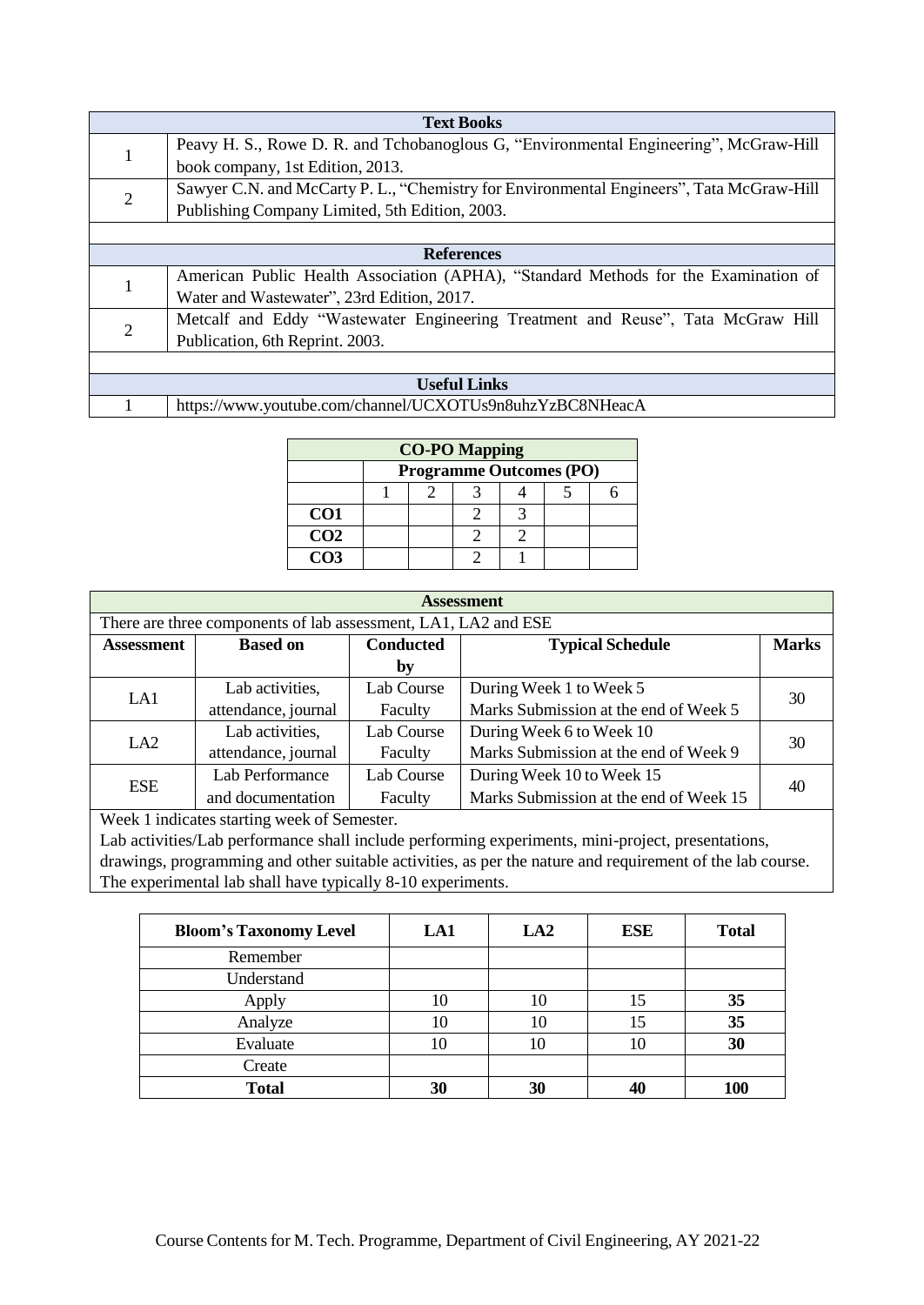| <b>Walchand College of Engineering, Sangli</b><br>(Government Aided Autonomous Institute) |                            |                                 |                                                               |                                                                     |                                                                                                     |              |  |
|-------------------------------------------------------------------------------------------|----------------------------|---------------------------------|---------------------------------------------------------------|---------------------------------------------------------------------|-----------------------------------------------------------------------------------------------------|--------------|--|
| AY 2021-22                                                                                |                            |                                 |                                                               |                                                                     |                                                                                                     |              |  |
|                                                                                           |                            |                                 |                                                               | <b>Course Information</b>                                           |                                                                                                     |              |  |
| M. Tech. Civil (Environmental Engineering)<br>Programme                                   |                            |                                 |                                                               |                                                                     |                                                                                                     |              |  |
|                                                                                           | <b>Class, Semester</b>     |                                 | First Year M. Tech., Semester II                              |                                                                     |                                                                                                     |              |  |
|                                                                                           | <b>Course Code</b>         |                                 | 5EV576                                                        |                                                                     |                                                                                                     |              |  |
|                                                                                           | <b>Course Name</b>         |                                 |                                                               | Activity Based Lab: Hazardous Waste Management                      |                                                                                                     |              |  |
|                                                                                           | <b>Desired Requisites:</b> |                                 | Hazardous Waste Management                                    |                                                                     |                                                                                                     |              |  |
|                                                                                           | <b>Teaching Scheme</b>     |                                 |                                                               | <b>Examination Scheme (Marks)</b>                                   |                                                                                                     |              |  |
| Lecture                                                                                   |                            |                                 | LA1                                                           | LA2                                                                 | <b>ESE</b>                                                                                          | <b>Total</b> |  |
| <b>Tutorial</b>                                                                           |                            |                                 | 30                                                            | 30                                                                  | 40                                                                                                  | 100          |  |
| <b>Practical</b>                                                                          |                            | 2                               |                                                               |                                                                     |                                                                                                     |              |  |
| <b>Interaction</b>                                                                        |                            |                                 |                                                               | <b>Credits: 1</b>                                                   |                                                                                                     |              |  |
|                                                                                           |                            |                                 |                                                               |                                                                     |                                                                                                     |              |  |
|                                                                                           |                            |                                 |                                                               | <b>Course Objectives</b>                                            |                                                                                                     |              |  |
| 1                                                                                         |                            |                                 |                                                               | Provide in-depth knowledge of hazardous waste management.           |                                                                                                     |              |  |
|                                                                                           |                            |                                 |                                                               |                                                                     | To enhance the technical competency and apply the acquired knowledge for research and               |              |  |
| $\boldsymbol{2}$                                                                          |                            |                                 | development, industry, and consultancy activities.            |                                                                     |                                                                                                     |              |  |
|                                                                                           |                            |                                 |                                                               | <b>Course Outcomes (CO) with Bloom's Taxonomy Level</b>             |                                                                                                     |              |  |
|                                                                                           | <b>Explain</b>             | characterization,               | waste                                                         | minimization,                                                       | site<br>transportation,                                                                             |              |  |
| CO1                                                                                       |                            |                                 | remediation, and risk associated with hazardous waste.        |                                                                     |                                                                                                     | Understand   |  |
|                                                                                           |                            |                                 |                                                               |                                                                     | <i>Explain</i> and <i>apply</i> the physical, chemical, and biological methods of                   | Understand   |  |
| CO <sub>2</sub>                                                                           |                            | treating hazardous waste.       |                                                               |                                                                     |                                                                                                     | Apply        |  |
| CO <sub>3</sub>                                                                           |                            |                                 |                                                               | Design treatment and disposal facilities for hazardous waste.       |                                                                                                     | Create       |  |
|                                                                                           |                            |                                 |                                                               |                                                                     |                                                                                                     |              |  |
|                                                                                           |                            |                                 |                                                               | <b>List of Experiments / Lab Activities</b>                         |                                                                                                     |              |  |
|                                                                                           |                            |                                 | Minimum two activities out of following should be completed   |                                                                     |                                                                                                     |              |  |
| a.                                                                                        |                            |                                 |                                                               | A presentation and report on hazardous waste management case study. |                                                                                                     |              |  |
|                                                                                           |                            |                                 |                                                               |                                                                     | b. A visit to hazardous waste management plant (e.g. biomedical waste processing plant, CETP sludge |              |  |
|                                                                                           |                            |                                 |                                                               |                                                                     | disposal landfill etc.) should be done and individual site visit report should be prepared.         |              |  |
| $\mathbf{c}$ .                                                                            |                            |                                 |                                                               |                                                                     | A visit to chemical laboratory working in hazardous waste testing should be done and a report on    |              |  |
|                                                                                           |                            |                                 | methods used for hazardous waste analysis should be prepared. |                                                                     |                                                                                                     |              |  |
|                                                                                           |                            |                                 |                                                               |                                                                     |                                                                                                     |              |  |
|                                                                                           |                            |                                 |                                                               | <b>Text Books</b>                                                   |                                                                                                     |              |  |
|                                                                                           |                            |                                 |                                                               |                                                                     | LaGrega, M. D., Buckingham, P. L. and Evans, J. C., Hazardous Waste Management,                     |              |  |
| 1                                                                                         |                            |                                 | 2nd Edition, McGraw Hill, 2001.                               |                                                                     |                                                                                                     |              |  |
|                                                                                           |                            |                                 |                                                               |                                                                     | Metcalf and Eddy "Wastewater Engineering Treatment and Reuse", Tata McGraw Hill                     |              |  |
| $\overline{c}$                                                                            |                            | Publication, 6th Reprint, 2003. |                                                               |                                                                     |                                                                                                     |              |  |
|                                                                                           |                            |                                 |                                                               |                                                                     | LaGrega, M. D., Buckingham, P. L. and Evans, J. C., Hazardous Waste Management,                     |              |  |
| 3                                                                                         |                            |                                 |                                                               |                                                                     |                                                                                                     |              |  |
|                                                                                           |                            |                                 | 2nd Edition, McGraw Hill, 2001.                               |                                                                     |                                                                                                     |              |  |
|                                                                                           |                            |                                 |                                                               | <b>References</b>                                                   |                                                                                                     |              |  |
|                                                                                           |                            |                                 |                                                               |                                                                     | Sincero A, P and Sincero G, A, "Environmental Engineering A Design approach", PHI                   |              |  |
| 1                                                                                         |                            | learning private limited, 2004. |                                                               |                                                                     |                                                                                                     |              |  |
| $\overline{c}$                                                                            |                            |                                 |                                                               |                                                                     | Wentz, C. A., Hazardous Waste Management, 2nd Ed., McGraw Hill, 1995.                               |              |  |
|                                                                                           |                            |                                 |                                                               |                                                                     |                                                                                                     |              |  |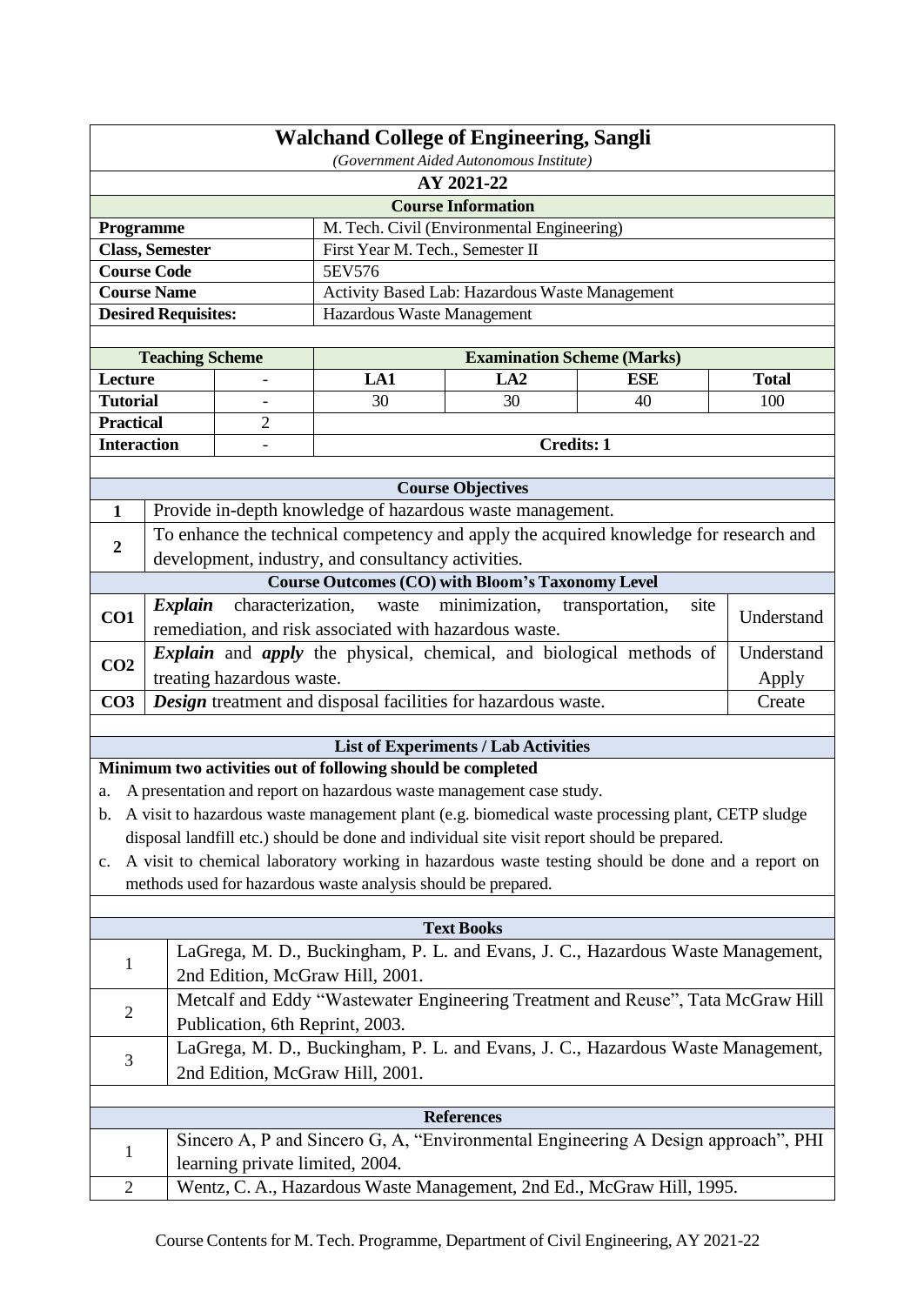|                     | Lewandowski G.A. and DeFilippi L.J., Biological Treatment of Hazardous Wastes,<br>John Wiley & Sons, 1998. |  |  |  |  |
|---------------------|------------------------------------------------------------------------------------------------------------|--|--|--|--|
|                     |                                                                                                            |  |  |  |  |
| <b>Useful Links</b> |                                                                                                            |  |  |  |  |
|                     | https://www.youtube.com/watch?v=prsVIHDDCyM                                                                |  |  |  |  |
| $\gamma$            | https://www.youtube.com/watch?v=Awiq0JLfmMA                                                                |  |  |  |  |

| <b>CO-PO Mapping</b> |  |                                |  |  |  |  |  |
|----------------------|--|--------------------------------|--|--|--|--|--|
|                      |  | <b>Programme Outcomes (PO)</b> |  |  |  |  |  |
|                      |  |                                |  |  |  |  |  |
| CO <sub>1</sub>      |  |                                |  |  |  |  |  |
| $\overline{CO2}$     |  |                                |  |  |  |  |  |
| $\overline{CO3}$     |  |                                |  |  |  |  |  |

| <b>Assessment</b>                                                                   |                                                                |            |                                        |    |  |  |  |  |  |
|-------------------------------------------------------------------------------------|----------------------------------------------------------------|------------|----------------------------------------|----|--|--|--|--|--|
|                                                                                     | There are three components of lab assessment, LA1, LA2 and ESE |            |                                        |    |  |  |  |  |  |
| <b>Conducted</b><br><b>Typical Schedule</b><br><b>Based on</b><br><b>Assessment</b> |                                                                |            | <b>Marks</b>                           |    |  |  |  |  |  |
|                                                                                     |                                                                | by         |                                        |    |  |  |  |  |  |
|                                                                                     | Lab activities,                                                | Lab Course | During Week 1 to Week 5                |    |  |  |  |  |  |
| LA1                                                                                 | attendance, journal                                            | Faculty    | Marks Submission at the end of Week 5  | 30 |  |  |  |  |  |
|                                                                                     | Lab activities,                                                | Lab Course | During Week 6 to Week 10               | 30 |  |  |  |  |  |
| LA <sub>2</sub>                                                                     | attendance, journal                                            | Faculty    | Marks Submission at the end of Week 9  |    |  |  |  |  |  |
| <b>ESE</b>                                                                          | Lab Performance                                                | Lab Course | During Week 10 to Week 15              | 40 |  |  |  |  |  |
|                                                                                     | and documentation                                              | Faculty    | Marks Submission at the end of Week 15 |    |  |  |  |  |  |
|                                                                                     | $W_{\alpha\alpha}$ . 1 indicates starting woods of Camastan    |            |                                        |    |  |  |  |  |  |

| <b>Bloom's Taxonomy Level</b> | LA1 | LA2 | <b>ESE</b> | <b>Total</b> |
|-------------------------------|-----|-----|------------|--------------|
| Remember                      |     |     |            |              |
| Understand                    | 10  | 10  | 15         | 35           |
| Apply                         | 10  | 10  | 15         | 35           |
| Analyze                       |     |     |            |              |
| Evaluate                      |     |     |            |              |
| Create                        | 10  | 10  | 10         | 30           |
| <b>Total</b>                  | 30  | 30  |            | 100          |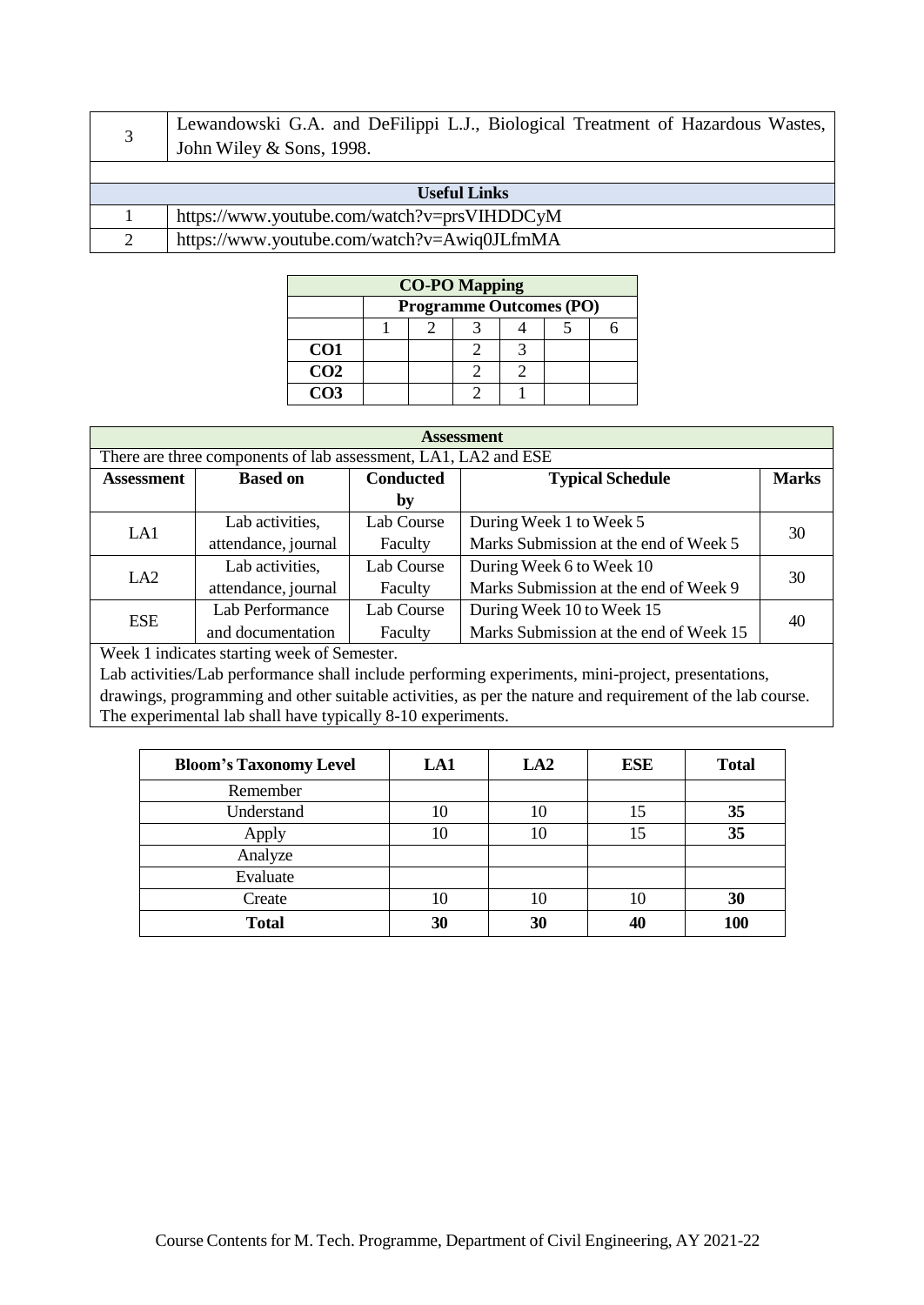|                                                                         | <b>Walchand College of Engineering, Sangli</b><br>(Government Aided Autonomous Institute)         |                                    |                                                                 |                                            |                                                                                                |              |  |
|-------------------------------------------------------------------------|---------------------------------------------------------------------------------------------------|------------------------------------|-----------------------------------------------------------------|--------------------------------------------|------------------------------------------------------------------------------------------------|--------------|--|
| AY 2021-22                                                              |                                                                                                   |                                    |                                                                 |                                            |                                                                                                |              |  |
|                                                                         |                                                                                                   |                                    |                                                                 | <b>Course Information</b>                  |                                                                                                |              |  |
| Programme                                                               |                                                                                                   |                                    |                                                                 | M. Tech. Civil (Environmental Engineering) |                                                                                                |              |  |
|                                                                         | <b>Class, Semester</b>                                                                            |                                    | First Year M. Tech., Semester II                                |                                            |                                                                                                |              |  |
|                                                                         | <b>Course Code</b>                                                                                |                                    | 5EV523                                                          |                                            |                                                                                                |              |  |
|                                                                         | <b>Course Name</b>                                                                                |                                    | <b>Environmental Chemistry and Microbiology</b>                 |                                            |                                                                                                |              |  |
|                                                                         | <b>Desired Requisites:</b>                                                                        |                                    |                                                                 | A course on chemistry at graduate level    |                                                                                                |              |  |
|                                                                         |                                                                                                   |                                    |                                                                 |                                            |                                                                                                |              |  |
|                                                                         | <b>Teaching Scheme</b>                                                                            |                                    |                                                                 |                                            | <b>Examination Scheme (Marks)</b>                                                              |              |  |
| Lecture                                                                 |                                                                                                   | 2 Hrs./week                        | <b>T1</b>                                                       | T <sub>2</sub>                             | <b>ESE</b>                                                                                     | <b>Total</b> |  |
| <b>Tutorial</b>                                                         |                                                                                                   |                                    | 20                                                              | 20                                         | 60                                                                                             | 100          |  |
| <b>Practical</b>                                                        |                                                                                                   |                                    |                                                                 |                                            |                                                                                                |              |  |
| <b>Interaction</b>                                                      |                                                                                                   | $\overline{a}$                     |                                                                 |                                            | <b>Credits: 2</b>                                                                              |              |  |
|                                                                         |                                                                                                   |                                    |                                                                 |                                            |                                                                                                |              |  |
|                                                                         |                                                                                                   |                                    |                                                                 | <b>Course Objectives</b>                   |                                                                                                |              |  |
| 1                                                                       |                                                                                                   |                                    |                                                                 |                                            | To provide in-depth knowledge of environmental chemistry and microbiology for the treatment of |              |  |
|                                                                         |                                                                                                   | water, wastewater and solid waste. | <b>Course Outcomes (CO) with Bloom's Taxonomy Level</b>         |                                            |                                                                                                |              |  |
|                                                                         |                                                                                                   |                                    |                                                                 |                                            | Explain the basic concepts of environmental chemistry and microbiology of                      |              |  |
| CO1                                                                     |                                                                                                   | water and wastewater.              |                                                                 |                                            |                                                                                                | Understand   |  |
| CO <sub>2</sub>                                                         | significance of<br>environmental<br>organic<br><b>Summarize</b><br>compounds<br>and<br>Understand |                                    |                                                                 |                                            |                                                                                                |              |  |
|                                                                         | microorganisms.<br>Apply instrumental and microbiological methods for water and wastewater        |                                    |                                                                 |                                            |                                                                                                |              |  |
| CO <sub>3</sub>                                                         | analysis.                                                                                         |                                    |                                                                 |                                            |                                                                                                | Apply        |  |
|                                                                         |                                                                                                   |                                    |                                                                 |                                            |                                                                                                |              |  |
| <b>Module</b>                                                           |                                                                                                   |                                    |                                                                 | <b>Module Contents</b>                     |                                                                                                | <b>Hours</b> |  |
|                                                                         |                                                                                                   |                                    | <b>Introduction to General Chemistry and Physical Chemistry</b> |                                            |                                                                                                |              |  |
| $\bf{I}$                                                                |                                                                                                   |                                    |                                                                 |                                            | General chemistry: Nomenclature, Valency, Oxidation-reduction equations,                       | 5            |  |
|                                                                         |                                                                                                   |                                    | Ionization, Solubility Product, Common ion effect.              |                                            |                                                                                                |              |  |
|                                                                         |                                                                                                   |                                    | Physical chemistry: Enthalpy, Entropy, Vapour pressure          |                                            |                                                                                                |              |  |
|                                                                         |                                                                                                   |                                    | <b>Introduction to Organic Chemistry</b>                        |                                            |                                                                                                |              |  |
|                                                                         |                                                                                                   |                                    |                                                                 |                                            | Organic chemistry: Environmental significance of different organic                             |              |  |
|                                                                         |                                                                                                   |                                    |                                                                 |                                            | compounds viz. Aliphatic Compounds: Alcohols, Aldehydes and Ketones,                           |              |  |
| $\mathbf{I}$                                                            |                                                                                                   |                                    |                                                                 |                                            | Acids, Esters, Ethers, Halogenated aliphatic compounds, Compounds                              | 3            |  |
|                                                                         |                                                                                                   | containing nitrogen.               |                                                                 |                                            |                                                                                                |              |  |
|                                                                         | Aromatic Compounds: Hydrocarbons, Phenols, Alcohols, Aldehydes, Ketones                           |                                    |                                                                 |                                            |                                                                                                |              |  |
| and Acids, Compounds containing nitrogen, Heterocyclic compounds, Dyes, |                                                                                                   |                                    |                                                                 |                                            |                                                                                                |              |  |
|                                                                         |                                                                                                   | Detergents and Pesticides.         |                                                                 |                                            |                                                                                                |              |  |
|                                                                         |                                                                                                   | <b>Instrumental Methods</b>        |                                                                 |                                            |                                                                                                |              |  |
|                                                                         |                                                                                                   |                                    |                                                                 |                                            | Instrumental Methods: UV- visible, atomic absorption spectroscopy, flame                       |              |  |
| $\rm III$                                                               |                                                                                                   |                                    |                                                                 |                                            | photometry with reference to principle, instrumentation, calibration, working                  | 8            |  |
|                                                                         |                                                                                                   |                                    | and applications in environmental analysis.                     |                                            |                                                                                                |              |  |
|                                                                         |                                                                                                   |                                    |                                                                 |                                            | Chromatography and its types. Mass spectroscopy and Gas chromatography                         |              |  |
|                                                                         |                                                                                                   |                                    | with reference to principle, instrumentation, calibration,      |                                            | working and                                                                                    |              |  |
|                                                                         |                                                                                                   |                                    | applications in environmental analysis.                         |                                            |                                                                                                |              |  |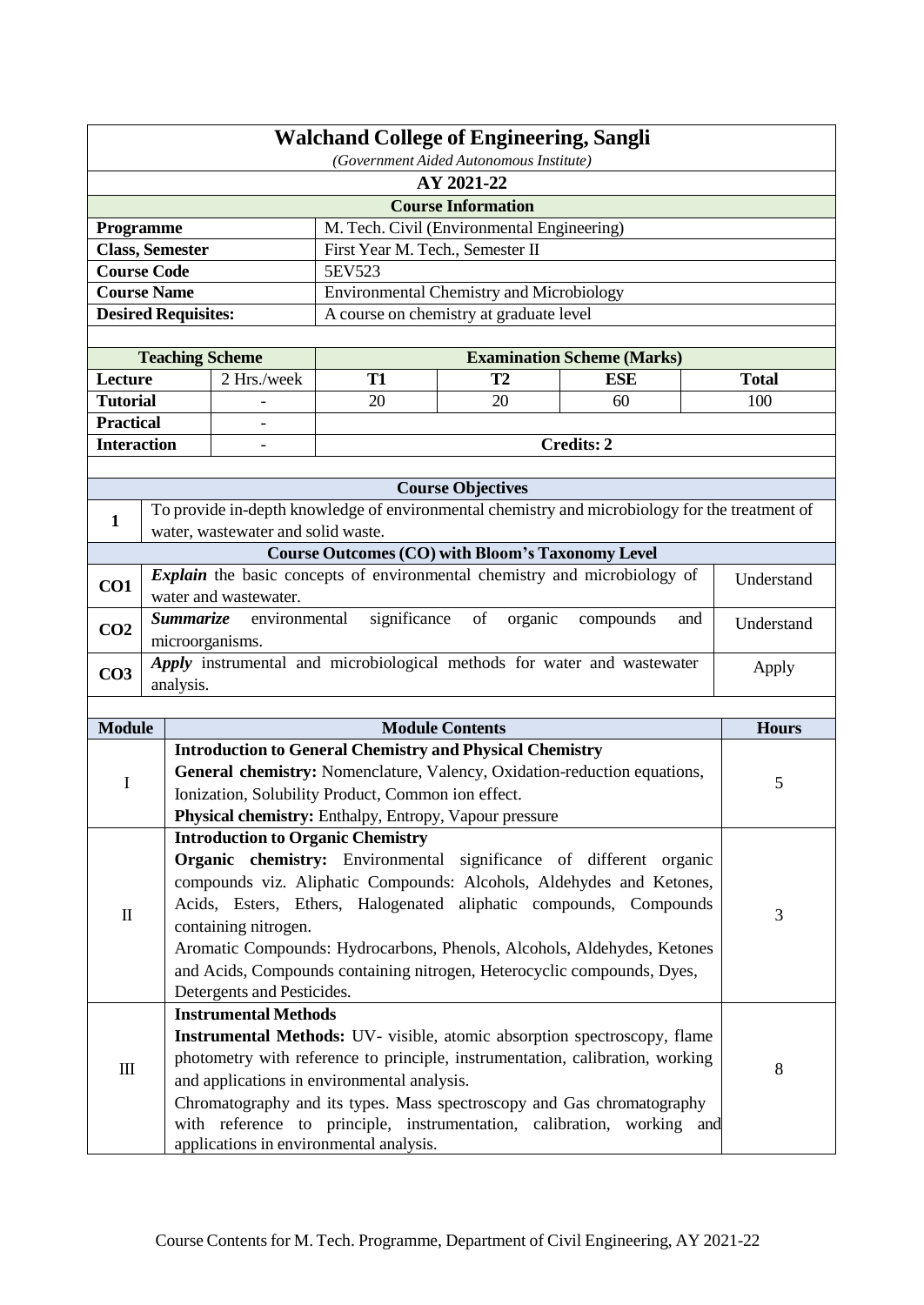| IV                | <b>Introduction to Biochemistry</b>                                                         | 3              |  |  |  |  |
|-------------------|---------------------------------------------------------------------------------------------|----------------|--|--|--|--|
|                   | Biochemistry of carbohydrates and Proteins, General biochemical pathways.                   |                |  |  |  |  |
|                   | <b>Introduction to Environmental Microbiology</b>                                           |                |  |  |  |  |
|                   | Groups of microorganisms, Major characteristics of microorganisms,                          |                |  |  |  |  |
| $\mathbf{V}$      | Microbial classification, nomenclature and identification, Cell elements and                |                |  |  |  |  |
|                   | composition, Cell and its composition, Cytoplasmic membrane, Prokaryotic                    | 5              |  |  |  |  |
|                   | cell division, Growth curve of bacteria, Enzymes and their regulation,                      |                |  |  |  |  |
|                   | Control of microorganisms by physical and chemical agents.                                  |                |  |  |  |  |
|                   | Water, Wastewater and Solid Waste Treatment using Microbiome                                |                |  |  |  |  |
|                   | Drinking water microbiology, Drinking water microbiome and treatment                        |                |  |  |  |  |
| VI                | Bioremediation and wastewater microbiology, Bioremediation examples,                        | $\overline{4}$ |  |  |  |  |
|                   | Enhanced metal recovery.                                                                    |                |  |  |  |  |
|                   | Solid waste microbiology, Landfills, Leachate anaerobic degradation phases.                 |                |  |  |  |  |
|                   |                                                                                             |                |  |  |  |  |
| <b>Text Books</b> |                                                                                             |                |  |  |  |  |
| $\mathbf{1}$      | Sawyer C.N. and McCarty P.L., "Chemistry for Environmental Engineers", Tata McGraw-Hill     |                |  |  |  |  |
|                   | Publishing Company Limited, 5 <sup>th</sup> Edition, 2003.                                  |                |  |  |  |  |
| $\overline{2}$    | Holler F. J. and Crouch S. R., "Skoog and West's Fundamentals of analytical Chemistry",     |                |  |  |  |  |
|                   | Cengage Learning, 9 <sup>th</sup> Edition, 2012.                                            |                |  |  |  |  |
| 3                 | Mohapatra P. K., "Textbook of Environmental Microbiology", I. K. International Publishing   |                |  |  |  |  |
|                   | House Pvt. Ltd., Reprint 2013.                                                              |                |  |  |  |  |
|                   |                                                                                             |                |  |  |  |  |
|                   | <b>References</b>                                                                           |                |  |  |  |  |
| $\mathbf{1}$      | VanLoon G. W. and Duffy S. J., "Environmental Chemistry: A Global Perspective", Oxford      |                |  |  |  |  |
|                   | University Press, Indian Edition, Reprint 2011.                                             |                |  |  |  |  |
| $\overline{2}$    | Pelczar Jr., M. J. E. C. S. Krieg, R. Noel., and Pelczar M. F., "Microbiology", Tata McGraw |                |  |  |  |  |
|                   | Hill Publishing Company Limited, Reprint 2012.                                              |                |  |  |  |  |
| 3                 | Madigan, M., Bender K. S., Buckley D.H., Sattley W. M., and Stahl D.A., "Brock Biology of   |                |  |  |  |  |
|                   | Microorganisms", 15 <sup>th</sup> Edition New York: Pearson, 2017.                          |                |  |  |  |  |

| <b>CO-PO Mapping</b> |                                |  |  |  |  |  |  |
|----------------------|--------------------------------|--|--|--|--|--|--|
|                      | <b>Programme Outcomes (PO)</b> |  |  |  |  |  |  |
|                      |                                |  |  |  |  |  |  |
| CO <sub>1</sub>      |                                |  |  |  |  |  |  |
| CO <sub>2</sub>      |                                |  |  |  |  |  |  |
| CO3                  |                                |  |  |  |  |  |  |

The assessment is based on 2 Tests (T1 & T2) of 20 marks each, and 1 end-semester examination (ESE) of 60 marks.

| <b>Bloom's Taxonomy Level</b> | LA1 | LA <sub>2</sub> | <b>ESE</b> | <b>Total</b> |
|-------------------------------|-----|-----------------|------------|--------------|
| Remember                      |     |                 |            |              |
| Understand                    |     |                 |            |              |
| Apply                         |     |                 |            | 50           |
| Analyze                       |     |                 |            |              |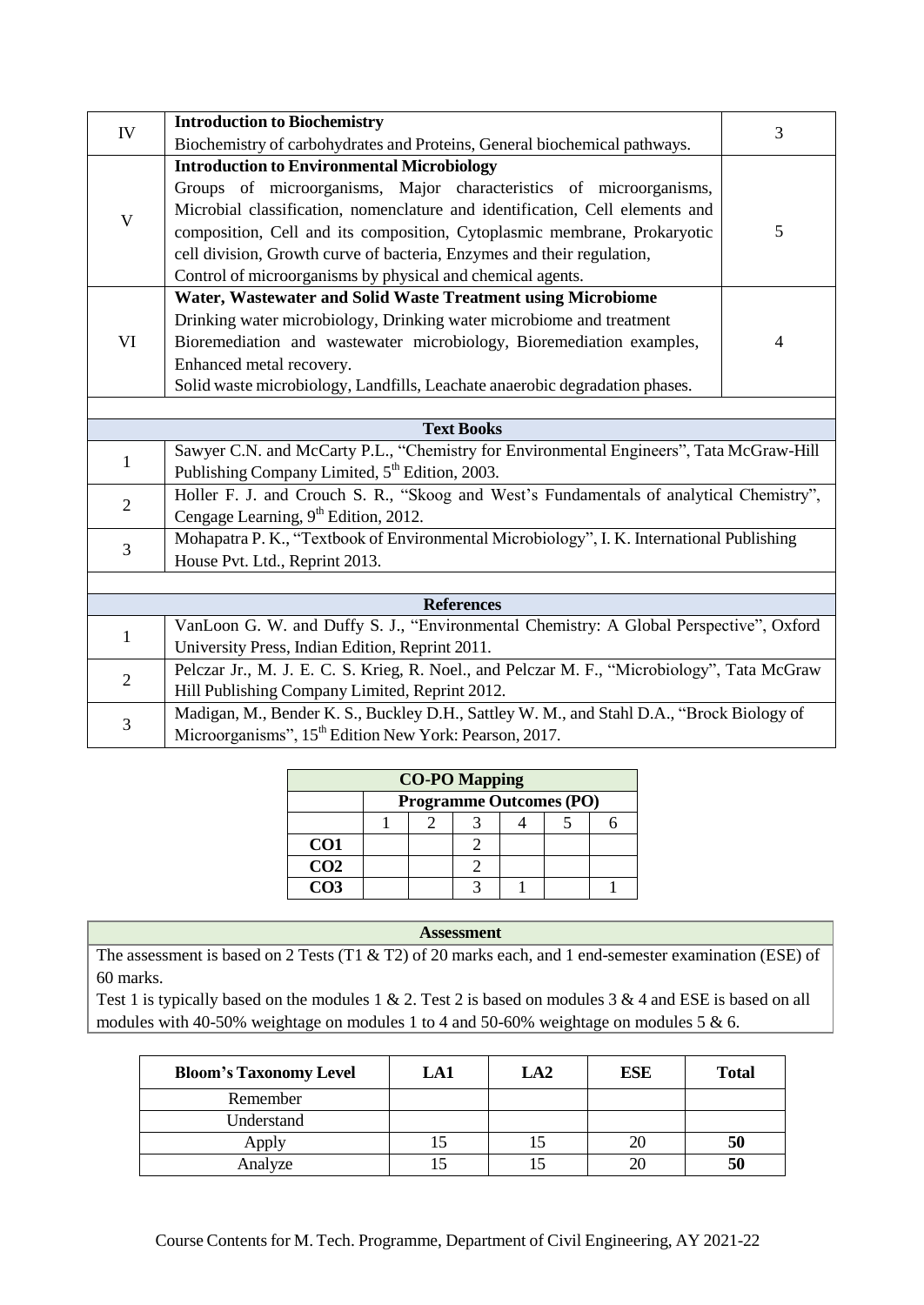| Evaluate     |    |    |    |     |
|--------------|----|----|----|-----|
| Create       |    |    |    |     |
| <b>Total</b> | 30 | 30 | 40 | 100 |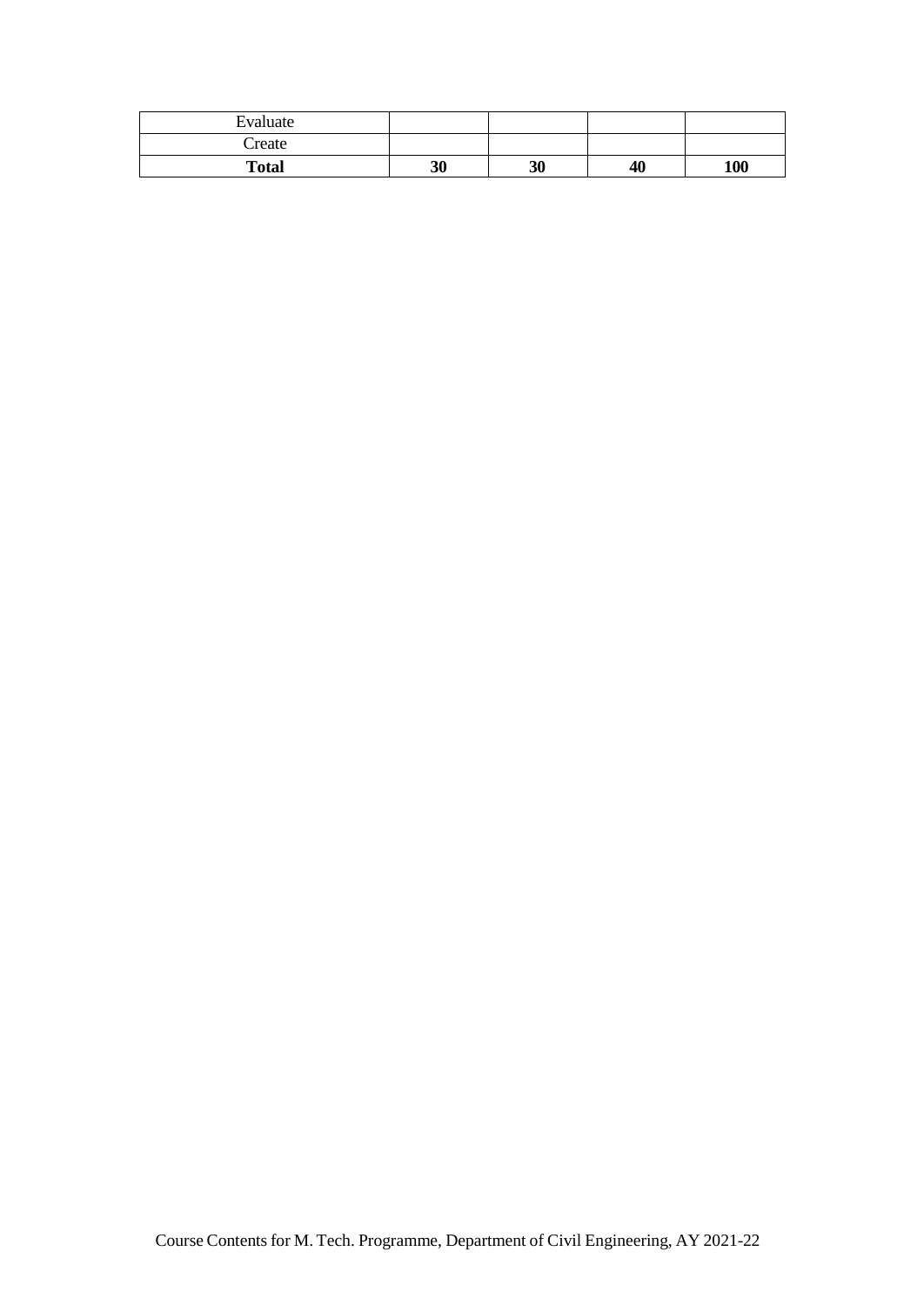|                              |                                                                                                                                                                                                                                                                                                                                                                                                 | (Government Aided Autonomous Institute)                                                               |                                                                 |                                            |                                                                                       |                |  |  |  |
|------------------------------|-------------------------------------------------------------------------------------------------------------------------------------------------------------------------------------------------------------------------------------------------------------------------------------------------------------------------------------------------------------------------------------------------|-------------------------------------------------------------------------------------------------------|-----------------------------------------------------------------|--------------------------------------------|---------------------------------------------------------------------------------------|----------------|--|--|--|
|                              | AY 2021-22                                                                                                                                                                                                                                                                                                                                                                                      |                                                                                                       |                                                                 |                                            |                                                                                       |                |  |  |  |
|                              |                                                                                                                                                                                                                                                                                                                                                                                                 |                                                                                                       |                                                                 | <b>Course Information</b>                  |                                                                                       |                |  |  |  |
| <b>Programme</b>             |                                                                                                                                                                                                                                                                                                                                                                                                 |                                                                                                       |                                                                 | M. Tech. Civil (Environmental Engineering) |                                                                                       |                |  |  |  |
|                              | First Year M. Tech., Semester II<br><b>Class, Semester</b>                                                                                                                                                                                                                                                                                                                                      |                                                                                                       |                                                                 |                                            |                                                                                       |                |  |  |  |
| <b>Course Code</b><br>5EV524 |                                                                                                                                                                                                                                                                                                                                                                                                 |                                                                                                       |                                                                 |                                            |                                                                                       |                |  |  |  |
| <b>Course Name</b>           |                                                                                                                                                                                                                                                                                                                                                                                                 |                                                                                                       |                                                                 | Hazardous Waste Management                 |                                                                                       |                |  |  |  |
| <b>Desired Requisites:</b>   |                                                                                                                                                                                                                                                                                                                                                                                                 |                                                                                                       |                                                                 | Wastewater and Industrial Waste treatment  |                                                                                       |                |  |  |  |
|                              |                                                                                                                                                                                                                                                                                                                                                                                                 |                                                                                                       |                                                                 |                                            |                                                                                       |                |  |  |  |
|                              |                                                                                                                                                                                                                                                                                                                                                                                                 | <b>Teaching Scheme</b>                                                                                |                                                                 |                                            | <b>Examination Scheme (Marks)</b>                                                     |                |  |  |  |
| Lecture                      |                                                                                                                                                                                                                                                                                                                                                                                                 | 2 Hrs./week                                                                                           | <b>T1</b>                                                       | T <sub>2</sub>                             | <b>ESE</b>                                                                            | <b>Total</b>   |  |  |  |
| <b>Tutorial</b>              |                                                                                                                                                                                                                                                                                                                                                                                                 |                                                                                                       | 20                                                              | 20                                         | 60                                                                                    | 100            |  |  |  |
| <b>Practical</b>             |                                                                                                                                                                                                                                                                                                                                                                                                 |                                                                                                       |                                                                 |                                            |                                                                                       |                |  |  |  |
| <b>Interaction</b>           |                                                                                                                                                                                                                                                                                                                                                                                                 | $\overline{\phantom{a}}$                                                                              |                                                                 |                                            | <b>Credits: 2</b>                                                                     |                |  |  |  |
|                              |                                                                                                                                                                                                                                                                                                                                                                                                 |                                                                                                       |                                                                 |                                            |                                                                                       |                |  |  |  |
| $\mathbf{1}$                 |                                                                                                                                                                                                                                                                                                                                                                                                 |                                                                                                       | Provide in-depth knowledge of hazardous waste management.       | <b>Course Objectives</b>                   |                                                                                       |                |  |  |  |
|                              |                                                                                                                                                                                                                                                                                                                                                                                                 |                                                                                                       |                                                                 |                                            | To enhance the technical competency and apply the acquired knowledge for research and |                |  |  |  |
| $\boldsymbol{2}$             |                                                                                                                                                                                                                                                                                                                                                                                                 |                                                                                                       | development, industry, and consultancy activities.              |                                            |                                                                                       |                |  |  |  |
|                              |                                                                                                                                                                                                                                                                                                                                                                                                 |                                                                                                       |                                                                 |                                            | <b>Course Outcomes (CO) with Bloom's Taxonomy Level</b>                               |                |  |  |  |
|                              |                                                                                                                                                                                                                                                                                                                                                                                                 |                                                                                                       |                                                                 |                                            |                                                                                       |                |  |  |  |
| CO1                          | <i>Explain</i> characterization, waste minimization, transportation, site<br>remediation, and risk associated with hazardous waste.                                                                                                                                                                                                                                                             |                                                                                                       |                                                                 |                                            |                                                                                       | Understand     |  |  |  |
| CO <sub>2</sub>              | <i>Explain</i> and <i>apply</i> the physical, chemical, and biological methods of                                                                                                                                                                                                                                                                                                               |                                                                                                       |                                                                 |                                            |                                                                                       | Understand     |  |  |  |
|                              |                                                                                                                                                                                                                                                                                                                                                                                                 | treating hazardous waste.                                                                             |                                                                 |                                            |                                                                                       | Apply          |  |  |  |
| CO <sub>3</sub>              |                                                                                                                                                                                                                                                                                                                                                                                                 |                                                                                                       | Design treatment and disposal facilities for hazardous waste.   |                                            |                                                                                       | Create         |  |  |  |
|                              |                                                                                                                                                                                                                                                                                                                                                                                                 |                                                                                                       |                                                                 |                                            |                                                                                       |                |  |  |  |
| <b>Module</b>                |                                                                                                                                                                                                                                                                                                                                                                                                 |                                                                                                       |                                                                 | <b>Module Contents</b>                     |                                                                                       | <b>Hours</b>   |  |  |  |
|                              |                                                                                                                                                                                                                                                                                                                                                                                                 |                                                                                                       | <b>Introduction to hazardous Waste Management</b>               |                                            |                                                                                       | $\overline{4}$ |  |  |  |
| I                            |                                                                                                                                                                                                                                                                                                                                                                                                 | Hazardous waste: Definition, Sources, Characterization, Classification,                               |                                                                 |                                            |                                                                                       |                |  |  |  |
|                              |                                                                                                                                                                                                                                                                                                                                                                                                 |                                                                                                       | Magnitude of problem, Concept of toxicity, Assessment of sites. |                                            |                                                                                       |                |  |  |  |
|                              |                                                                                                                                                                                                                                                                                                                                                                                                 |                                                                                                       | <b>Waste minimization and Treatment</b>                         |                                            |                                                                                       |                |  |  |  |
|                              |                                                                                                                                                                                                                                                                                                                                                                                                 | Waste minimization: Benefits, Approaches, Priorities in hazardous                                     |                                                                 |                                            |                                                                                       |                |  |  |  |
| $\mathbf{I}$                 |                                                                                                                                                                                                                                                                                                                                                                                                 | waste management, Resources recovery, Case studies.                                                   |                                                                 |                                            |                                                                                       |                |  |  |  |
|                              |                                                                                                                                                                                                                                                                                                                                                                                                 |                                                                                                       |                                                                 |                                            |                                                                                       |                |  |  |  |
|                              |                                                                                                                                                                                                                                                                                                                                                                                                 |                                                                                                       |                                                                 |                                            |                                                                                       |                |  |  |  |
|                              |                                                                                                                                                                                                                                                                                                                                                                                                 |                                                                                                       |                                                                 |                                            |                                                                                       |                |  |  |  |
|                              |                                                                                                                                                                                                                                                                                                                                                                                                 |                                                                                                       |                                                                 |                                            |                                                                                       |                |  |  |  |
| $\rm III$                    |                                                                                                                                                                                                                                                                                                                                                                                                 |                                                                                                       |                                                                 |                                            |                                                                                       | 5              |  |  |  |
|                              |                                                                                                                                                                                                                                                                                                                                                                                                 |                                                                                                       |                                                                 |                                            |                                                                                       |                |  |  |  |
|                              |                                                                                                                                                                                                                                                                                                                                                                                                 | <b>Disposal of Hazardous Waste</b>                                                                    |                                                                 |                                            |                                                                                       |                |  |  |  |
|                              |                                                                                                                                                                                                                                                                                                                                                                                                 |                                                                                                       |                                                                 |                                            | Land fill disposal: Land fill as disposal sites, Siting, Designing,                   |                |  |  |  |
| IV                           |                                                                                                                                                                                                                                                                                                                                                                                                 |                                                                                                       |                                                                 |                                            |                                                                                       | 5              |  |  |  |
|                              |                                                                                                                                                                                                                                                                                                                                                                                                 | Closure, Case studies Injection well disposal: Classifications, Deep<br>well injection, Case studies. |                                                                 |                                            |                                                                                       |                |  |  |  |
|                              | Treatment: Physical, Chemical and Biological treatment systems<br>applicable for hazardous waste, Hazard in processing, Case studies of<br>treatment.<br><b>Transportation of Hazardous Waste</b><br>Transportation: Storage of hazardous waste, Regulations governing<br>Containers, Bulk<br>transporters,<br>transport,<br>Non-bulk<br>transport,<br>Hazardous substances emergency response. |                                                                                                       |                                                                 |                                            |                                                                                       |                |  |  |  |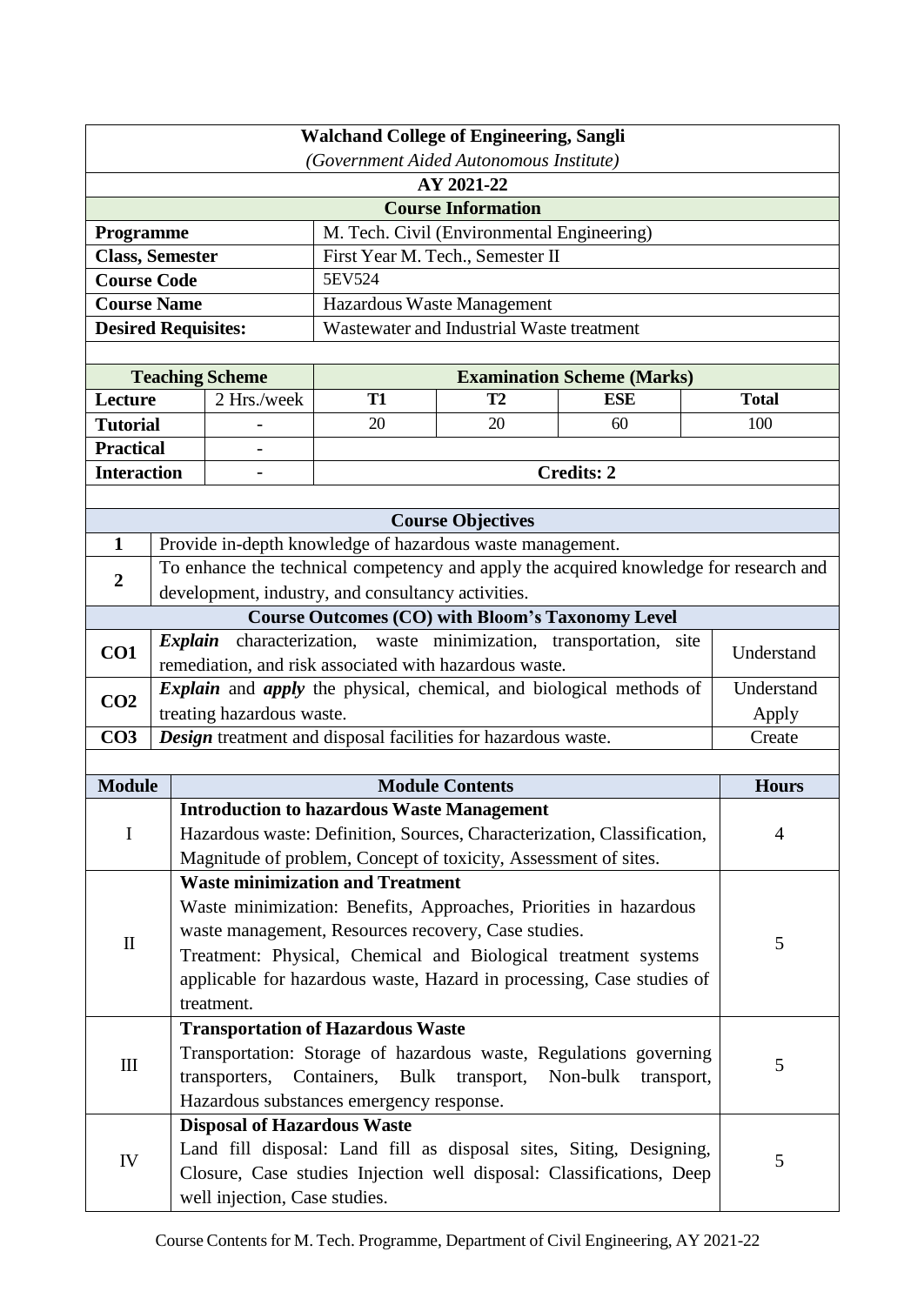| $\boldsymbol{\mathrm{V}}$ | <b>Site Remediation</b><br>Site remediation: Site assessment and inspection, Hazard ranking<br>Containment<br>and<br>treatment<br>technologies,<br>financial<br>system,<br>considerations, Case studies. | 5 |  |  |  |  |  |
|---------------------------|----------------------------------------------------------------------------------------------------------------------------------------------------------------------------------------------------------|---|--|--|--|--|--|
| VI                        | <b>Risk Assessment</b><br>Risk Assessment: Process, Risk management, Hazardous waste<br>management rules.                                                                                                | 4 |  |  |  |  |  |
|                           |                                                                                                                                                                                                          |   |  |  |  |  |  |
|                           | <b>Text Books</b>                                                                                                                                                                                        |   |  |  |  |  |  |
| $\mathbf{1}$              | LaGrega, M. D., Buckingham, P. L. and Evans, J. C., Hazardous Waste Management,<br>2nd Edition, McGraw Hill, 2001.                                                                                       |   |  |  |  |  |  |
|                           | Metcalf and Eddy "Wastewater Engineering Treatment and Reuse", Tata McGraw Hill                                                                                                                          |   |  |  |  |  |  |
|                           | $\overline{2}$<br>Publication, 6th Reprint, 2003.                                                                                                                                                        |   |  |  |  |  |  |
| 3                         | LaGrega, M. D., Buckingham, P. L. and Evans, J. C., Hazardous Waste Management,                                                                                                                          |   |  |  |  |  |  |
|                           | 2nd Edition, McGraw Hill, 2001.                                                                                                                                                                          |   |  |  |  |  |  |
|                           |                                                                                                                                                                                                          |   |  |  |  |  |  |
|                           | <b>References</b>                                                                                                                                                                                        |   |  |  |  |  |  |
| $\mathbf{1}$              | Sincero A, P and Sincero G, A, "Environmental Engineering A Design approach", PHI                                                                                                                        |   |  |  |  |  |  |
|                           | learning private limited, 2004.                                                                                                                                                                          |   |  |  |  |  |  |
| $\overline{2}$            | Wentz, C. A., Hazardous Waste Management, 2nd Ed., McGraw Hill, 1995.                                                                                                                                    |   |  |  |  |  |  |
| 3                         | Lewandowski G.A. and DeFilippi L.J., Biological Treatment of Hazardous Wastes,                                                                                                                           |   |  |  |  |  |  |
|                           | John Wiley & Sons, 1998.                                                                                                                                                                                 |   |  |  |  |  |  |
|                           |                                                                                                                                                                                                          |   |  |  |  |  |  |
|                           | <b>Useful Links</b>                                                                                                                                                                                      |   |  |  |  |  |  |
| $\mathbf{1}$              | https://www.youtube.com/watch?v=x8ViYoqjEhc&t=4s                                                                                                                                                         |   |  |  |  |  |  |
| $\mathbf{2}$              | https://www.youtube.com/watch?v=prsVIHDDCyM                                                                                                                                                              |   |  |  |  |  |  |
| 3                         | https://www.youtube.com/watch?v=Awiq0JLfmMA                                                                                                                                                              |   |  |  |  |  |  |

| <b>CO-PO Mapping</b> |                                |  |  |  |  |  |  |
|----------------------|--------------------------------|--|--|--|--|--|--|
|                      | <b>Programme Outcomes (PO)</b> |  |  |  |  |  |  |
|                      |                                |  |  |  |  |  |  |
| CO <sub>1</sub>      |                                |  |  |  |  |  |  |
| CO <sub>2</sub>      |                                |  |  |  |  |  |  |
| CO <sub>3</sub>      |                                |  |  |  |  |  |  |

The assessment is based on 2 Tests (T1 & T2) of 20 marks each, and 1 end-semester examination (ESE) of 60 marks.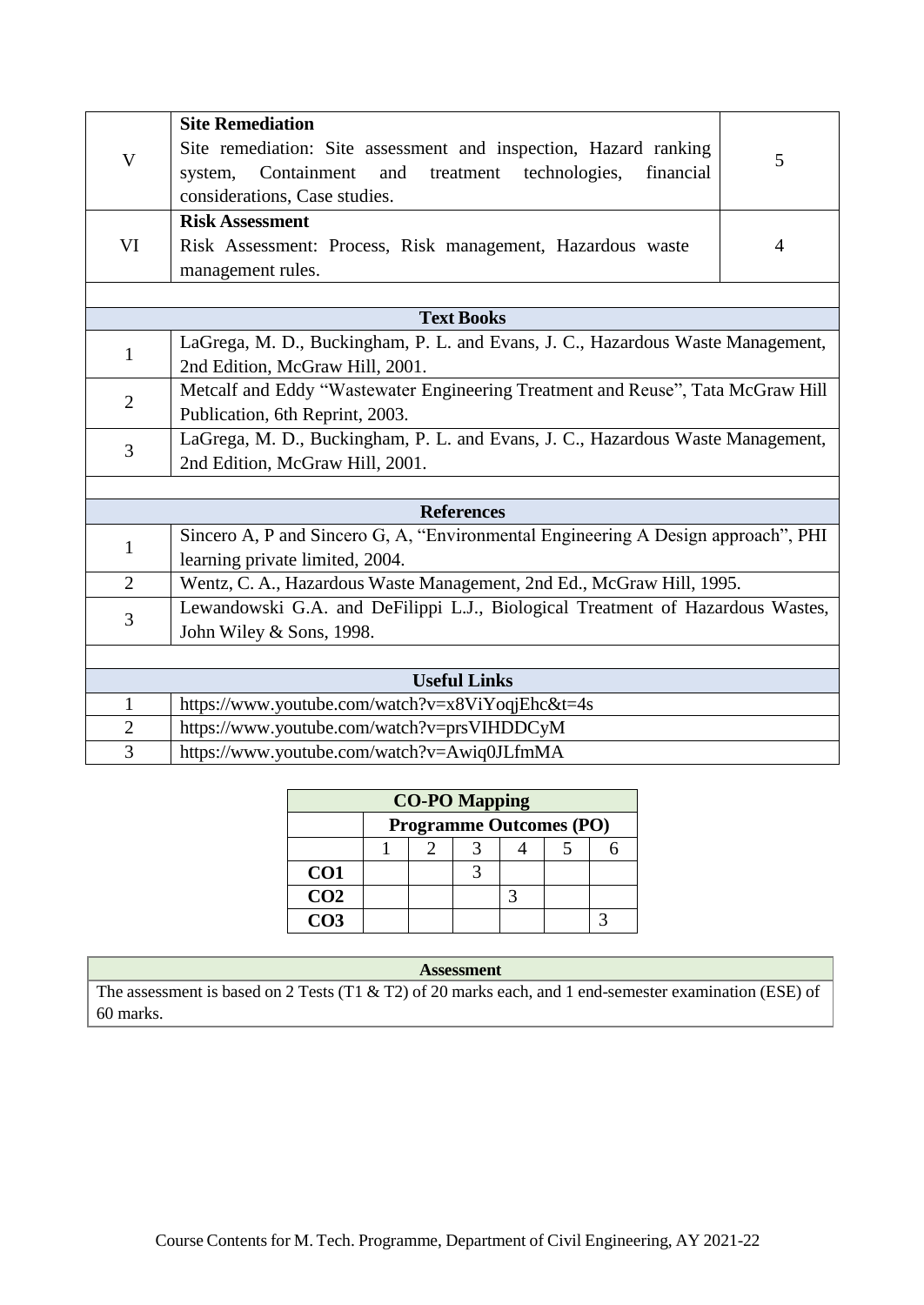| <b>Assessment Plan based on Bloom's Taxonomy Level</b> |    |                |            |              |  |  |  |  |
|--------------------------------------------------------|----|----------------|------------|--------------|--|--|--|--|
| <b>Bloom's Taxonomy Level</b>                          | T1 | T <sub>2</sub> | <b>ESE</b> | <b>Total</b> |  |  |  |  |
| Remember                                               |    |                |            |              |  |  |  |  |
| Understand                                             | 10 | 5              | 20         | 35           |  |  |  |  |
| Apply                                                  | 10 |                | 20         | 30           |  |  |  |  |
| Analyze                                                |    | 10             |            | 10           |  |  |  |  |
| Evaluate                                               |    |                |            |              |  |  |  |  |
| Create                                                 |    | 5              | 20         | 25           |  |  |  |  |
| Total                                                  | 20 | 20             | 60         | 100          |  |  |  |  |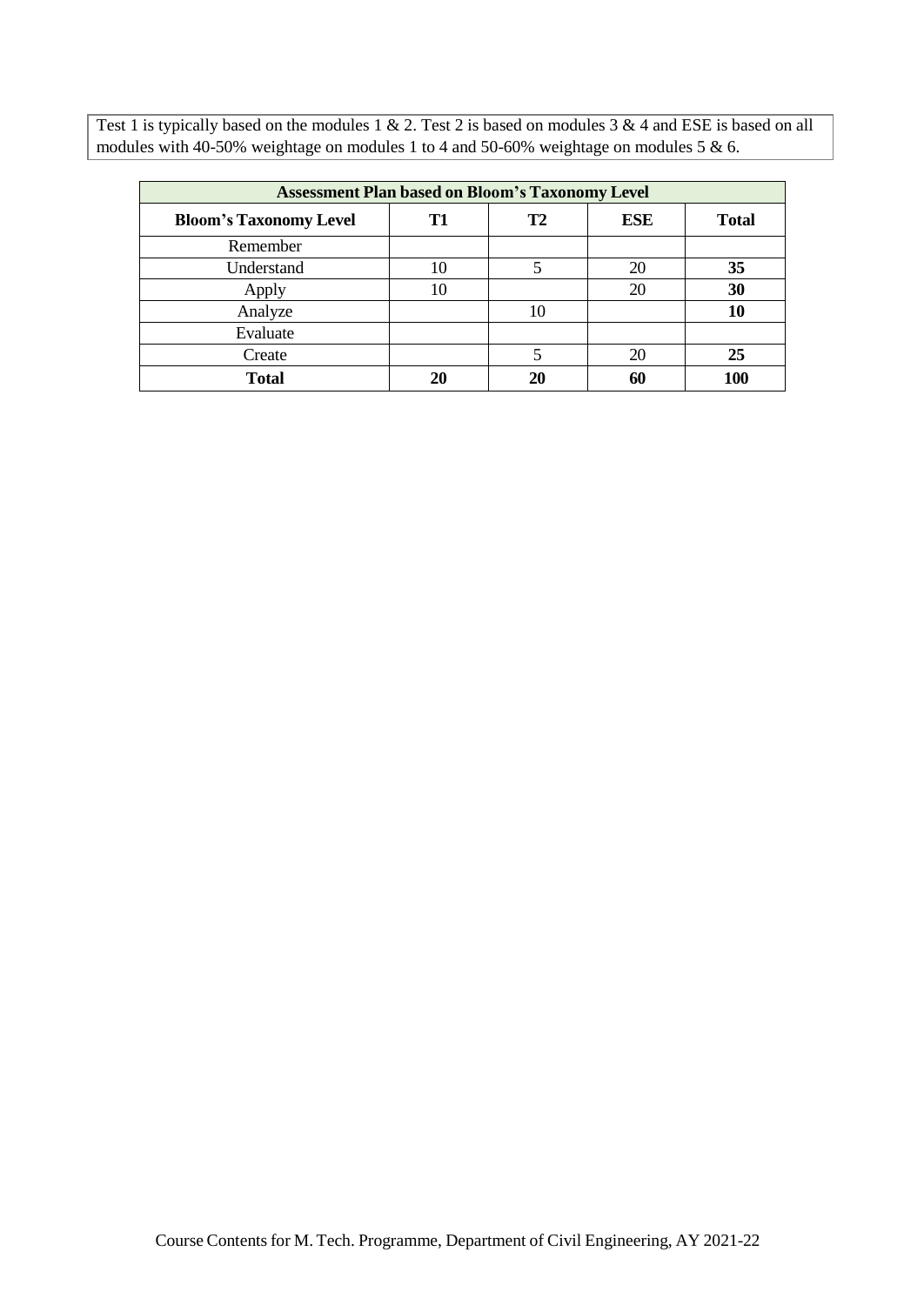| <b>Walchand College of Engineering, Sangli</b><br>(Government Aided Autonomous Institute) |                            |                                                                             |                                                                                     |                                                   |                                                                                                                                                                |                     |  |  |
|-------------------------------------------------------------------------------------------|----------------------------|-----------------------------------------------------------------------------|-------------------------------------------------------------------------------------|---------------------------------------------------|----------------------------------------------------------------------------------------------------------------------------------------------------------------|---------------------|--|--|
| AY 2021-22                                                                                |                            |                                                                             |                                                                                     |                                                   |                                                                                                                                                                |                     |  |  |
|                                                                                           |                            |                                                                             |                                                                                     | <b>Course Information</b>                         |                                                                                                                                                                |                     |  |  |
| Programme                                                                                 |                            |                                                                             |                                                                                     | M. Tech. Civil (Environmental Engineering)        |                                                                                                                                                                |                     |  |  |
|                                                                                           | <b>Class, Semester</b>     |                                                                             | First Year M. Tech., Semester II                                                    |                                                   |                                                                                                                                                                |                     |  |  |
|                                                                                           | <b>Course Code</b>         |                                                                             | 5EV526                                                                              |                                                   |                                                                                                                                                                |                     |  |  |
|                                                                                           | <b>Course Name</b>         |                                                                             |                                                                                     | <b>Energy Efficient and Sustainable Buildings</b> |                                                                                                                                                                |                     |  |  |
|                                                                                           | <b>Desired Requisites:</b> |                                                                             |                                                                                     |                                                   | Building Materials and Construction, Building Planning and Design                                                                                              |                     |  |  |
|                                                                                           |                            |                                                                             |                                                                                     |                                                   |                                                                                                                                                                |                     |  |  |
|                                                                                           | <b>Teaching Scheme</b>     |                                                                             |                                                                                     |                                                   | <b>Examination Scheme (Marks)</b>                                                                                                                              |                     |  |  |
| Lecture<br><b>Tutorial</b>                                                                |                            | 2 Hrs./week                                                                 | <b>T1</b><br>20                                                                     | T <sub>2</sub><br>20                              | <b>ESE</b><br>60                                                                                                                                               | <b>Total</b><br>100 |  |  |
| <b>Practical</b>                                                                          |                            |                                                                             |                                                                                     |                                                   |                                                                                                                                                                |                     |  |  |
| <b>Interaction</b>                                                                        |                            | $\overline{\phantom{0}}$                                                    |                                                                                     |                                                   | <b>Credits: 2</b>                                                                                                                                              |                     |  |  |
|                                                                                           |                            |                                                                             |                                                                                     |                                                   |                                                                                                                                                                |                     |  |  |
|                                                                                           |                            |                                                                             |                                                                                     | <b>Course Objectives</b>                          |                                                                                                                                                                |                     |  |  |
| $\mathbf{1}$                                                                              |                            |                                                                             |                                                                                     |                                                   | To introduce the PG students, the scientific and engineering principles of energy                                                                              |                     |  |  |
|                                                                                           |                            |                                                                             |                                                                                     |                                                   | To impress upon the integration of new materials and traditional techniques to bring about cost                                                                |                     |  |  |
| $\boldsymbol{2}$                                                                          |                            |                                                                             |                                                                                     |                                                   | effectiveness, energy efficiency and environmental friendly technologies in construction industry                                                              |                     |  |  |
| $\mathbf{3}$                                                                              |                            |                                                                             |                                                                                     |                                                   | Imparting the objective of environmental friendly building concepts during the construction and                                                                |                     |  |  |
|                                                                                           |                            | operational phases                                                          |                                                                                     |                                                   |                                                                                                                                                                |                     |  |  |
| $\overline{\mathbf{4}}$                                                                   |                            |                                                                             |                                                                                     |                                                   | To introduce the PG students, the scientific and engineering principles of energy                                                                              |                     |  |  |
|                                                                                           |                            |                                                                             | <b>Course Outcomes (CO) with Bloom's Taxonomy Level</b>                             |                                                   |                                                                                                                                                                |                     |  |  |
|                                                                                           |                            |                                                                             | Grasp the language of energy in context to energy policies and <i>interpret</i> the |                                                   |                                                                                                                                                                |                     |  |  |
| CO <sub>1</sub>                                                                           |                            |                                                                             | relevance of environment and energy efficiency in context to non-renewable and      |                                                   |                                                                                                                                                                | Understand          |  |  |
|                                                                                           |                            | renewable energy resources.                                                 |                                                                                     |                                                   |                                                                                                                                                                |                     |  |  |
|                                                                                           |                            |                                                                             | Estimate the energy contribution of various materials and components in             |                                                   |                                                                                                                                                                |                     |  |  |
| CO <sub>2</sub>                                                                           | buildings                  | develop<br>and                                                              | an ability to <i>justify</i><br>appropriate/environmental                           |                                                   |                                                                                                                                                                | Analyze             |  |  |
|                                                                                           |                            |                                                                             | friendly/energy efficient building systems.                                         |                                                   |                                                                                                                                                                |                     |  |  |
| CO <sub>3</sub>                                                                           |                            |                                                                             |                                                                                     |                                                   | Apply the concept of heat exchange in buildings and adopt passive and active<br>design strategies to maximize human comfort in buildings for tropical regions. | Apply               |  |  |
|                                                                                           |                            |                                                                             |                                                                                     |                                                   |                                                                                                                                                                |                     |  |  |
| <b>Module</b>                                                                             |                            |                                                                             |                                                                                     | <b>Module Contents</b>                            |                                                                                                                                                                | <b>Hours</b>        |  |  |
|                                                                                           |                            | <b>Energy and Environment</b>                                               |                                                                                     |                                                   |                                                                                                                                                                |                     |  |  |
|                                                                                           |                            |                                                                             |                                                                                     |                                                   | Global warming, causes, energy considerations, energy conservation and                                                                                         |                     |  |  |
|                                                                                           |                            | energy efficiency, energy systems and spatial structures, Classification of |                                                                                     |                                                   |                                                                                                                                                                |                     |  |  |
| I                                                                                         |                            |                                                                             |                                                                                     |                                                   | energy, primary and secondary energy, commercial and non-commercial                                                                                            | $\overline{4}$      |  |  |
|                                                                                           |                            | energy, renewable and nonrenewable energy, Global primary energy reserves   |                                                                                     |                                                   |                                                                                                                                                                |                     |  |  |
|                                                                                           |                            |                                                                             | and consumption, energy distribution, Units of Energy with examples                 |                                                   |                                                                                                                                                                |                     |  |  |
|                                                                                           |                            |                                                                             | <b>Conventional Materials and Techniques in Buildings</b>                           |                                                   |                                                                                                                                                                |                     |  |  |
|                                                                                           |                            |                                                                             |                                                                                     |                                                   | Constraints in Choice of building systems, Pre & post construction                                                                                             |                     |  |  |
| $\mathbf I$                                                                               |                            |                                                                             |                                                                                     |                                                   | performance, Properties of materials, Types of Physical, Mechanical,                                                                                           | 4                   |  |  |
|                                                                                           |                            |                                                                             |                                                                                     |                                                   | Chemical and Thermal characteristics, Conventional materials used in                                                                                           |                     |  |  |
|                                                                                           |                            |                                                                             |                                                                                     |                                                   | construction, Embodied Energy of various building materials, Sustainability                                                                                    |                     |  |  |
|                                                                                           |                            | considerations.                                                             |                                                                                     |                                                   |                                                                                                                                                                |                     |  |  |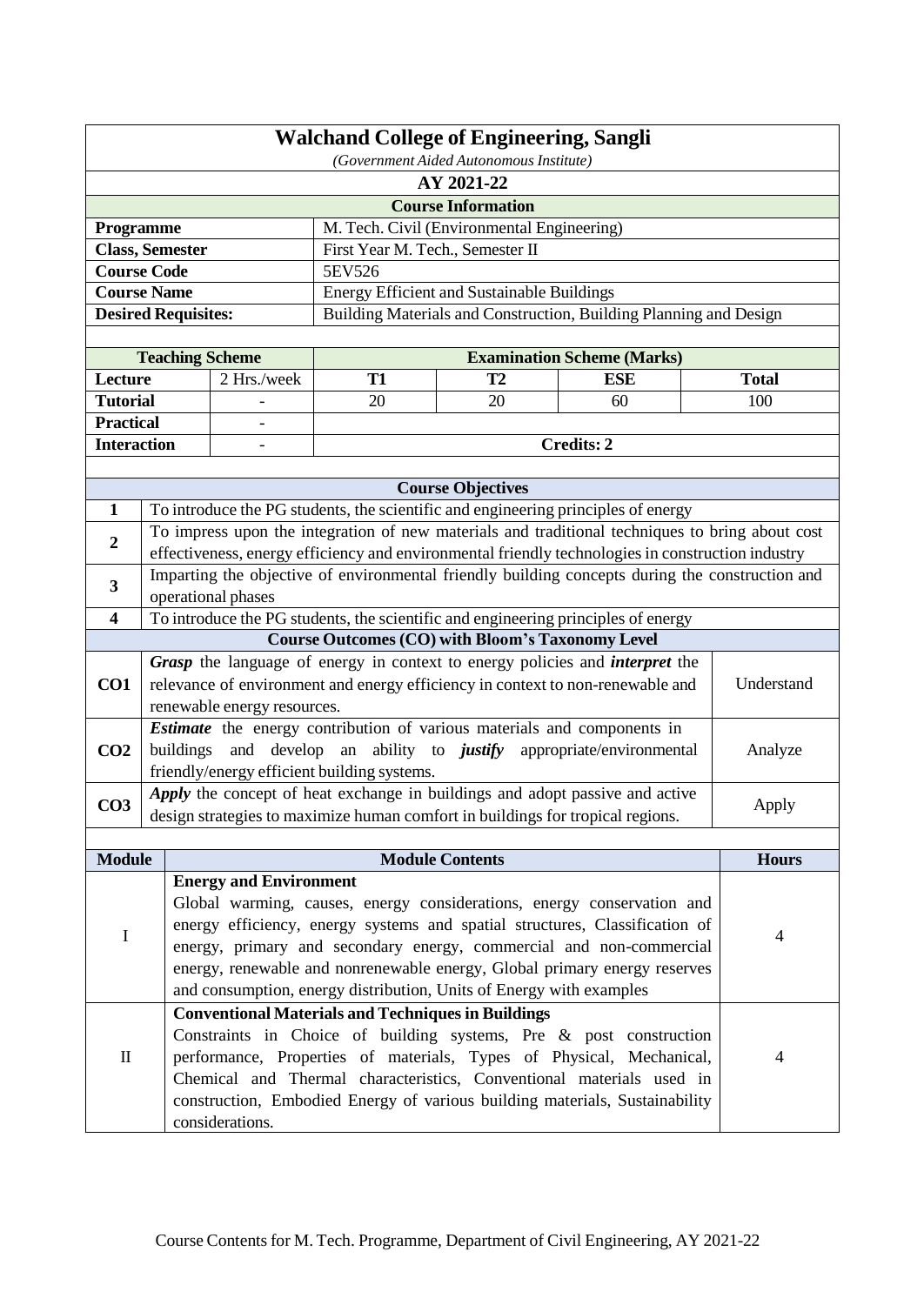|                                                                                                                                                              | <b>Concepts of Sustainable Buildings</b>                                                                                                                                                                                                                                                                                                                                                                                                                                                                                                                                                                                                           |                |  |  |  |  |  |
|--------------------------------------------------------------------------------------------------------------------------------------------------------------|----------------------------------------------------------------------------------------------------------------------------------------------------------------------------------------------------------------------------------------------------------------------------------------------------------------------------------------------------------------------------------------------------------------------------------------------------------------------------------------------------------------------------------------------------------------------------------------------------------------------------------------------------|----------------|--|--|--|--|--|
| $\mathbf{m}$                                                                                                                                                 | Sustainable buildings, sustainability and objectives of Green buildings, LEED<br>& Griha, planning aspects of sustainable buildings, energy consumption and<br>efficiency in buildings, Design strategies, Material strategies, Parametric<br>assessment, Env. Issues related to buildings materials.                                                                                                                                                                                                                                                                                                                                              | 4              |  |  |  |  |  |
| IV                                                                                                                                                           | <b>Sustainable Materials and Techniques for Masonry</b><br>Felt requirements and real objectives of Green towns, Energy scenario in pre<br>and post independent India, Need and approach to sustainability, Green<br>building materials, Design constraints. Appropriate materials and techniques<br>in construction: Relevance of building blocks, mortars. Stabilized mud blocks,<br>FAL-G blocks, Hollow concrete blocks, Calcium silicate bricks, Hourdi<br>blocks, Relevance of Lime, Lime pozollona and combination mortars for<br>masonry, Energy consumption and comparison in building blocks, energy<br>estimates in masonry components. | $\mathfrak{S}$ |  |  |  |  |  |
| V                                                                                                                                                            | <b>Roofing Concepts in Green Buildings</b><br>Structural inefficiencies in Conventional roofing systems, Concepts in roofing<br>alternatives, Rain water harvesting, Energy consumption in different roofing<br>systems, Overall embodied energy comparisons in buildings.                                                                                                                                                                                                                                                                                                                                                                         | 5              |  |  |  |  |  |
| VI                                                                                                                                                           | <b>Energy Systems in Building Maintenance</b><br>Operational Energy consumption in Buildings, Climate and human comfort,<br>Heat exchange in buildings, Comfort criteria, Concepts of Active and Passive<br>Energy systems in Buildings, Use of modern gadgets leading to energy<br>efficiency.                                                                                                                                                                                                                                                                                                                                                    | 6              |  |  |  |  |  |
|                                                                                                                                                              |                                                                                                                                                                                                                                                                                                                                                                                                                                                                                                                                                                                                                                                    |                |  |  |  |  |  |
|                                                                                                                                                              | <b>Text Books</b>                                                                                                                                                                                                                                                                                                                                                                                                                                                                                                                                                                                                                                  |                |  |  |  |  |  |
| $\mathbf{1}$                                                                                                                                                 | Renewable Energy: Power for Sustainable Future, Ed. By Godfrey Boyle, Oxford Univ. Press,<br>Third Edition.                                                                                                                                                                                                                                                                                                                                                                                                                                                                                                                                        |                |  |  |  |  |  |
| $\overline{2}$                                                                                                                                               | Manual of tropical Housing and Building- Climatic Design by Koenigsberger, Ingersoll,<br>Mayhew, Szokolay.                                                                                                                                                                                                                                                                                                                                                                                                                                                                                                                                         |                |  |  |  |  |  |
| 3                                                                                                                                                            | Alternative Building materials and Technologies by K.S. Jagadish, B.V. Venkatarama Reddy, K.<br>S. Nanjunda Rao                                                                                                                                                                                                                                                                                                                                                                                                                                                                                                                                    |                |  |  |  |  |  |
|                                                                                                                                                              |                                                                                                                                                                                                                                                                                                                                                                                                                                                                                                                                                                                                                                                    |                |  |  |  |  |  |
| <b>References</b>                                                                                                                                            |                                                                                                                                                                                                                                                                                                                                                                                                                                                                                                                                                                                                                                                    |                |  |  |  |  |  |
| Passive and Low Energy Building Design for Tropical Island Climates- by N. V. Baker,<br>$\mathbf{1}$<br>Published by Commonwealth Science Council, May 1987. |                                                                                                                                                                                                                                                                                                                                                                                                                                                                                                                                                                                                                                                    |                |  |  |  |  |  |
| $\overline{2}$                                                                                                                                               | Energy Policy in the Greenhouse, Florentin Krause, Earthscan Pub. Ltd. London.                                                                                                                                                                                                                                                                                                                                                                                                                                                                                                                                                                     |                |  |  |  |  |  |
| 3                                                                                                                                                            | World Energy Investment Outlook- Special Report, International Energy Agency, London,<br>2014.                                                                                                                                                                                                                                                                                                                                                                                                                                                                                                                                                     |                |  |  |  |  |  |
|                                                                                                                                                              |                                                                                                                                                                                                                                                                                                                                                                                                                                                                                                                                                                                                                                                    |                |  |  |  |  |  |
|                                                                                                                                                              | <b>Useful Links</b>                                                                                                                                                                                                                                                                                                                                                                                                                                                                                                                                                                                                                                |                |  |  |  |  |  |
| $\mathbf{1}$                                                                                                                                                 | https://www.youtube.com/channel/UC35NsIdqUF3RPCM_J7djCYg                                                                                                                                                                                                                                                                                                                                                                                                                                                                                                                                                                                           |                |  |  |  |  |  |

| <b>CO-PO Mapping</b> |  |                                |  |  |  |  |  |  |
|----------------------|--|--------------------------------|--|--|--|--|--|--|
|                      |  | <b>Programme Outcomes (PO)</b> |  |  |  |  |  |  |
|                      |  |                                |  |  |  |  |  |  |
| CO1                  |  |                                |  |  |  |  |  |  |
| CO <sub>2</sub>      |  |                                |  |  |  |  |  |  |
| CO <sub>3</sub>      |  |                                |  |  |  |  |  |  |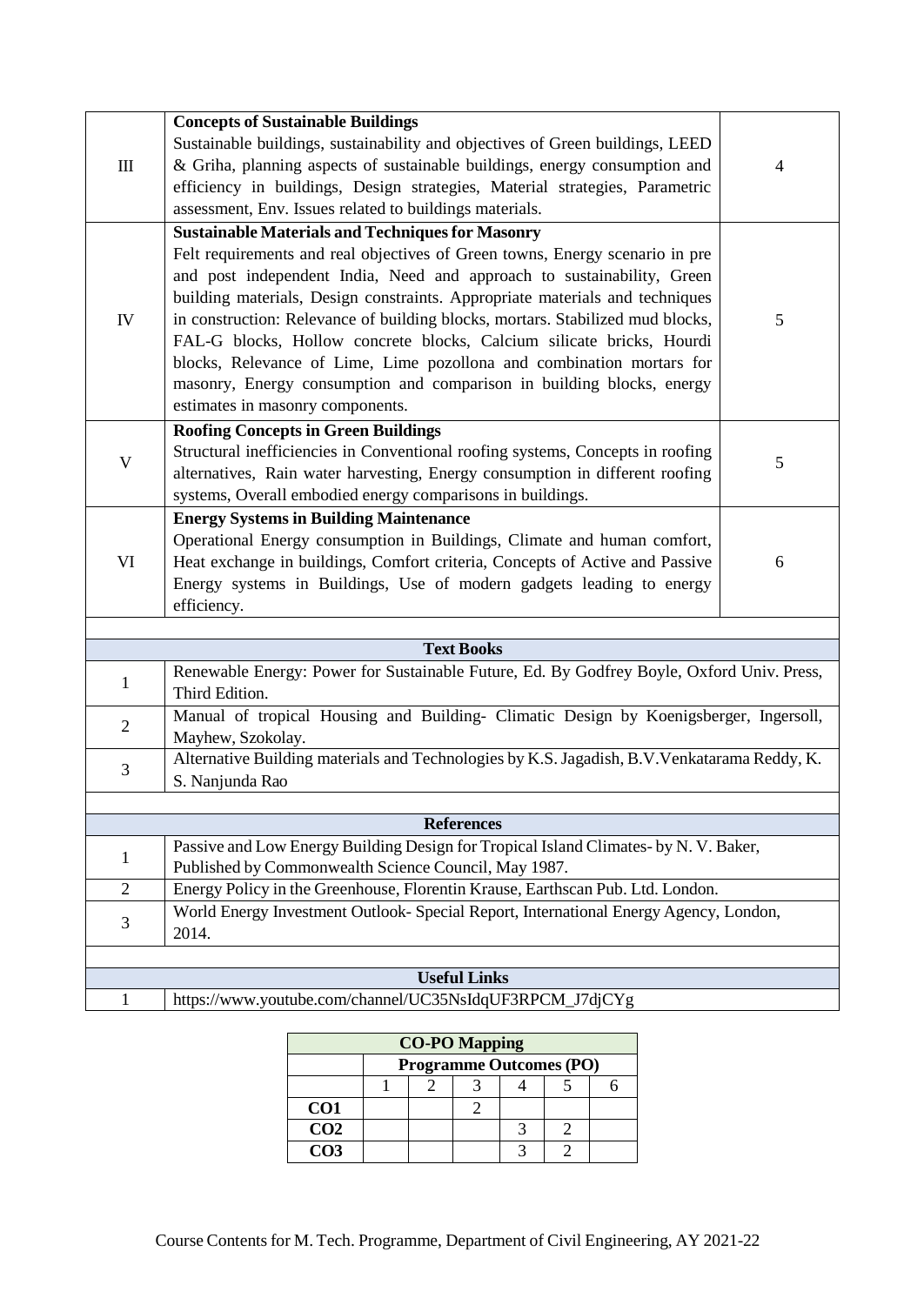The assessment is based on 2 Tests (T1 & T2) of 20 marks each, and 1 end-semester examination (ESE) of 60 marks.

| <b>Assessment Plan based on Bloom's Taxonomy Level</b> |    |    |            |              |  |  |  |
|--------------------------------------------------------|----|----|------------|--------------|--|--|--|
| <b>Bloom's Taxonomy Level</b>                          | Т1 | T2 | <b>ESE</b> | <b>Total</b> |  |  |  |
| Remember                                               |    |    | 10         | 20           |  |  |  |
| Understand                                             | 10 |    | 15         | 30           |  |  |  |
| Apply                                                  |    |    | 15         | 25           |  |  |  |
| Analyze                                                |    |    | 20         | 25           |  |  |  |
| Evaluate                                               |    |    |            |              |  |  |  |
| Create                                                 |    |    |            |              |  |  |  |
| <b>Total</b>                                           | 20 | 20 |            | 100          |  |  |  |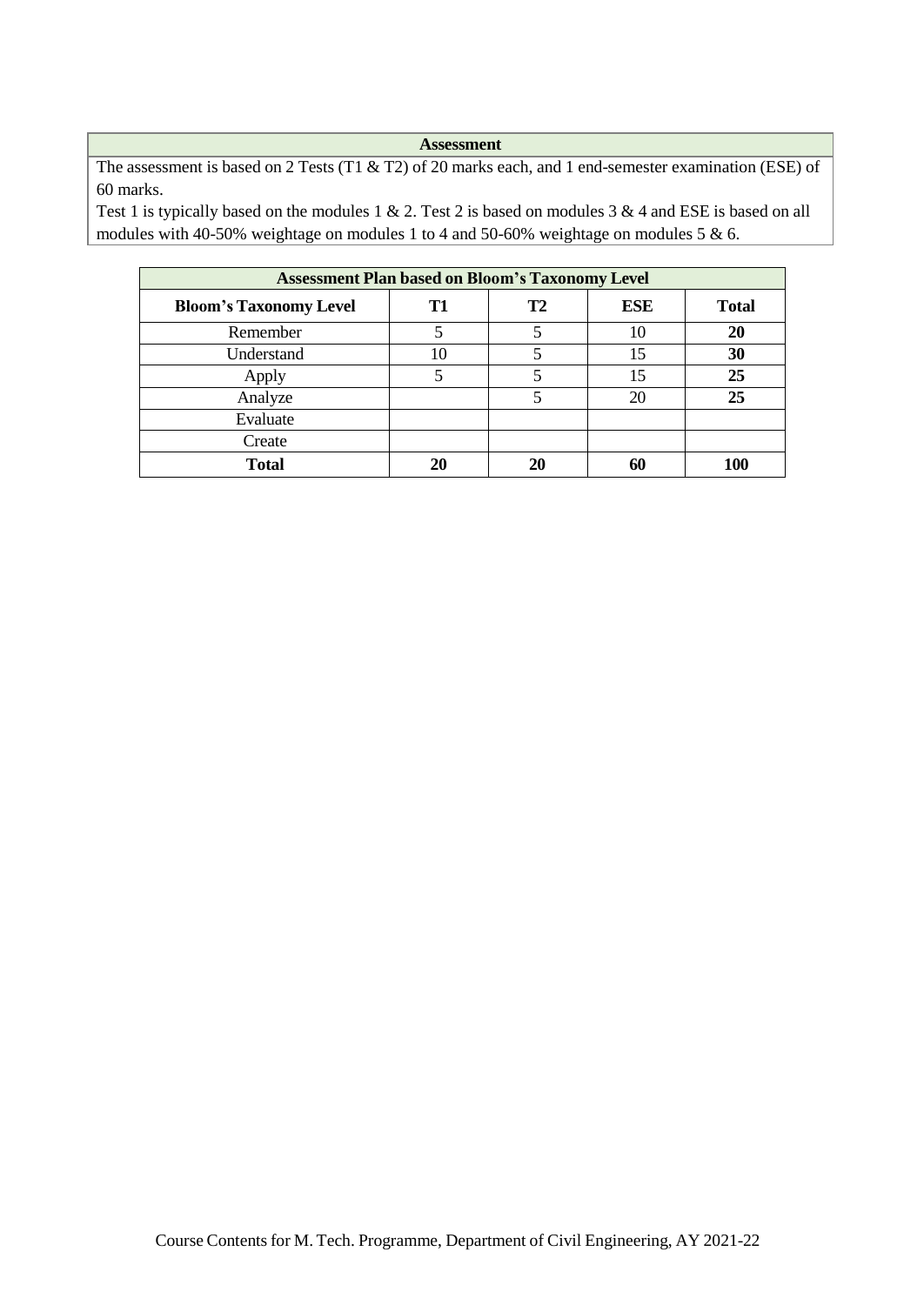|                                                                     | <b>Walchand College of Engineering, Sangli</b>                |                                                                   |                                                                   |                                                                |                                                                                      |              |  |
|---------------------------------------------------------------------|---------------------------------------------------------------|-------------------------------------------------------------------|-------------------------------------------------------------------|----------------------------------------------------------------|--------------------------------------------------------------------------------------|--------------|--|
| (Government Aided Autonomous Institute)<br>AY 2021-22               |                                                               |                                                                   |                                                                   |                                                                |                                                                                      |              |  |
| <b>Course Information</b>                                           |                                                               |                                                                   |                                                                   |                                                                |                                                                                      |              |  |
| Programme                                                           |                                                               |                                                                   |                                                                   | M. Tech. Civil (Environmental Engineering)                     |                                                                                      |              |  |
| <b>Class, Semester</b>                                              |                                                               |                                                                   |                                                                   | First Year M. Tech., Semester II                               |                                                                                      |              |  |
| <b>Course Code</b>                                                  |                                                               |                                                                   | 5EV525                                                            |                                                                |                                                                                      |              |  |
| <b>Course Name</b>                                                  |                                                               |                                                                   |                                                                   | <b>Environmental Management Systems</b>                        |                                                                                      |              |  |
| <b>Desired Requisites:</b>                                          |                                                               |                                                                   |                                                                   |                                                                | Environmental Engineering Course at Graduate Level                                   |              |  |
|                                                                     |                                                               |                                                                   |                                                                   |                                                                |                                                                                      |              |  |
|                                                                     |                                                               | <b>Teaching Scheme</b>                                            |                                                                   |                                                                | <b>Examination Scheme (Marks)</b>                                                    |              |  |
| Lecture                                                             |                                                               | 2 Hrs./week                                                       | <b>T1</b>                                                         | T2                                                             | <b>ESE</b>                                                                           | <b>Total</b> |  |
| <b>Tutorial</b>                                                     |                                                               |                                                                   | 20                                                                | 20                                                             | 60                                                                                   | 100          |  |
| <b>Practical</b>                                                    |                                                               |                                                                   |                                                                   |                                                                |                                                                                      |              |  |
| <b>Interaction</b>                                                  |                                                               |                                                                   |                                                                   |                                                                | <b>Credits: 2</b>                                                                    |              |  |
|                                                                     |                                                               |                                                                   |                                                                   |                                                                |                                                                                      |              |  |
| $\mathbf{1}$                                                        |                                                               |                                                                   | To provide knowledge of ecological aspects.                       | <b>Course Objectives</b>                                       |                                                                                      |              |  |
| $\overline{2}$                                                      |                                                               |                                                                   |                                                                   |                                                                | To provide knowledge of Environmental Ethics and Environmental Legislation.          |              |  |
|                                                                     |                                                               |                                                                   |                                                                   |                                                                | To provide necessary knowledge of managerial tools required for assessing, analyzing |              |  |
| 3                                                                   |                                                               |                                                                   |                                                                   | and solving problems in the field of environmental management. |                                                                                      |              |  |
|                                                                     |                                                               |                                                                   |                                                                   |                                                                | <b>Course Outcomes (CO) with Bloom's Taxonomy Level</b>                              |              |  |
| CO1                                                                 |                                                               |                                                                   |                                                                   |                                                                | Explain ecological imbalance due to various types of pollution and                   | Understand   |  |
| perceive environmental ethics and legislation.                      |                                                               |                                                                   |                                                                   |                                                                |                                                                                      |              |  |
| CO <sub>2</sub>                                                     | impacts.                                                      |                                                                   |                                                                   |                                                                | Choose appropriate methodology for EIA and auditing and assess the                   | Apply        |  |
| CO <sub>3</sub>                                                     | facilities.                                                   |                                                                   | Justify EMS and Environmental Management Plan for infrastructural |                                                                |                                                                                      | Evaluate     |  |
|                                                                     |                                                               |                                                                   |                                                                   |                                                                |                                                                                      |              |  |
| <b>Module</b>                                                       |                                                               |                                                                   |                                                                   | <b>Module Contents</b>                                         |                                                                                      | <b>Hours</b> |  |
|                                                                     |                                                               |                                                                   | <b>Ecological Aspects and Noise Pollution</b>                     |                                                                |                                                                                      |              |  |
|                                                                     |                                                               |                                                                   |                                                                   |                                                                | Ecological aspects: Salient features of major Eco Systems, Energy                    |              |  |
|                                                                     |                                                               | Transfer, Population Dynamics, Ecological imbalance, Preservation |                                                                   |                                                                |                                                                                      |              |  |
|                                                                     |                                                               | of Biodiversity. Land Pollution, Water Pollution due to sewage,   |                                                                   |                                                                |                                                                                      |              |  |
| $\mathbf I$                                                         |                                                               | industrial effluents and leachate, Pollution due to Nuclear Power |                                                                   |                                                                |                                                                                      |              |  |
|                                                                     |                                                               | Plants, Radioactive Waste, Thermal pollution, causes and control. |                                                                   |                                                                |                                                                                      |              |  |
|                                                                     |                                                               | Noise Pollution: Decibel Levels, Monitoring, Hazards, Control     |                                                                   |                                                                |                                                                                      |              |  |
|                                                                     | measures.                                                     |                                                                   |                                                                   |                                                                |                                                                                      |              |  |
|                                                                     |                                                               |                                                                   | <b>Environmental Ethics and Legislation</b>                       |                                                                |                                                                                      |              |  |
| $\mathbf{I}$<br>Environmental                                       |                                                               |                                                                   | Ethics:<br>Ethics                                                 | in<br>society,                                                 | Environmental                                                                        | 5            |  |
| consequences, Responsibility for environmental degradation, Ethical |                                                               |                                                                   |                                                                   |                                                                |                                                                                      |              |  |
|                                                                     | theories and codes of Ethics, Changing attitudes, Sustainable |                                                                   |                                                                   |                                                                |                                                                                      |              |  |
|                                                                     |                                                               | development.                                                      |                                                                   |                                                                |                                                                                      |              |  |
|                                                                     |                                                               |                                                                   |                                                                   |                                                                | Environmental Legislation: Water (prevention and control of                          |              |  |
|                                                                     |                                                               |                                                                   |                                                                   |                                                                | pollution) act 1974, The environmental act 1986, The Noise Pollution                 |              |  |
|                                                                     |                                                               |                                                                   |                                                                   | (Regulation and Control) Rules, 2000. Environmental economics. | Course Contents for M. Tech. Programme, Department of Civil Engineering, AY 2021-22  |              |  |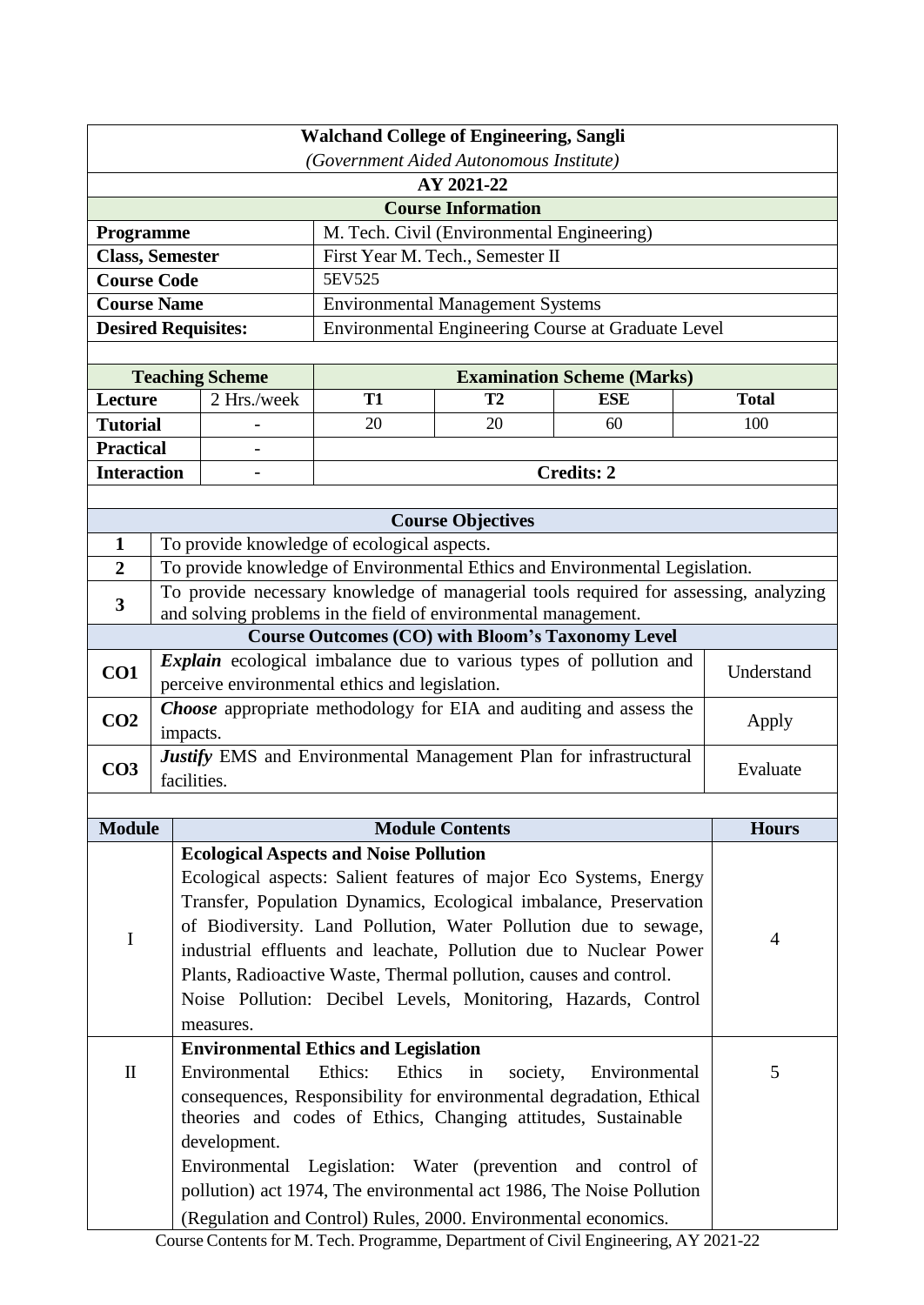|                                                                                   | <b>Environmental Impact Assessment (EIA)</b>                                            |                |  |  |  |  |
|-----------------------------------------------------------------------------------|-----------------------------------------------------------------------------------------|----------------|--|--|--|--|
|                                                                                   | Definitions and Concept, Scope, Objectives, Types of impacts,                           |                |  |  |  |  |
| III                                                                               | Elements of EIA, Baseline studies.                                                      | 5              |  |  |  |  |
|                                                                                   | Methodologies of EIA, Prediction of impacts and its methodology,                        |                |  |  |  |  |
|                                                                                   | Uncertainties in EIA, Status of EIAs in India.                                          |                |  |  |  |  |
|                                                                                   | <b>Environmental Auditing</b>                                                           |                |  |  |  |  |
|                                                                                   | Definitions and concepts, Scope and Objectives, Types of audit,                         |                |  |  |  |  |
| IV                                                                                | audit, Environmental audit statement, Qualities of<br>Accounts                          | 5              |  |  |  |  |
|                                                                                   | environment auditor. Environmental Impact Statement (EIS).                              |                |  |  |  |  |
|                                                                                   | <b>ISO Standards</b>                                                                    |                |  |  |  |  |
|                                                                                   | ISO and ISO 14000 Series: Introduction, Areas covered in the series                     |                |  |  |  |  |
|                                                                                   | of standards, Necessity of ISO certification.                                           |                |  |  |  |  |
| $\mathbf V$                                                                       | Environmental management system: Evolution, Need, Elements,                             | 5              |  |  |  |  |
|                                                                                   | Benefits, ISO 14001 requirements, Steps in ISO 14001 certification,                     |                |  |  |  |  |
|                                                                                   | ISO 14001 and sustainable development, Integration with other                           |                |  |  |  |  |
|                                                                                   | systems (ISO 9000, TQM, Six Sigma), Benefits of integration.                            |                |  |  |  |  |
|                                                                                   | <b>Environmental Management Plan</b>                                                    |                |  |  |  |  |
|                                                                                   | Definition, Importance, Development, Structuring, Monitoring, Cost                      |                |  |  |  |  |
| VI                                                                                | aspects. Strategy for siting of Industries, Environmental Labeling,                     | $\overline{4}$ |  |  |  |  |
|                                                                                   | Life-Cycle Assessment.                                                                  |                |  |  |  |  |
|                                                                                   |                                                                                         |                |  |  |  |  |
|                                                                                   | <b>Text Books</b>                                                                       |                |  |  |  |  |
| $\mathbf{1}$                                                                      | Canter, L. W., Environmental Impact Assessment, McGraw-Hill, 2nd Edition, 1997.         |                |  |  |  |  |
| $\overline{2}$                                                                    | Agarwal, N. P., Environmental Reporting and Auditing, Raj Pub., 1st Edition, 2002.      |                |  |  |  |  |
| 3                                                                                 | Judith, P. and Eduljee, G., Environmental Impact Assessment for Waste Treatment and     |                |  |  |  |  |
|                                                                                   | Disposal Facilities, John Wiley & Sons, 1st Edition, 1994.                              |                |  |  |  |  |
|                                                                                   |                                                                                         |                |  |  |  |  |
|                                                                                   | <b>References</b>                                                                       |                |  |  |  |  |
| $\mathbf{1}$                                                                      | "Environmental Auditing", Published by CPCB, Govt. of India Publication, New            |                |  |  |  |  |
|                                                                                   | Delhi.                                                                                  |                |  |  |  |  |
|                                                                                   | Mhaskar, A.K., Environmental Audit", Media Enviro Publications, 2002.<br>$\overline{2}$ |                |  |  |  |  |
| 3<br>K. Whitelaw and Butterworth, ISO 14001: Environmental System Handbook, 1997. |                                                                                         |                |  |  |  |  |
| <b>Useful Links</b>                                                               |                                                                                         |                |  |  |  |  |
| $\mathbf{1}$                                                                      | https://www.youtube.com/watch?v=wEqrMCdNjX4                                             |                |  |  |  |  |
| $\overline{c}$                                                                    | https://www.youtube.com/watch?v=hfLGI73N_iA                                             |                |  |  |  |  |
| $\overline{3}$                                                                    | https://www.youtube.com/watch?v=MpR6YiSiHrs                                             |                |  |  |  |  |

| <b>CO-PO Mapping</b> |                                |  |  |  |  |  |  |
|----------------------|--------------------------------|--|--|--|--|--|--|
|                      | <b>Programme Outcomes (PO)</b> |  |  |  |  |  |  |
|                      |                                |  |  |  |  |  |  |
| CO <sub>1</sub>      |                                |  |  |  |  |  |  |
| CO <sub>2</sub>      |                                |  |  |  |  |  |  |
| CO <sub>3</sub>      |                                |  |  |  |  |  |  |